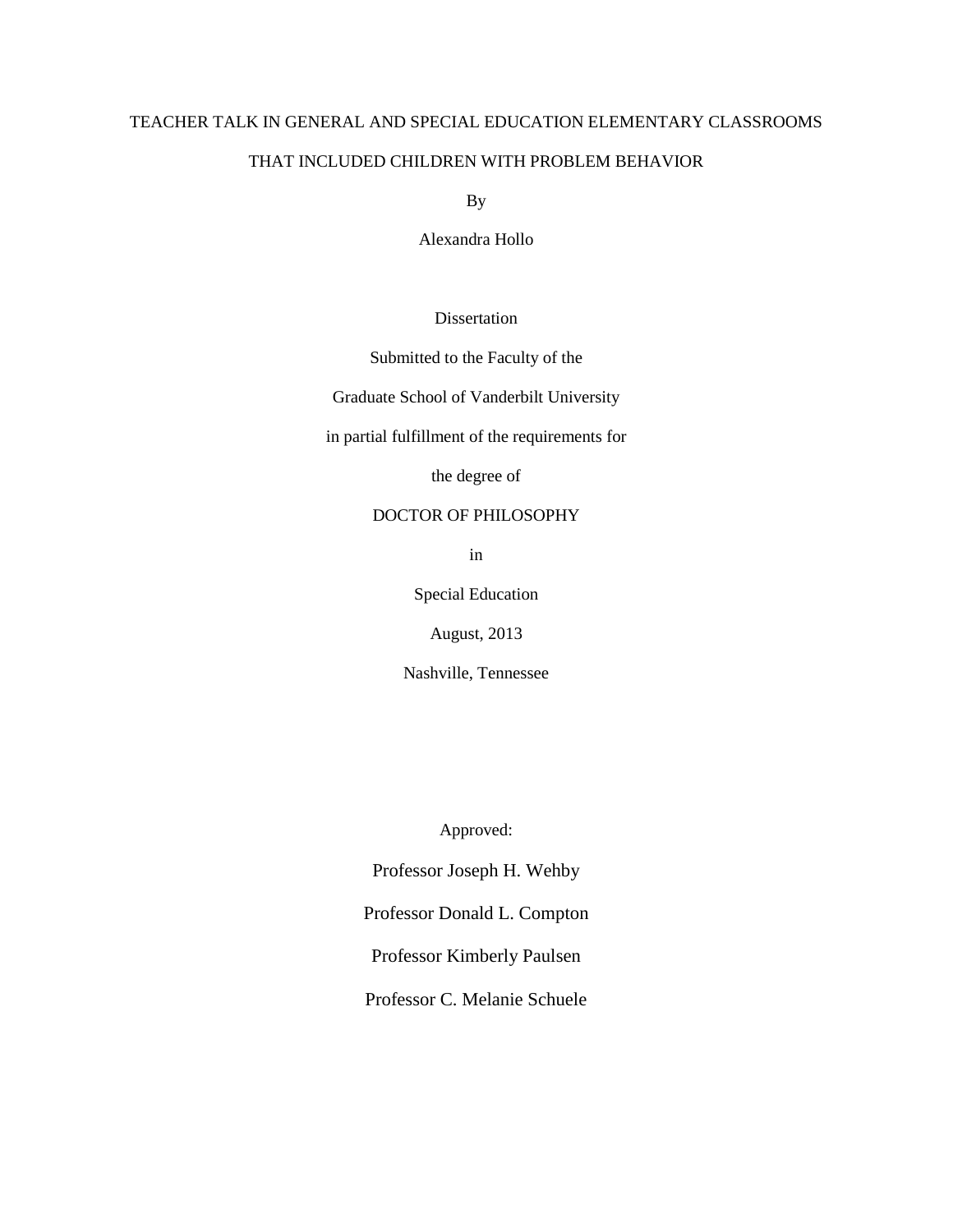Copyright © 2013 by Alexandra Hollo

All rights reserved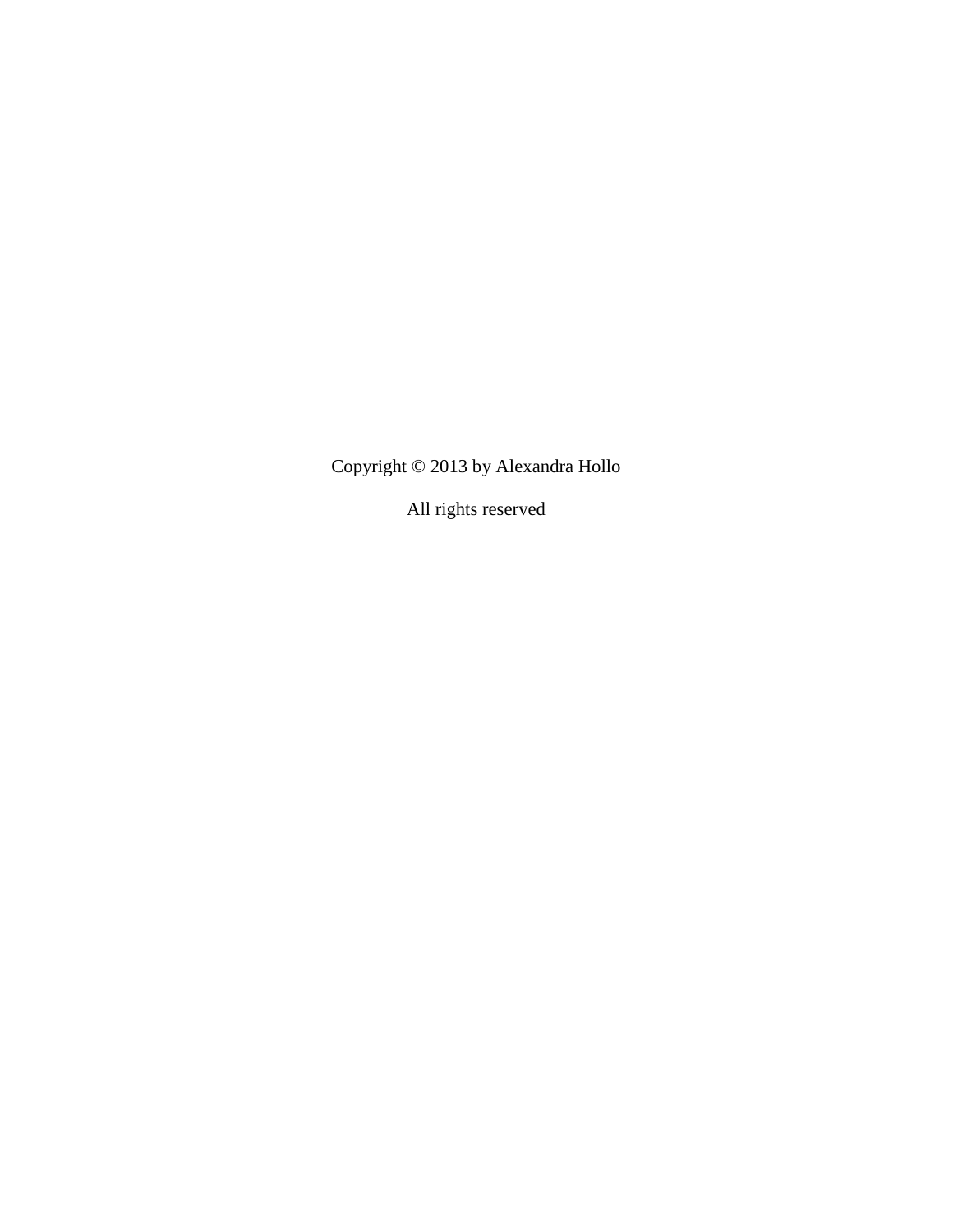To my former students

who continue to motivate me

because they deserve so much more.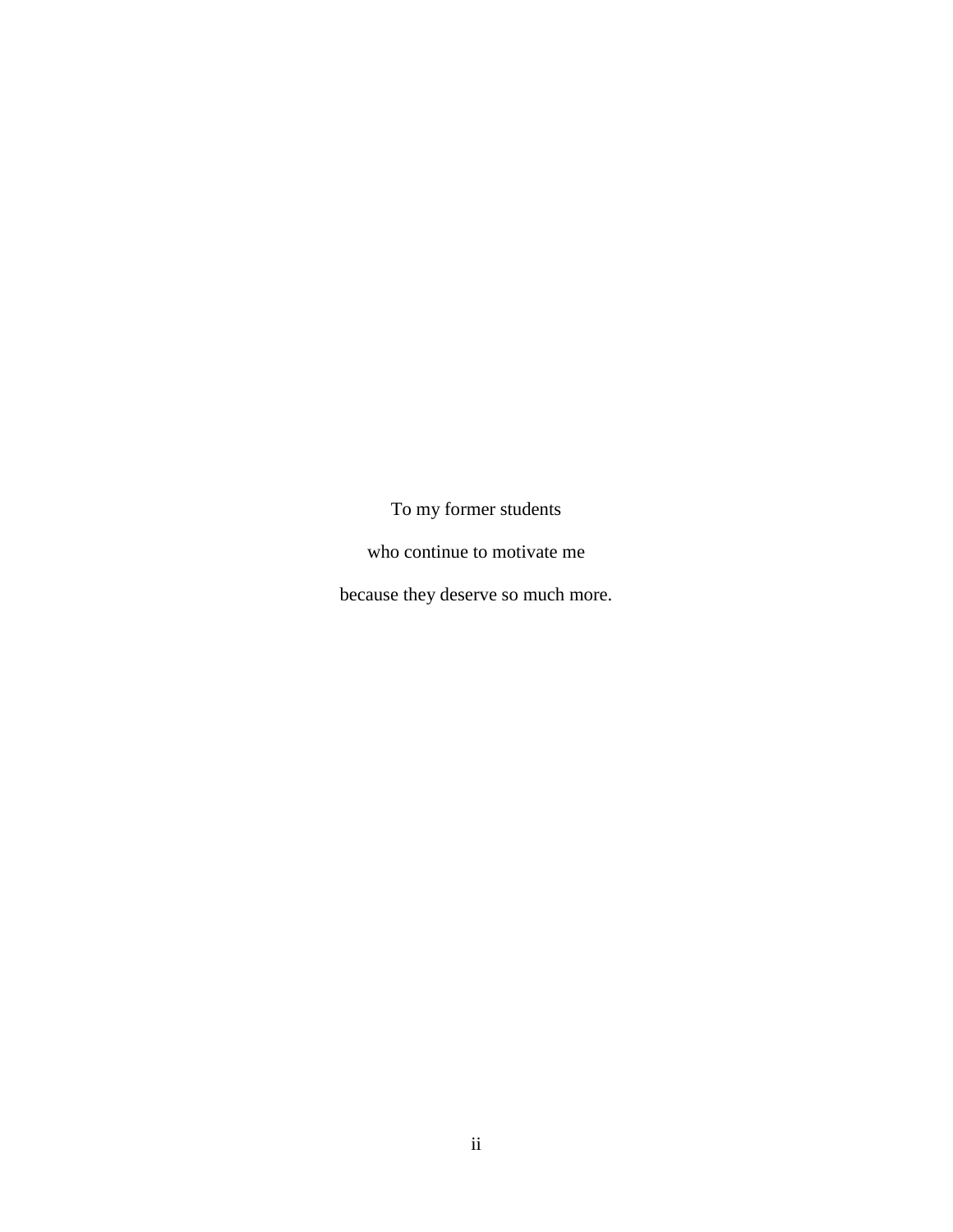#### ACKNOWLEDGEMENTS

I am indebted to Dr. Joseph H. Wehby for the personal and professional support he has provided since we first met. This work would not have been possible without Dr. Wehby's ongoing encouragement and invaluable feedback. I am also deeply grateful to Dr. Wehby for securing the financial support and other resources I received throughout my Masters and Doctoral training programs. Receiving a Leadership Training Grant from the Institute of Education Sciences and the Office of Special Education Programs is a great privilege, and fulfilling its purpose is a responsibility I take seriously. With the outstanding research training and professional development I have received from the entire Peabody faculty, I am confident in my ability to contribute to the field of Special Education.

When I began this research project, I had no idea where it would take me. I would like to thank Dr. Paul Yoder for guiding my thinking about this study and helping me develop a roadmap to guide my progress. Dr. Schuele and her students Krystal Werfel and Jamie Fisher were instrumental in helping me learn the rules of the road, and without the contributions of Jessica Carrick and Caroline Dalton I may have run out of gas long before the finish line. Finally, thanks to the members of my committee for your patience and understanding that sometimes there are detours along the way.

Without the support of Devin Kearns, Jenny Gilbert, and the Significant Seven, I may have never made it past the first semester so a huge thanks to all of you! I must also say how much I appreciate my friends for challenging me, helping me, and allowing me to be who I am. And last not but certainly not least, thanks to my family. For everything. I love you.

iii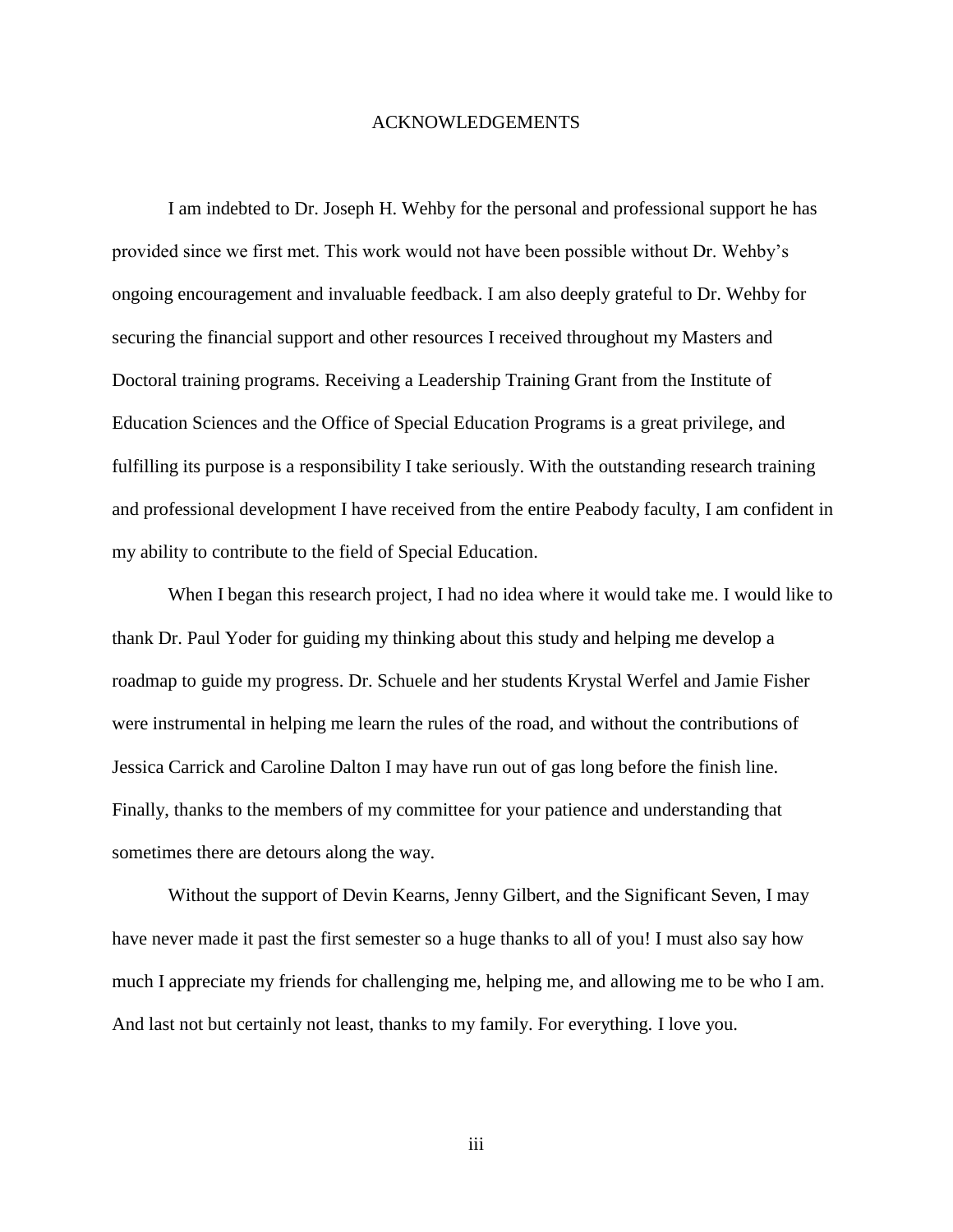# TABLE OF CONTENTS

# Chapter

| Theoretical foundations of the role of teacher talk in student behavior 4 |  |
|---------------------------------------------------------------------------|--|
|                                                                           |  |
|                                                                           |  |
|                                                                           |  |
|                                                                           |  |
|                                                                           |  |
|                                                                           |  |
|                                                                           |  |
|                                                                           |  |
|                                                                           |  |
|                                                                           |  |
|                                                                           |  |
|                                                                           |  |
|                                                                           |  |
|                                                                           |  |
|                                                                           |  |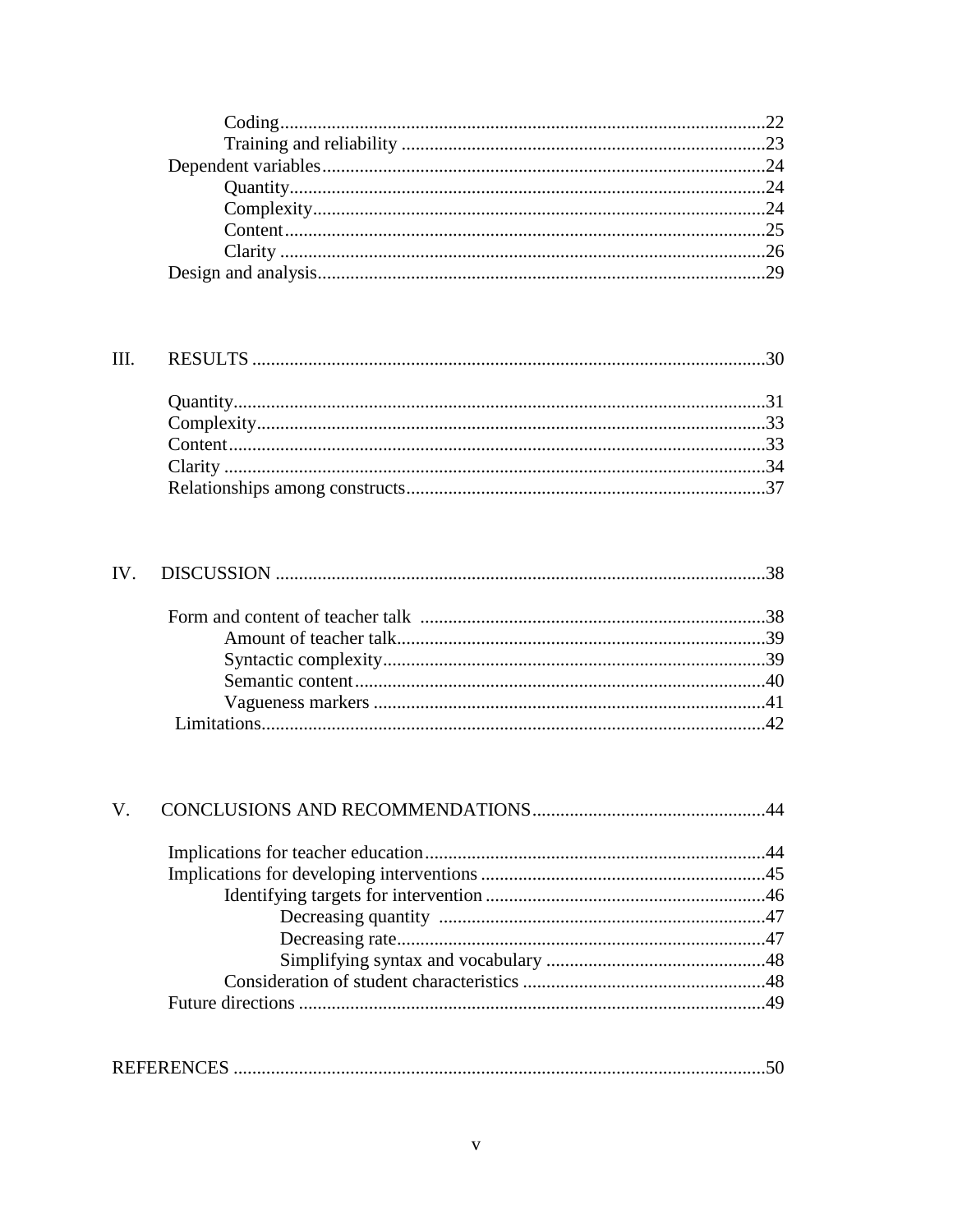# LIST OF TABLES

| Table            |                                                                    | Page |
|------------------|--------------------------------------------------------------------|------|
| 1.               | Dependent Variables: Brief Definitions, Sample Means and Standard  | .28  |
| 2.               |                                                                    | 30   |
| 3.               | Dependent Variables: Means and Standard Deviations by Grade Level, |      |
| $\overline{4}$ . |                                                                    |      |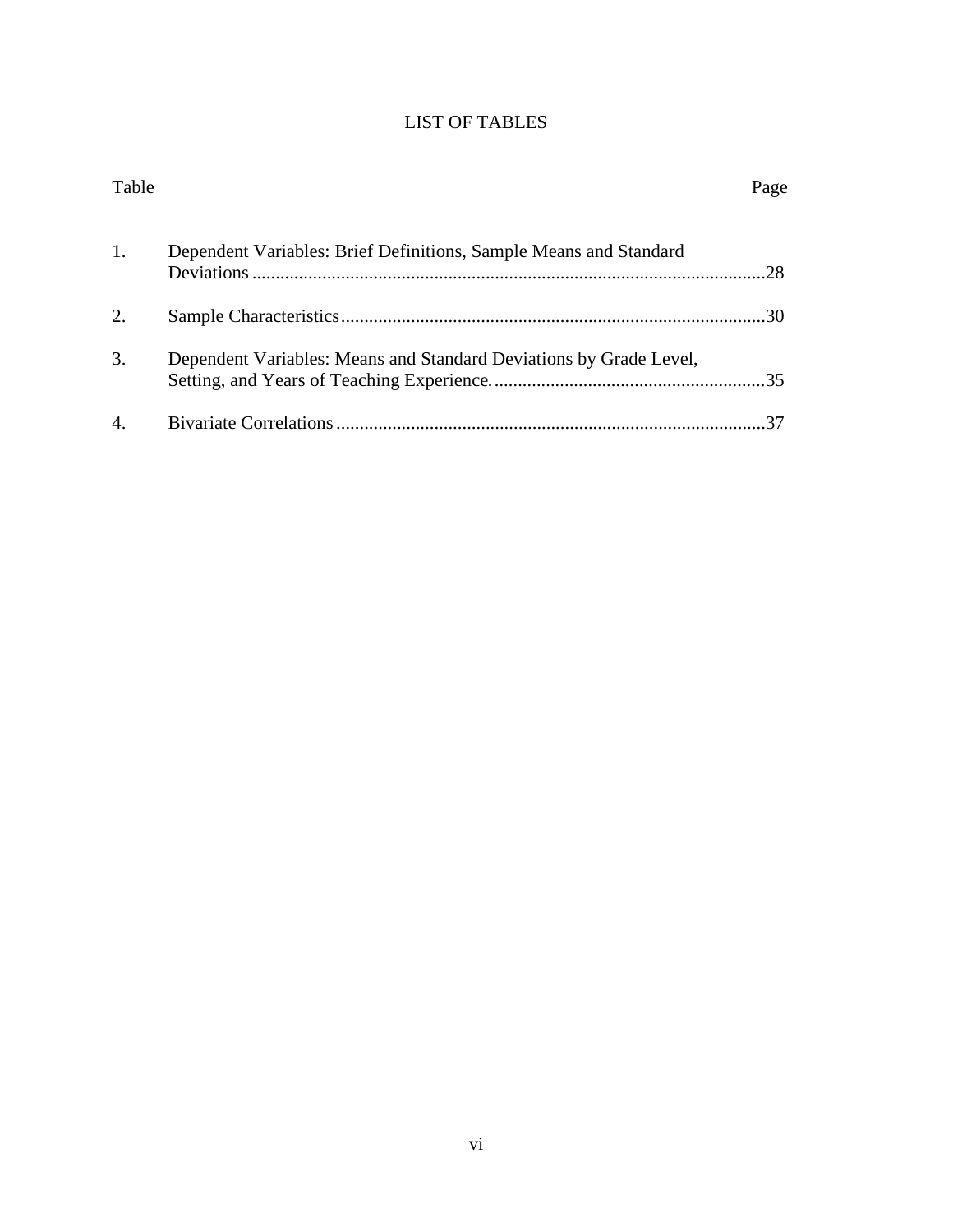# LIST OF FIGURES

| Figure |                                                                     | Page |
|--------|---------------------------------------------------------------------|------|
|        |                                                                     |      |
| 2.     | Relative Contributions of Abstract and Disfluent Language in the    | 34   |
| 3.     | Quantity, Complexity, Content, and Clarity by Grade Level, Setting, | 36   |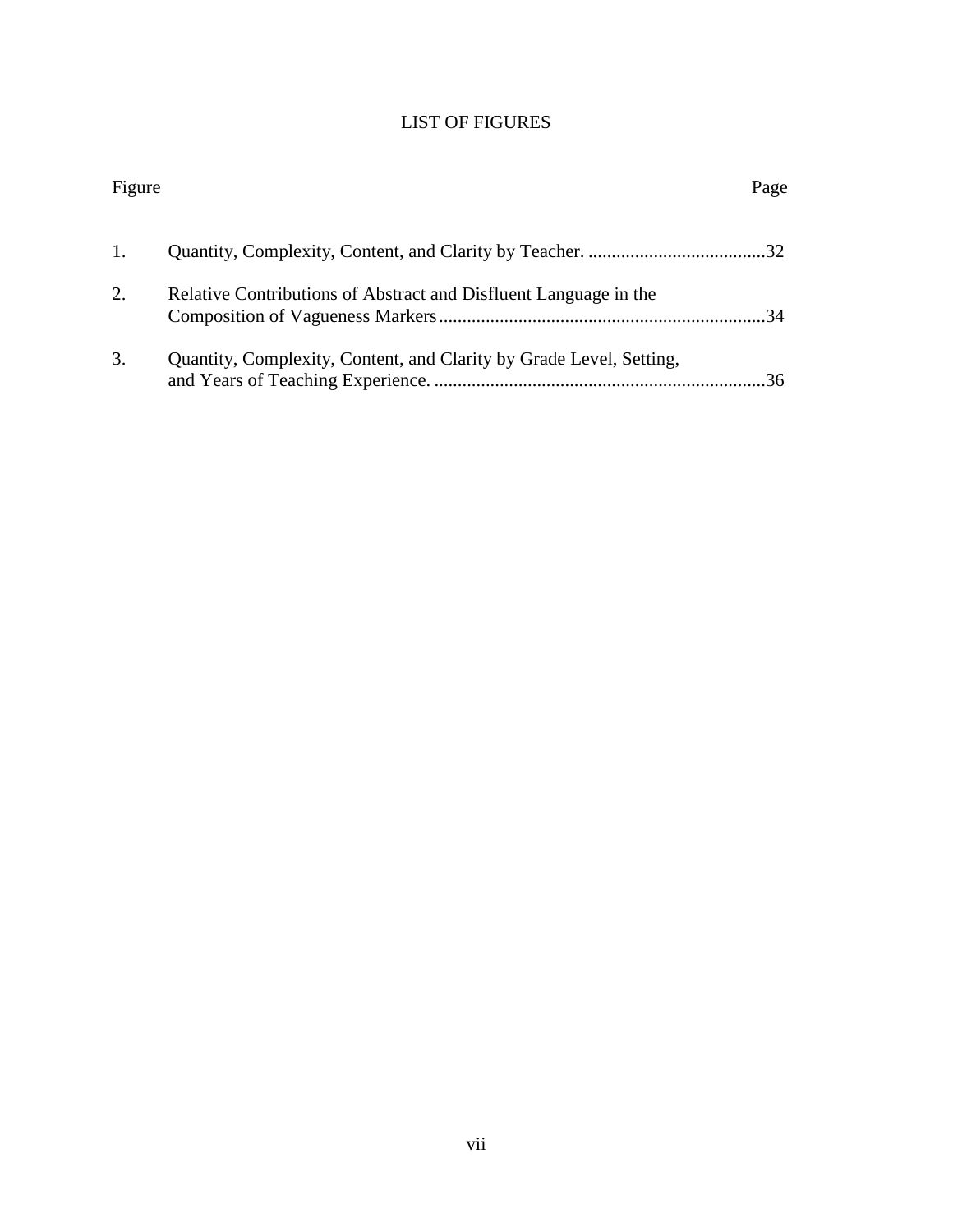# CHAPTER 1

# TEACHER TALK AND PROBLEM BEHAVIOR

#### **Introduction: It Takes Two to Tango**

For all children, the ability to meet the linguistic demands of the classroom is critical to accessing instruction and navigating social interactions successfully. However, for the majority of children with severe problem behavior, that success is likely to be impeded by unidentified language deficits (Hollo, Wehby, & Oliver, in press). A large body of research has focused on the language skills of children with and at risk for emotional and behavioral disorders (EBD). However, it takes two to tango: Because communication is a two-way street, it also is important to examine adults' use of language in the classroom. If, for example, students do not understand idioms such as *it takes two to tango* and *two-way street*, the meaning of the intended message is lost. When they send incomprehensible messages or fail to recognize and repair breakdowns in communication, teachers unintentionally may exacerbate students' existing academic and behavioral difficulties (Harrison, Gunter, Reed, & Lee, 1996). It is possible that negative interactions surrounding miscommunication may contribute to the poor outcomes so often experienced by children with EBD (Bradley, Bartalotta, & Doolittle, 2008). Therefore, the current study examined how teachers encode messages for children with or at risk for EBD in general and special education classrooms.

Researchers have studied children's language skills extensively in relation to both academic and behavioral performance, but far less information is available regarding the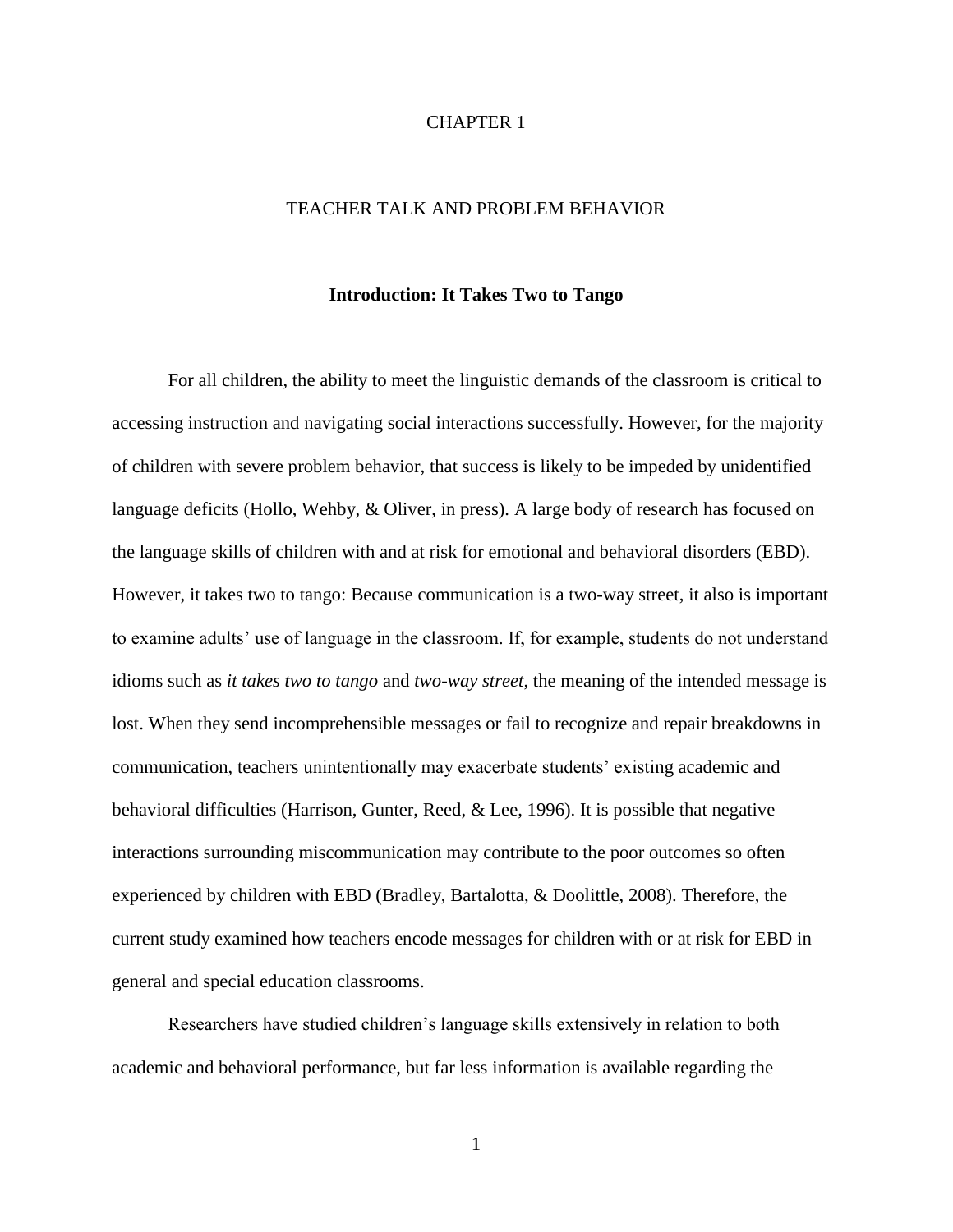influence of teacher language on student performance. Empirical research to date primarily has focused on the effects of teacher talk on language acquisition and educational achievement in preschool, university, and adult second language classrooms. Few studies have been conducted within K-12 classrooms, and no known descriptive or experimental studies of the form or content of teacher talk have included school-age students with problem behavior. It is possible that features of teacher talk inhibiting student comprehension also may contribute to negative teacher-student interactions, increasing instances of problem behavior in the classroom. As a precursor to assessing relations between teacher talk and child behavior or developing interventions to improve classroom communication, it is important to identify features of teacher talk that may inhibit effective instruction and contribute to classroom conflict.

The purpose of the current observational study was to examine how teachers encode messages for children with or at risk for EBD, describing naturally occurring features of teacher talk that may impede student comprehension. Audiotaped lessons conducted by 28 general and special education teachers in grades K-4 allowed examination of the structure and content of teacher talk. Within- and between-group analyses were conducted to determine whether these features varied by grade level or setting (general or special education self-contained classrooms). First, an overview of the relation between language and behavior is provided, followed by a review of the literature on teacher talk and a rationale for the variables included for analysis. Next, procedures used to extract and analyze the data are described. Results include descriptive statistics and tests of between-group differences in quantity, complexity, content, and clarity of teacher talk in elementary classrooms containing children with or at risk for EBD.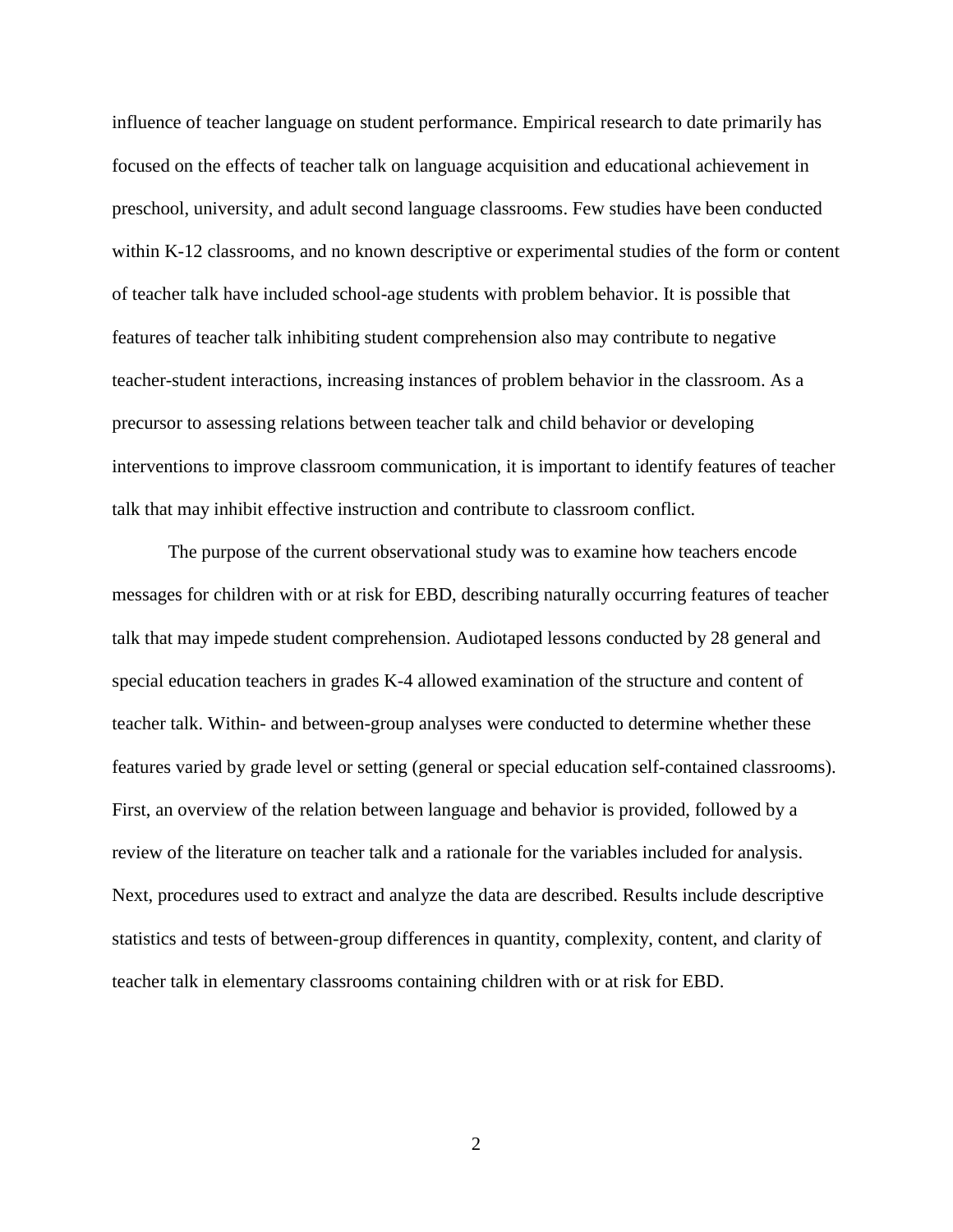### **Relations of Language Impairment and Problem Behavior**

From a very early age, language and behavioral development are closely intertwined (Im-Bolter & Cohen, 2007). Many preschool-age children occasionally tantrum to express wants and needs (*I'm tired, I want that, pay attention to me*), but typically outgrow that phase when they acquire sufficient verbal skills to communicate with parents, teachers, and peers. Because many school-age children with EBD have functional but weak language skills (Hollo et al., in press), they too may resort to tantrum-like behavior when presented with high-level linguistic demands in the classroom. These demands include understanding complex content, demonstrating knowledge, conversational repair, negotiating meaning, developing social relationships, and resolving interpersonal conflicts. Language dysfunction also disrupts self-talk, or the internal dialogue that is central to developing response inhibition (Gallagher, 1999), emotion regulation (Fujiki, Brinton, & Clarke, 2002; Cohen & Mendez, 2009), emotion understanding, affect labeling, perspective-taking (Astington & Jenkins, 1999; Cutting & Dunn, 1999; Lieberman et al., 2007), and other critical school survival skills.

It is important to emphasize that decades of research have demonstrated the comorbidity of language and behavior problems, but language deficits are commonly overlooked in children whose problem behavior is the more immediate concern. In a recent meta-analysis, Hollo et al. (in press) synthesized 22 research reports in which participants were school-age children with formally identified EBD but no history of language delay, deficit, or impairment (LI) prior to study enrollment. Results indicated that regardless of setting, program type, or reason for evaluation, 80.6% of students scored below a standard score 85 (1 SD below the mean) on comprehensive norm-referenced diagnostic language assessments. Diagnostic assessments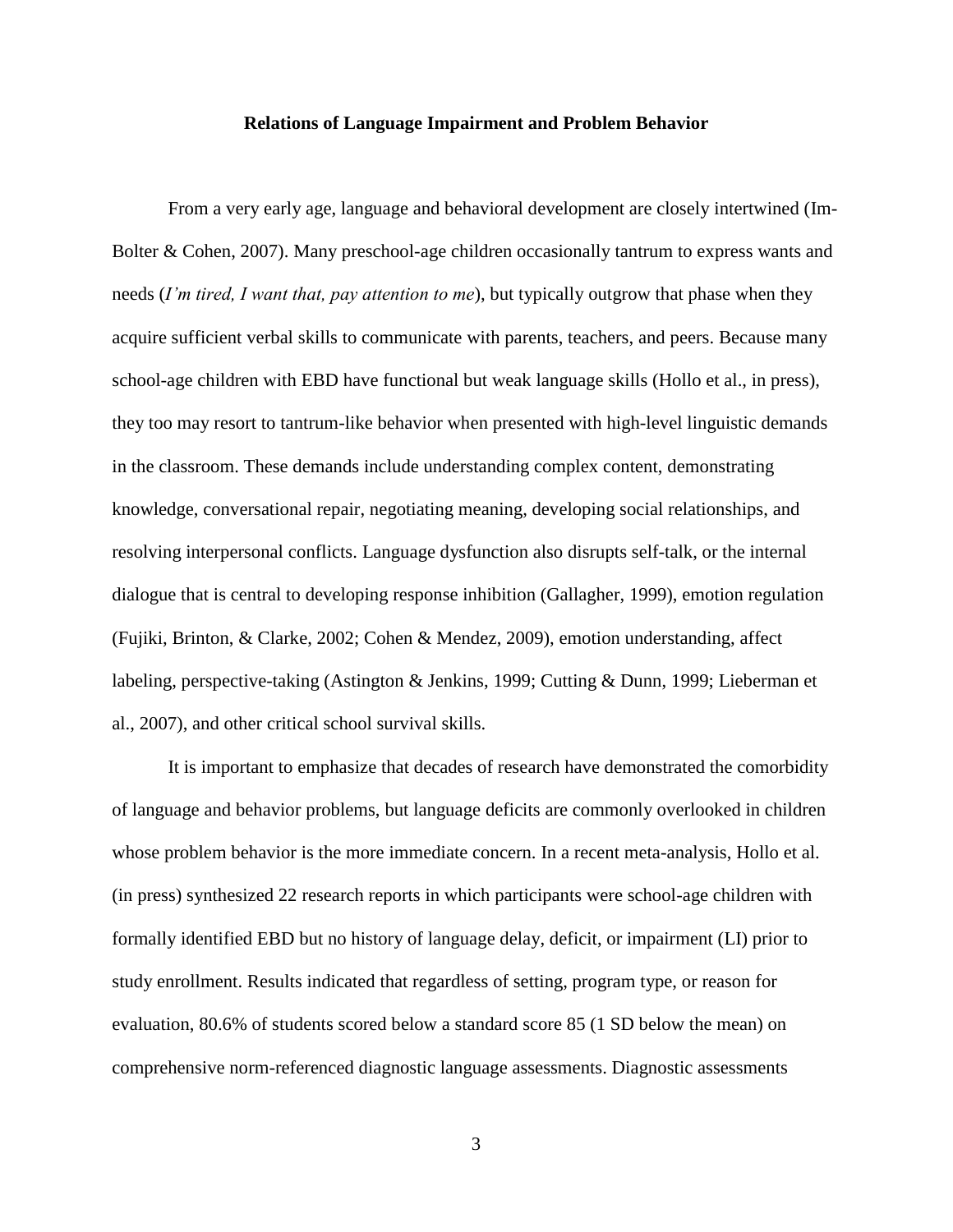identified 34% of the Hollo et al. sample as mildly impaired, and 47% with moderate to severe deficits that had not been identified formally. The extent to which teachers were aware of students' language difficulties is unknown.

Other studies of students with chronic and severe problem behavior have confirmed that students with or at risk for developing EBD tend to have higher rates of language dysfunction than typical peers (Beitchman, Cohen, Konstantareas, & Tannock, 1996; Benner, Nelson, & Epstein, 2002; Hooper, Roberts, Zeisel, & Poe, 2003). Longitudinal studies have confirmed that co-occurrence can be identified at an early age and is likely to be stable or increase over time (Beitchman et al., 2001; Benasich, Curtiss, & Tallal, 1993; Brownlie et al., 2004; Hooper et al., 2003). The direction of the association is unknown: Low language skills may lead to development of problem behavior, problem behavior may inhibit language development, or a third factor may explain the relationship (Hinshaw, 1992). It is abundantly clear, though, that children with low language skills tend to exhibit problem behavior and vice versa.

### **Theoretical Foundations of the Role of Teacher Talk in Student Behavior**

#### **Problem Behavior as Functional Communication**

Communication and problem behavior have been conceptualized as belonging to the same response class. For example, asking for a break and throwing a tantrum are functionally equivalent if either behavior provides escape from a task demand (Ducharme & Schecter, 2011). Students who lack the expressive skills to discuss complex emotional states may resort to physical rather than verbal means of manipulating the environment, employing what has been called a "functional but maladaptive coping strategy" (Hooper et al., 2003; p. 20). Indeed,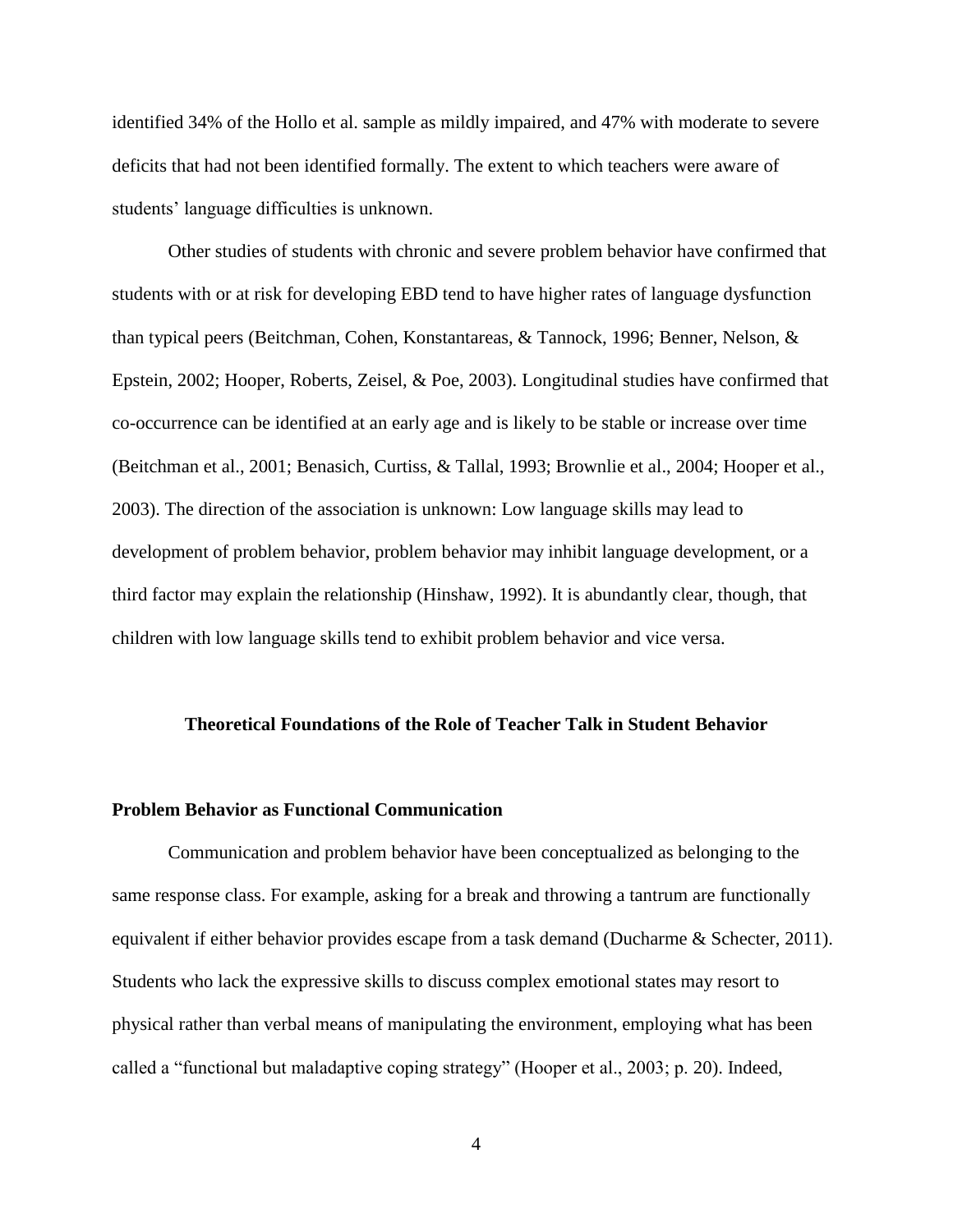problem behavior has long been viewed as functional communication, with a rich body of literature showing the effectiveness of functional communication training (FCT) to decrease behaviors such as property destruction, aggression, and self-injury (Kurtz, Boelter, Jarmolowicz, Chin, & Hagopian, 2011). Participants in FCT studies primarily have been individuals with intellectual or developmental disabilities. Although little direct evidence supports use of FCT with students with high incidence disabilities, identifying the function of problem behavior and teaching a functionally equivalent replacement behavior has been shown to effect positive behavior changes in students with and at risk for EBD (Gage, Lewis, & Stichter, 2012).

# **Receptive Language and Problem Behavior**

Kevan (2003) noted that most studies of FCT have included participants with severe communication deficits or individuals who were nonverbal, and interventions have consisted of teaching functionally equivalent *expressive* behaviors. Kevan also pointed out that although it is rarely addressed in experimental literature, descriptive studies have shown that *receptive* language deficits also are associated with problem behavior. In fact, receptive deficits have been shown to be even more strongly related to problem behavior than expressive deficits (Griffith et al., 1997; Hooper et al., 2003; Lindsay et al., 2007; Menting et al., 2011; Nelson, Benner, & Cheney, 2005; Sigafoos, 2000). For students with receptive deficits, researchers have hypothesized that difficulty understanding language increases the difficulty of task demands and the probability the student will engage in escape and avoidance behaviors (Harrison et al, 1996; Kevan, 2003; Sigafoos, 2000).

Kevan (2003) cited several studies demonstrating that adults tend to overestimate receptive language skills of individuals with intellectual disabilities. As a result, he suggested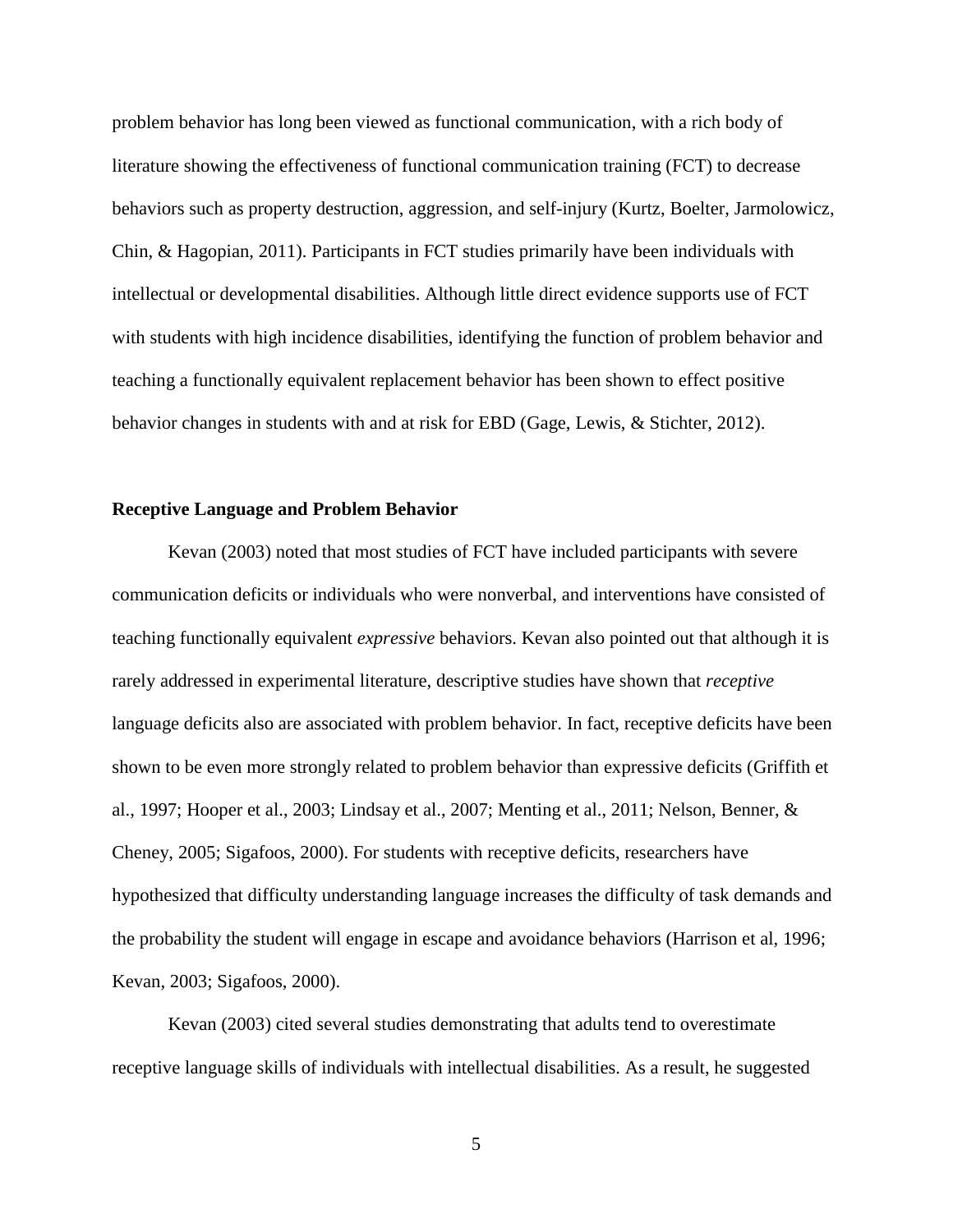that a mismatch between the level of caregivers' expressive output and clients' receptive skill may contribute to occurrences of problem behavior. Harrison et al. (1996) noted the same phenomenon may occur in classrooms for students with EBD. Receptive language deficits have been characterized as more subtle and more difficult for adults to detect than expressive deficits (Cohen, Davine, Horodezky, Lipsett, & Isaacson, 1993). Further, across ten studies including 270 students with EBD, the mean receptive language score was 82.23 (Hollo et al., in press). Students with scores just below average performance levels may comprehend much of the language of the classroom, but have nevertheless have gaps in their understanding that cause difficulty accessing lesson content and following complex instructions. Subsequently, adults may perceive students' failure to comply as intentionally defiant, inattentive, lazy, or rude (Cohen et al., 1993; Donahue, Cole, & Hartas, 1994). This attribution may contribute to negative teacherstudent interactions.

#### **Negative and Coercive Interactions**

An ecological model (Conroy, Sutherland, Haydon, Stormont, & Harmon, 2009) provides a framework for the presumption that miscommunication in the classroom contributes to increased conflict and decreased instruction. This model recognizes that the principles of applied behavior analysis must be considered within the context of individual reciprocal social transactions as well as the global classroom ecology. Two behavioral researchers (Harrison et al., 1996; Kevan, 2003) have posited that teachers' use of sophisticated, complex, abstract, or vague language may be misunderstood by students with low language skills. The authors specified that this mismatch between teacher talk and student comprehension may become an aversive stimulus, increasing the probability that students will engage in problem behavior to escape or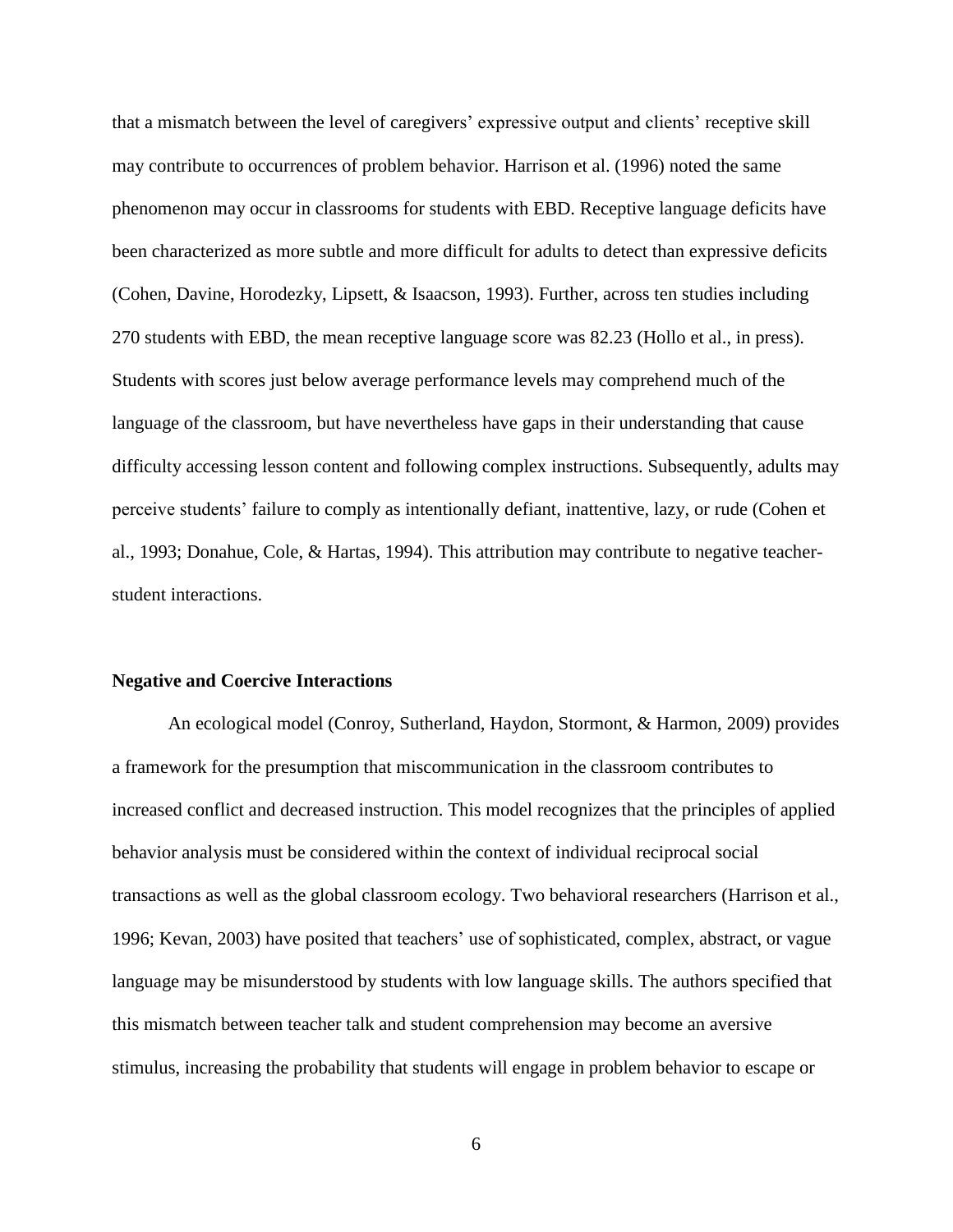avoid verbal interactions with teachers. In turn, teachers are likely to terminate or decrease interactions with difficult students to escape or avoid triggering problem behavior.

This cycle of coercive interactions has been called a negative reinforcement trap in which escape from aversive stimuli shapes and maintains both teacher and student behaviors (Harrison et al., 1996). This cycle is a well-documented phenomenon in classrooms for children with and at risk for EBD (Carr, Taylor, & Robinson, 1991; Gunter et al., 1994; Sutherland & Morgan, 2003; Wehby, Symons, & Shores, 1995). These reciprocal transactions are a component of the ecological model in which teachers and children both continually contribute to shaping—and being shaped by—the environment (Sutherland & Oswald, 2005). Because most teacher-student interactions are verbally mediated, it is reasonable that teachers who use explicit and accessible language may be more adept at promoting student compliance and preventing problem behaviors than teachers who speak less clearly.

#### **Teacher Talk and Student Success**

In school settings, children with externalizing behaviors that disrupt the environment tend to be identified with emotional and behavioral disorders more often than children with internalizing disorders such as anxiety, depression, or social withdrawal (Kerr & Nelson, 2010). As a result, school-based intervention efforts typically are directed toward classroom and behavior management. Effective instruction often is cited as a key ingredient in classroom management programming (Conroy, Sutherland, Snyder, & Marsh, 2008; Simonsen, Fairbanks, Briesch, Myers, & Sugai, 2008; Wehby, Symons, Canale, & Go, 1998), as active engagement in learning is incompatible with problem behavior. For children with problem behavior and low language skills, however, effective instruction may need to include strategies supporting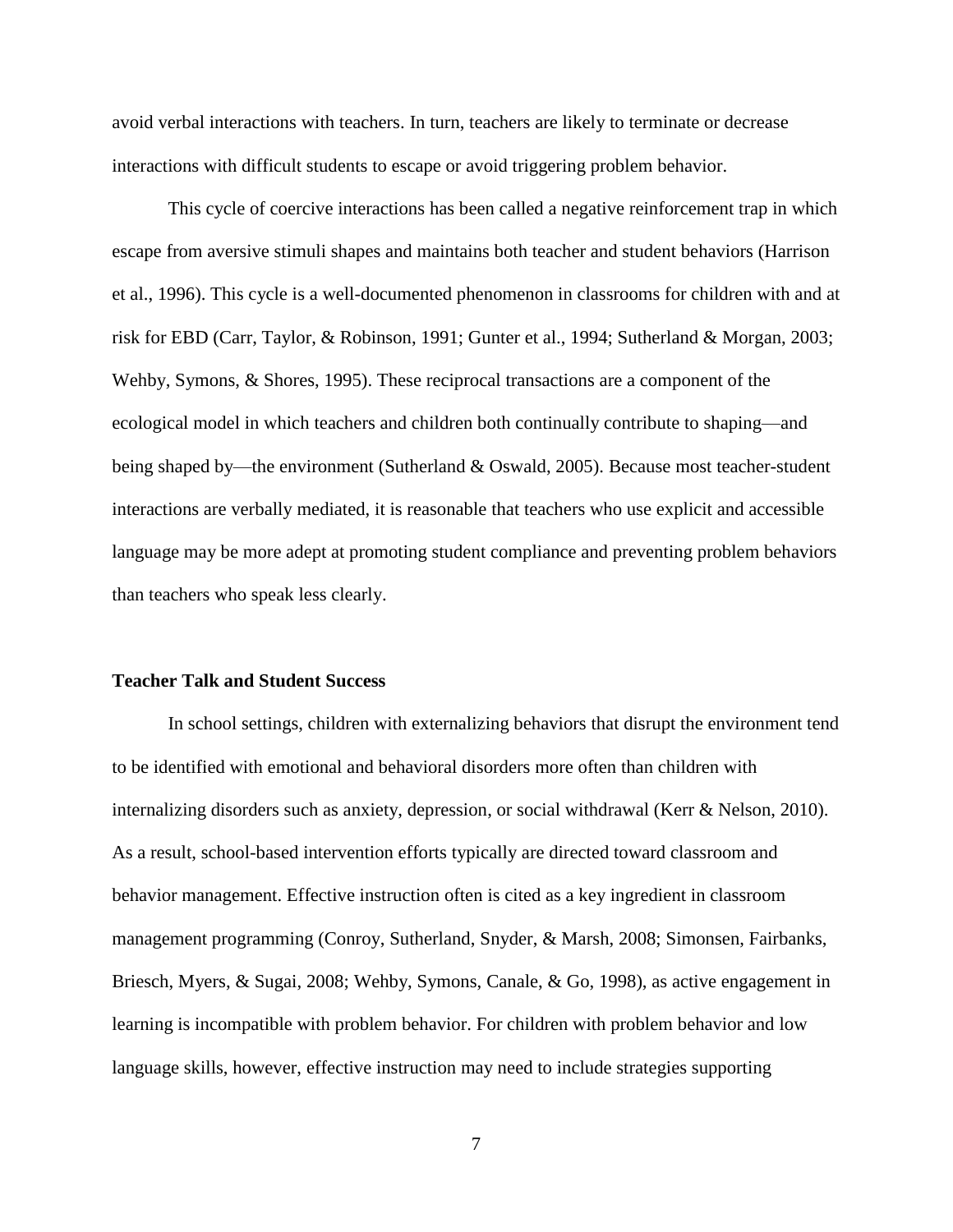classroom communication. One such strategy is monitoring and adapting linguistic input, or teacher talk, to promote access to instruction in academic and social skills. Before interventions can assess the effect of modifying teacher talk, however, it is first important to identify aspects of teacher talk likely to impede effective communication.

Because classroom communication plays a critical role in children's performance in schools (Thatcher, Fletcher, & Decker, 2008), it is plausible that teachers with poor communication skills may be relatively ineffective in helping students reach academic and behavioral goals. There is a rich body of literature describing the language of the classroom, with contributions from education (e.g., Cazden, 2001; Loban, 1963), linguistics (e.g., Sinclair & Coulthard, 1975), speech-language pathology (e.g., Sturm & Nelson, 1997), and second language instruction (e.g., Chaudron, 1988). Studies of adult language, though, are rare in comparison to the vast literature on children's language development and its relationship to academic and behavioral performance. The relative paucity of literature about adult use of language in the classroom is surprising considering teacher talk characterizes 70% or more of instructional time (Bellack, Kliebard, Hyman & Smith, 1966; Cross & Nagle, 1969; Dillon, 1983; Gruenewald & Pollak, 1990). For this reason alone, it is important to understand not only *what* teachers say, but *how* they say it (Carlson, Gruenewald, & Nyberg, 1980).

#### **Identifying Relevant Variables**

Scholars have approached the measurement of adult language in a variety of ways, depending on the purpose of the analysis. The outcome variables used in the current study were adopted from several areas of inquiry related to classroom communication. These include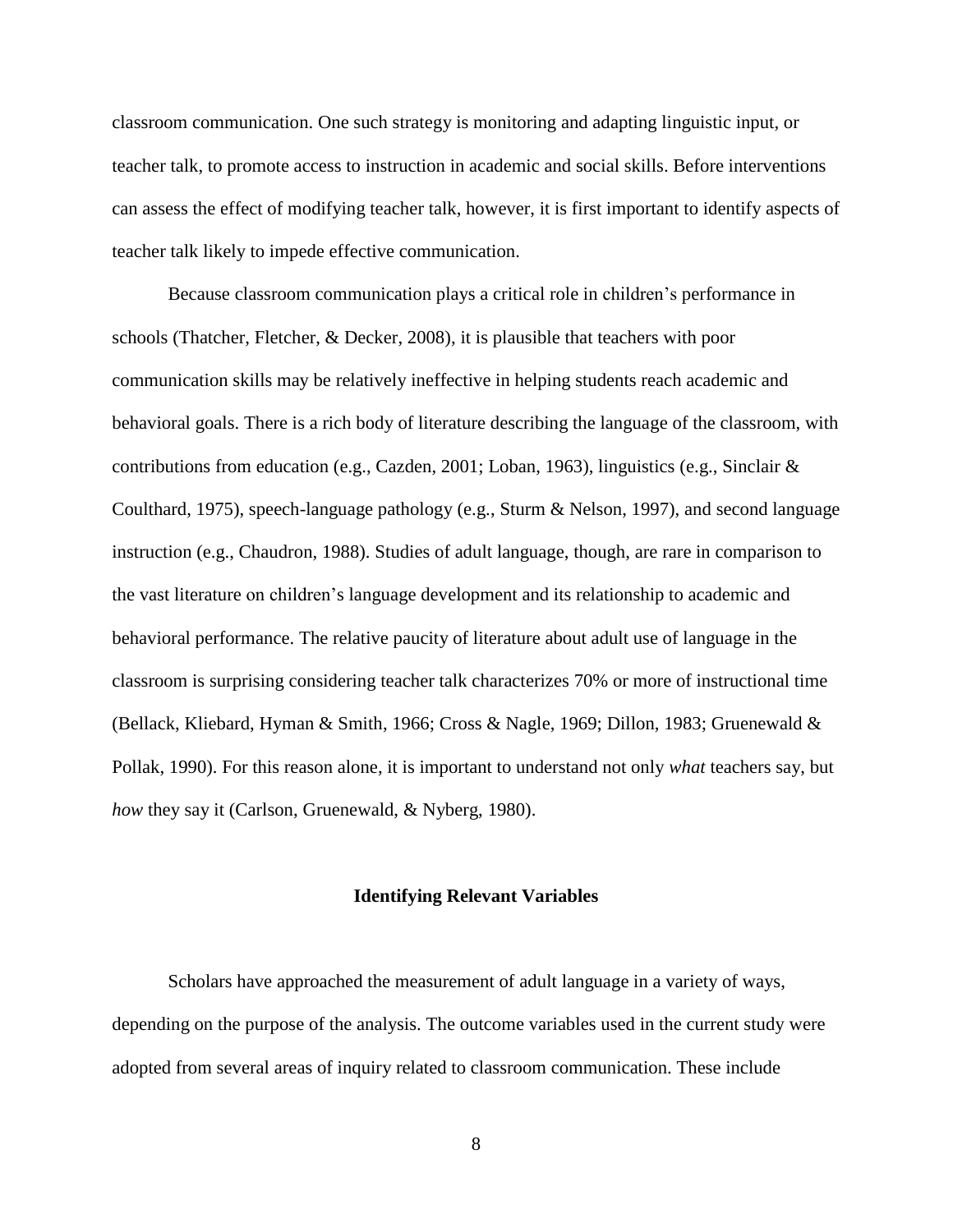observational studies in which researchers describe teachers' use of a variety of linguistic features in naturalistic settings (Dickinson & Porsche, 2011; Kean, 1967; Masterson, Davies, & Masterson, 2006; Sturm & Nelson, 1997). Another body of research includes investigations of how instructors adapt language use when communicating with students with developmental disabilities (DePaulo & Coleman, 1986; Girolametto, Hoaken, Weitzman, & van Lieshout, 2000; Gremaud & Lambert, 1984) or nonnative speakers of English (Cabrera & Martinez, 2001; Chiang & Dunkel, 1992; Hakansson, 1982; Henzl, 1979; Owen, 1996).

Generally, dependent variables can be categorized under three basic linguistic components: form, content, and use (Bloom & Lahey, 1978). Many researchers have examined features of teacher talk from preschool to post-secondary education; however, only three studies were identified in which researchers quantified the form and content of teacher talk in general education elementary (Kean, 1967; Sturm & Nelson, 1997) and middle school settings (Masterson, Davies, & Masterson, 2006). The form, or structure of language, includes variables such as amount of talk, rate, fluency, and syntactic complexity. Content references linguistic units (words or phrases) used to convey meaning. The use of language references pragmatics, or the function of language in discourse, conversation, instruction, or social contexts.

Across the literature in teacher talk, variables of form and content have included (a) quantity, or the amount of teacher talk per sample, (b) complexity of grammatical structures, (c) content, or the words and phrases used to convey meaning, and (d) clarity, defined as use of linguistic features known to promote listening comprehension. Researchers have defined variables of interest in seemingly endless ways, particularly regarding language functions. For example, Sturm and Nelson (1997) identified 11 communicative functions of teacher talk in elementary school classrooms, and developed 23 codes including supplying or soliciting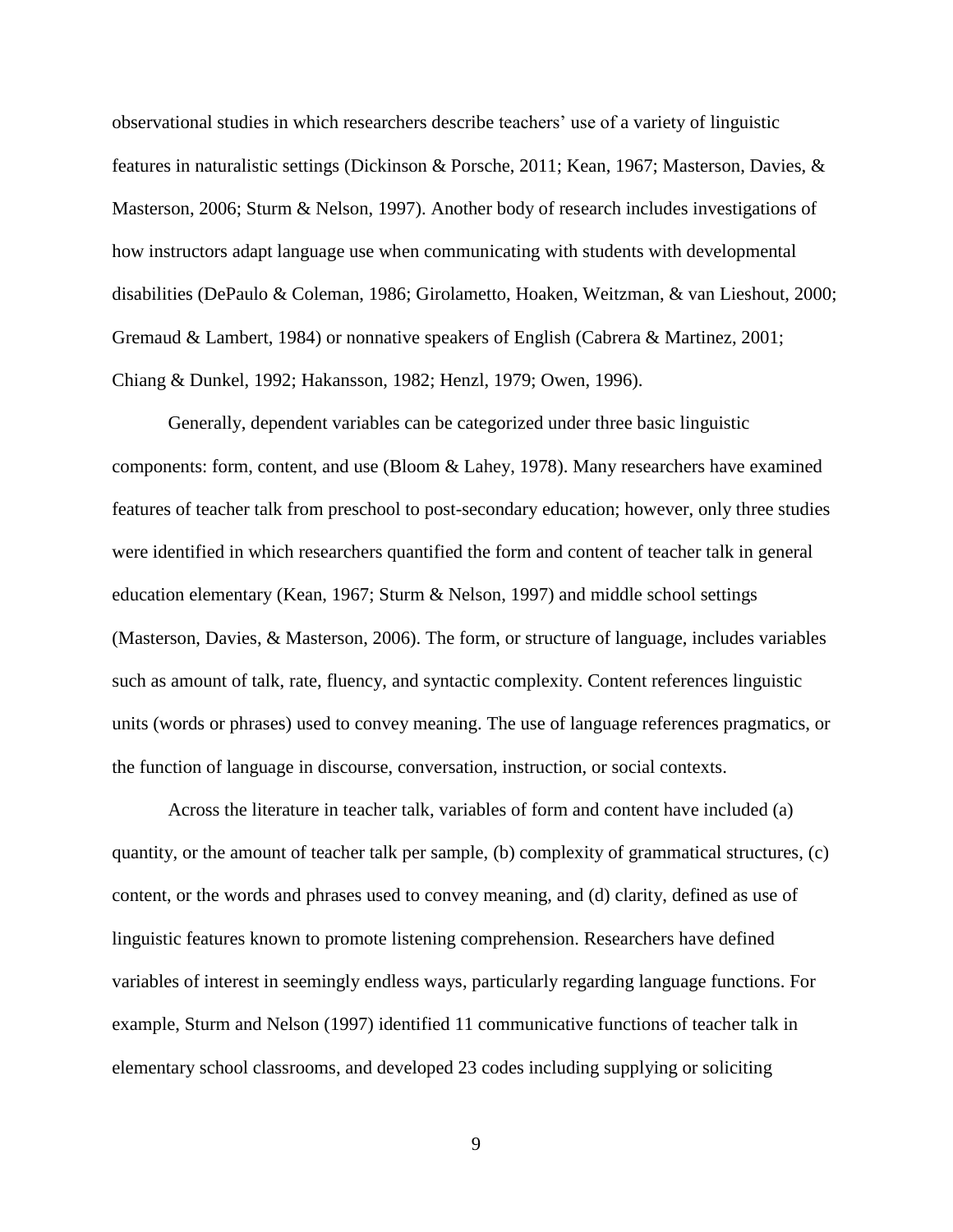information, and acknowledging or evaluating student responses. Masterson, Davies, and Masterson (2006) classified 13 communicative functions by middle school coaches, including confirming understanding, praising, getting attention, responding, and defining.

To date, studies of adult language in relation to students' behavior have centered on language functions rather than content or structure. One line of research in this area has examined commands and compliance (e.g., Atwater & Morris, 1988; Forehand & McMahon, 1981; Richman et al., 2001), A second area of research on functions of teacher talk has included effects of praise statements and reprimands or negative statements on student academic and social behaviors (e.g., Jack, Shores, Denny, Gunter, DeBriere, & DePaepe, 1996; Rathel, Drasgow, & Christle, 2008; Sutherland, Wehby, & Copeland, 2000; Swinson & Knight, 2007). However, despite the strong theoretical link between teacher talk and student behavior, no studies describing the form or content of teacher talk have included students with chronic and severe problem behavior. The current study addresses this gap in the literature by examining variables within the constructs of quantity, complexity, content, and clarity in general and special education classrooms that included students with or at risk for EBD.

## **Quantity**

The amount of teacher talk may be defined in terms of number, length, or proportion of words, utterances, or turns in a given sample. An utterance is a unit of speech that represents a complete thought, which may include a single word or complete sentence (although *sentence* more commonly references written language and *utterance* spoken language, these terms will be used interchangeably). A turn is composed of all consecutive utterances by a single speaker. It is well established that teachers talk far more than students (Sinclair & Coulthard, 1975), yet the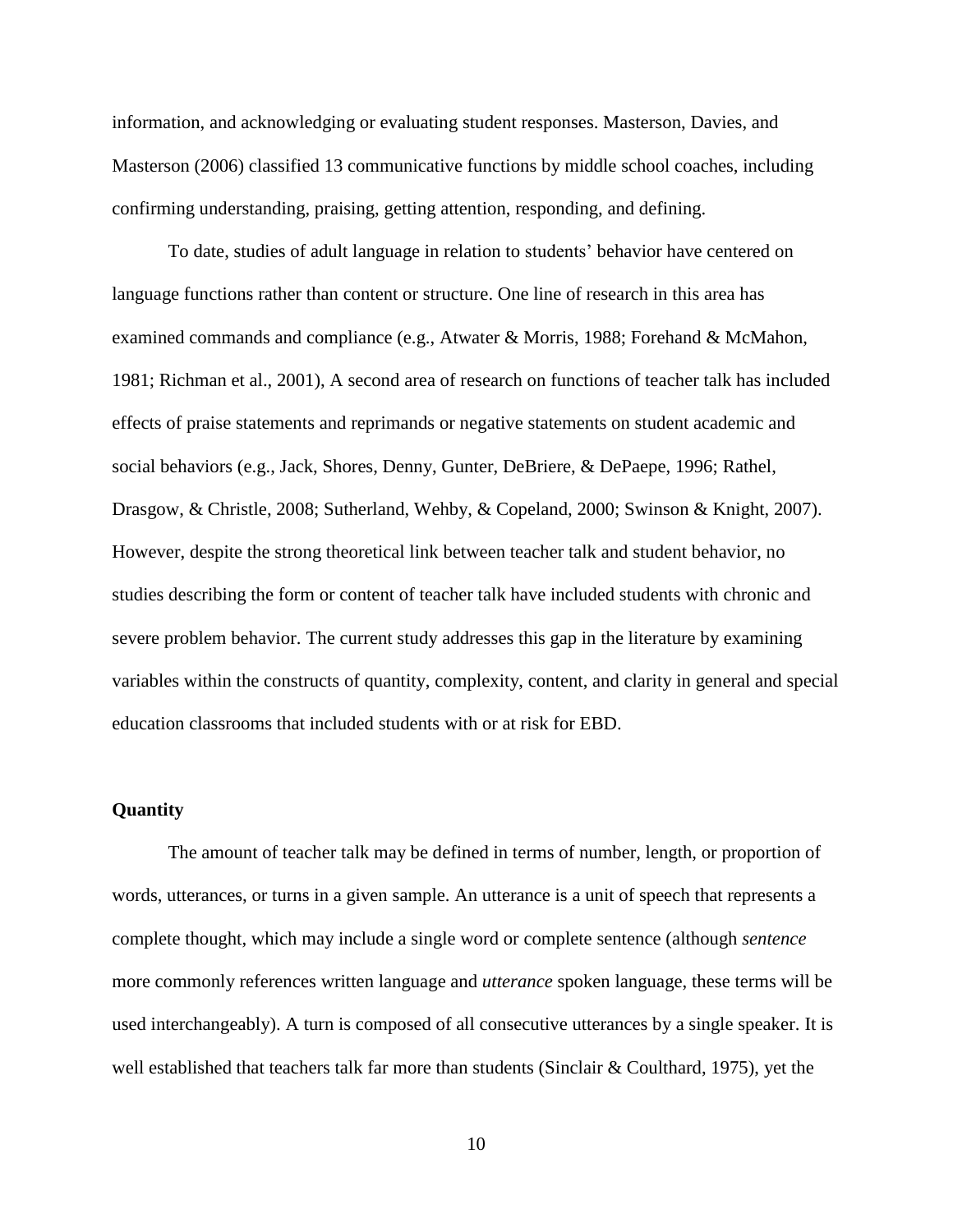ideal balance of teacher talk remains unknown (Nelson, 1985). Teachers who talk too little may fail to communicate lesson content, but teachers who talk too much may overwhelm students' capacity for listening comprehension and "create nonlisteners, or at best, passive or confused listeners" (Gruenewald & Pollak, 1990, p. 47). Moreover, using language concisely may be an indication of greater mastery of subject matter than verbosity or a tendency to ramble. For example, Carlsen (1993) reported that new teachers tended to speak more often and for longer durations when delivering unfamiliar lesson content than when they had more complete knowledge of the topic, indicating that less teacher talk may reflect greater confidence and understanding. One early study also showed that the ratio of teacher talk to student talk was inversely associated with teacher morale—teachers who talked more reported being less satisfied with teaching (Greenwood & Soar, 1973).

Given samples of equal duration, the number of words per minute (WPM, or rate) is another measure of the quantity of teacher talk (Hutchins, Brannick, Bryant, & Silliman, 2005). That is, in a given period of time, teachers who talk at high rates use more words than those who speak slowly. Researchers have not identified an ideal rate for all speakers and all listeners, but Dhindsa and Anderson (1992) reported that speech faster than 175 words per minute (WPM) increased cognitive load and resulted in decreased free recall of lecture content in typically developing seventh graders. It is also possible that extremely slow speech input would also increase demands on short-term working memory or phonological memory. In a test of this hypothesis, Montgomery (2004, 2005) reported that children with specific language impairment (SLI) benefitted from slow rates of speech (4.4 syllables per second), whereas altering input rate had no effect on sentence comprehension in children with typically developing language skills.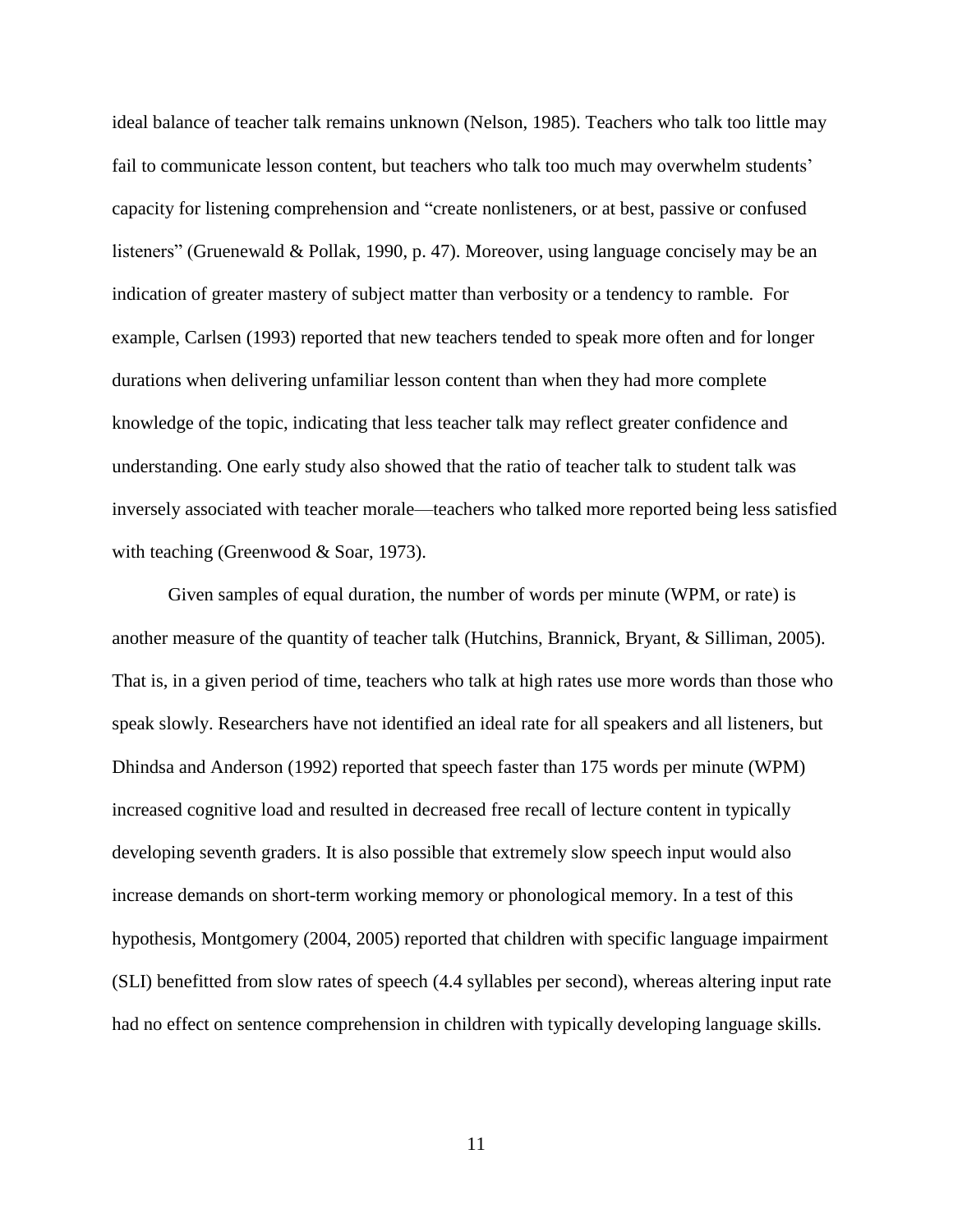# **Complexity**

Linguistic complexity references spoken or written syntactic or grammatical structures. Many researchers have quantified complexity in terms of clausal constructions, including the number and type of subordinated, coordinated, or embedded clauses (Arndt & Schuele, 2013; Hakansson, 1982; Masterson et al., 2006), clausal density (Nippold, Mansfield, Billow, & Tomblin, 2008), and weighted subordination index (Loban, 1963; Kean, 1967). The number of clauses also determines whether utterances are classified as fragments, simple, compound, or complex (Masterson et al., 2006). Fragments, or utterances containing a word or phrase without a subject and predicate (*Okay; To the store*), are very common in spoken language but rare in written texts. Simple sentences consist of a single clause (subject and verb e.g., *She went home*), even if the subject is understood (e.g., *Go home*) or stated by another speaker (e.g., She did what? *Went home*). Grammatical complexity has been defined in different ways in spoken and written language (Arndt & Schuele, 2013). One way to conceptualize complex sentences is that they contain two or more clauses (e.g., *She went to the store before she went home*).

Complex sentences typically are longer and more difficult to comprehend than simple sentences; therefore, sentence length has been used to characterize complexity (Sturm & Nelson, 1997). For children with SLI, researchers have demonstrated that long simple sentences are more difficult to comprehend than short simple sentences (Montgomery, Magimairaj, & O'Malley, 2008). Even more difficult are sentences containing dependent clauses, particularly if they contain passive or reflexive verbs, multiple steps, negation, or order-of-mention violations (Gill & Henderson, 2003). Even if students have acquired the necessary vocabulary, and even when controlling for sentence length, grammatical complexity has been demonstrated to negatively affect comprehension for children with SLI (Montgomery, Evans, & Gillam, 2009).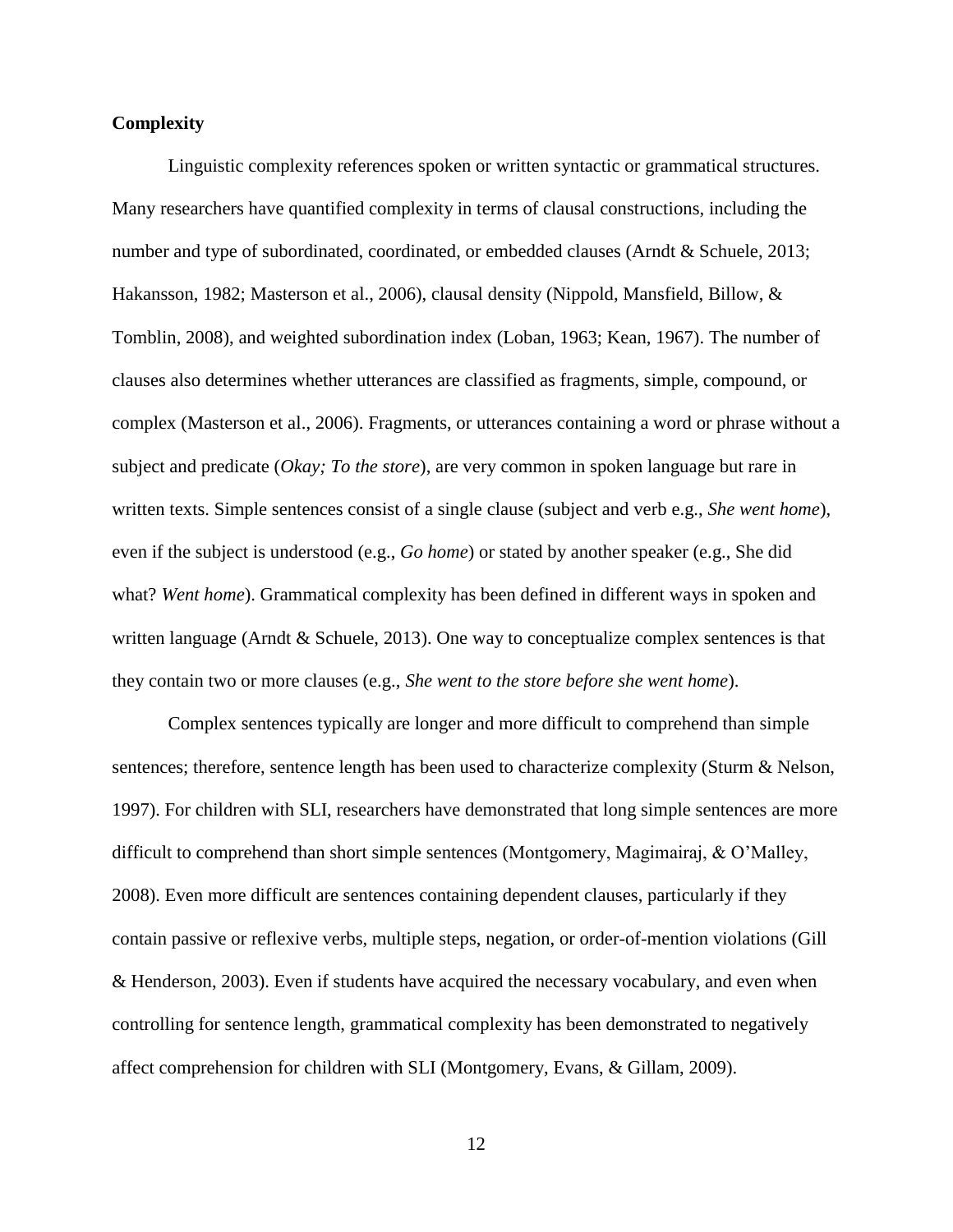# **Content**

The semantic content of teacher talk references the vocabulary words used to convey the meaning of a message. It is possible that a source of mismatch between teacher talk and student comprehension exists at this level, if teachers use words students do not understand. This hypothesis has yet to be tested, but is plausible as students with EBD often have poor semantic skills relative to typically developing peers (e.g., Keefe, Hoge, Shea, & Hoenig, 1992; Rinaldi, 2003; Rogers-Adkinson, 2003). Further, some studies have indicated that receptive vocabulary scores were lower than expressive vocabulary in samples from this population (Cohen, Barwick, Horodezky, Vallance, & Im, 1998, Novak, 1992; Ruhl, Hughes, & Camarata, 1992). This pattern of responding is atypical, as most individuals can understand more words than they can produce.

Quantifying teachers' vocabulary has been approached in various ways. These include measures of lexical diversity, which describe the range of vocabulary in a sample, and lexical density, which indicates the amount of semantic information contained in a sample relative to grammatical indices. Both provide estimates of the ease or difficulty of comprehending a message (Bradac, Desmond, & Murdock, 1977). Researchers also have quantified difficulty of vocabulary words in terms of whether a child is more likely (familiar, common, frequently used words) or less likely (unfamiliar, rare, sophisticated words) to encounter a given word (Dickinson & Porsche, 2011; Horst, 2010).

Researchers also have examined teachers' use of academic words, or those which appear in academic texts across subjects and which are important for students to learn because they facilitate learning in multiple content areas (Bailey, Butler, LaFramenta, & Ong, 2004; Beck, McKeown, & Kucan, 2008). Prior studies have indicated that in early elementary school, teachers typically use concrete vocabulary (*pencil, window*) to reference the immediate context.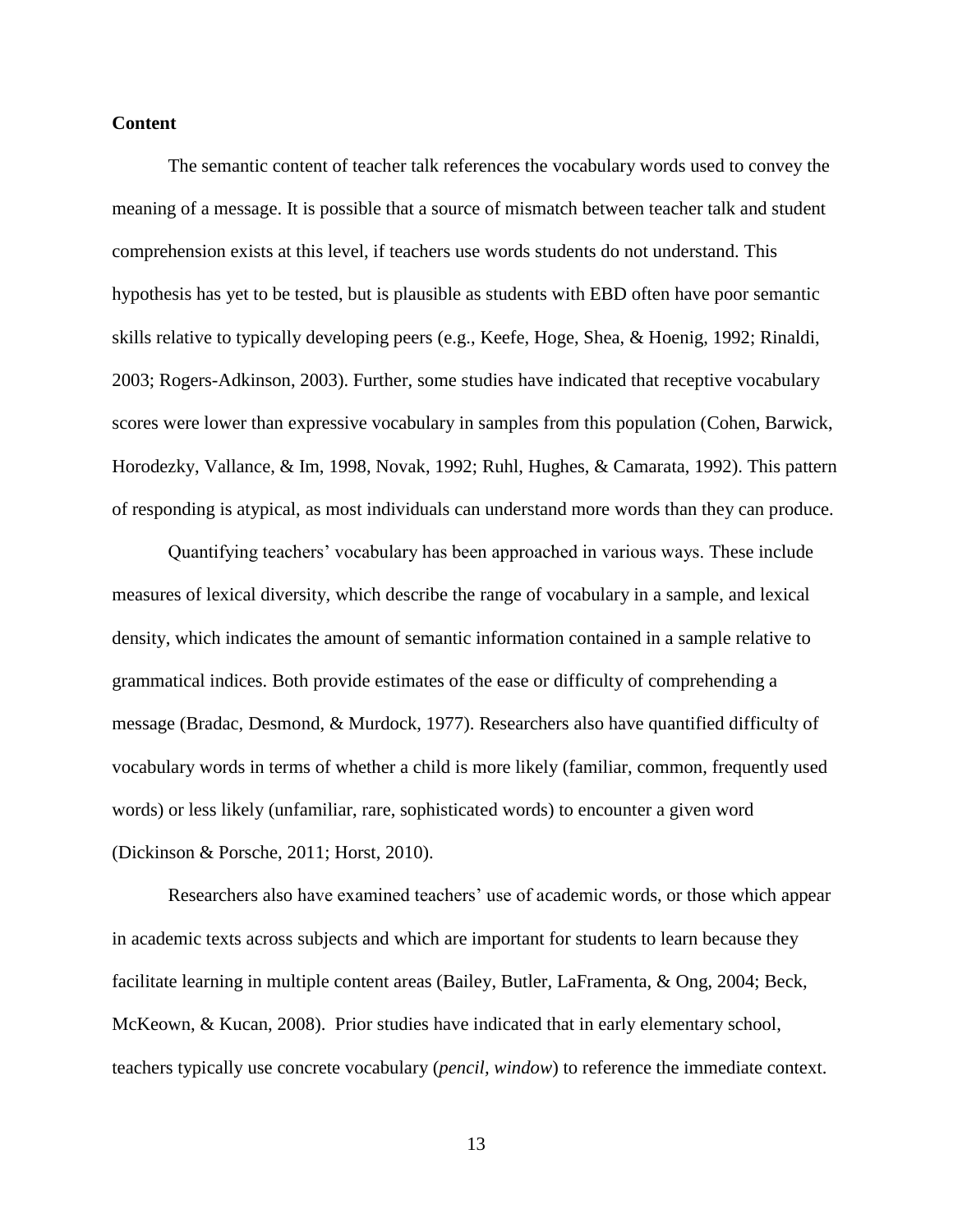In higher grades, teachers' lexical references become more abstract, complex, and context-free (*honesty, freedom*; Lazar, Warr-Leeper, Nicholson, & Johnson, 1989). Concrete references are similar to the language used at home which is *situated* in a particular context; however, comprehension of the *lexicalized* or abstract language of formal instruction requires higher-order language skills (Nelson, 1985). In the second language learning literature, mastery of the formal language of the classroom has been referred to as cognitive academic language proficiency, or CALP, contrasted with basic interpersonal communication skills, or BICS. According to Bailey et al., (2004), students "who are reasonably proficient speakers of everyday (BICS) English" (p. 6) may have some knowledge of complex syntax, idioms, and academic vocabulary but still have language proficiency levels that do not match the linguistic demands of the classroom.

# **Clarity**

Teachers who express themselves clearly use language that is concrete, explicit, unambiguous, and error free. Whether teacher talk is accessible to students depends on the frequency with which teachers use language that is clear (concrete) rather than opaque (abstract or ambiguous). Researchers have used the term opaque to describe words or phrases that are difficult to decipher or easily misunderstood, particularly by speakers with low language proficiency (Ernst-Slavit & Mason, 2011). Researchers have identified several variables that decrease clarity of teacher talk, demonstrating that student achievement is negatively affected by teachers' use of ambiguous, abstract, and disfluent language.

*Ambiguity*. Opaque language includes ambiguity, in which the meaning of a word or phrase is open to interpretation. Ambiguity or vagueness is another quality of speech that detracts from the meaning the speaker attempts to convey (Snyder, Bushur, Olson, Clark, &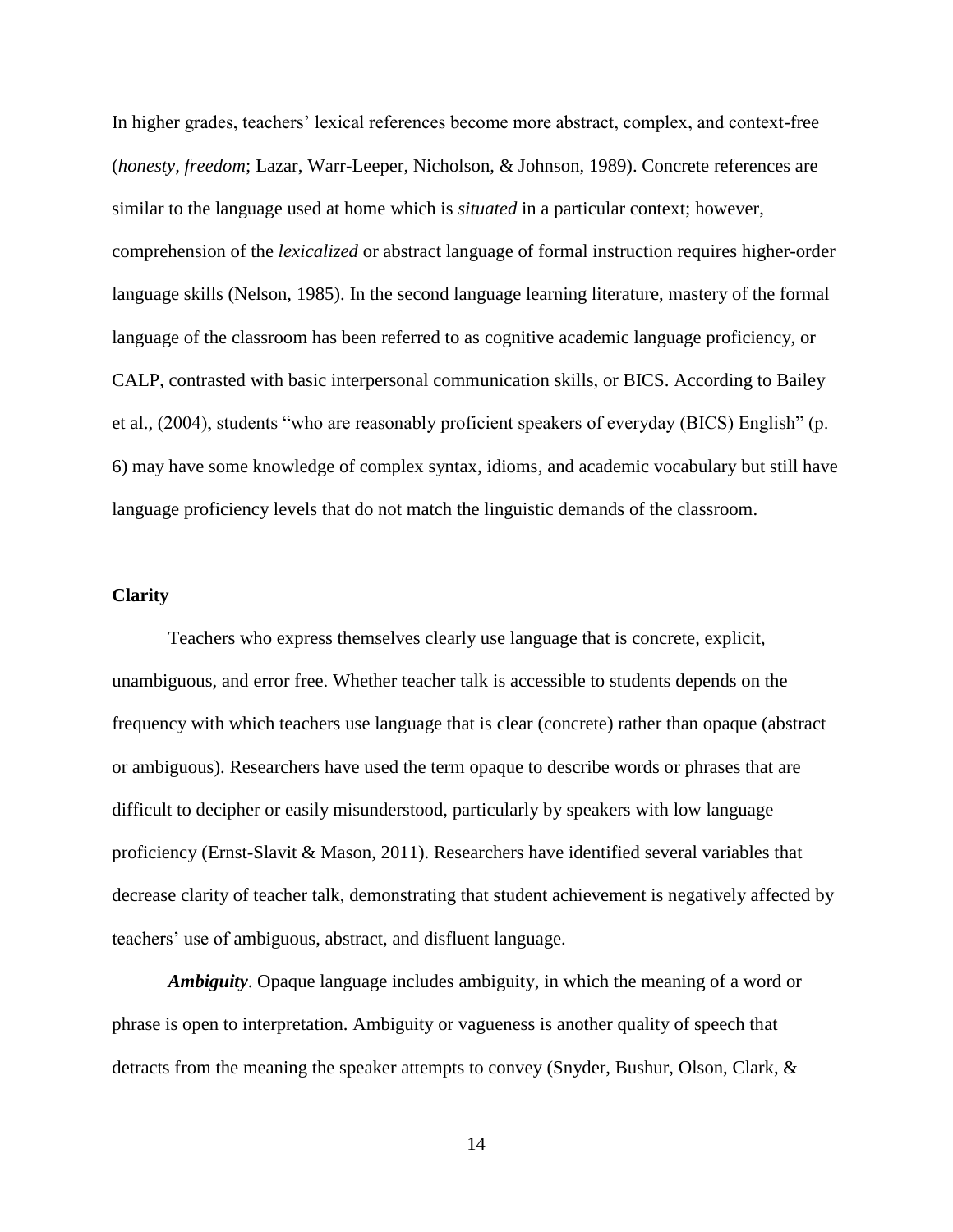Snyder, 1991). Ambiguity has been described in terms of words or phrases that indicate the speaker lacks confidence or knowledge, as demonstrated by equivocating, approximating, hedging, or bluffing (*pretty much, maybe, probably, anyway*; Hiller, Fisher, & Kress, 1969), decreased specificity of the content (*the thing, some kind of, all that*; Smith, 1980), or ambiguous referents (e.g., a pronoun without its noun referent; Chilcoat, 1987; Masterson et al., 2006).

*Figurative language.* The definition of opaque language includes figurative language that has multiple or nonliteral meanings. Figurative language is particularly problematic for students with language deficits (Nippold, 1991; Abkarian, Jones, & West, 1992). Students may interpret figurative language literally. For example, if given the instruction *check your paper,* a student may write a check mark on the paper rather than make sure the answers are correct (Lazar et al., 1989). Idioms, expressions, and colloquialisms such as *play it by ear, true blue,* or *cash cow* often are meaningless when taken literally. Phrasal verbs, in which the meaning of the verb changes when paired with a preposition (e.g., *hang on, hang up, hang out, hang in there*) are commonly used in English, and may pose problems for students with low language proficiency. Irony and sarcasm are forms of figurative or nonliteral language in which the meaning of the intended message is the opposite of what is actually stated. Humor in the form of word play (puns) is a demonstration of the confusion that can arise from multiple meanings.

*Mental state verbs.* Opaque or abstract language includes use of mental state verbs which refer to internal states such as desire (*want, need, appreciate*), cognition (*imagine*, *judge*, *know, remember*), emotion (*hope, care, doubt*), and perception (*appear, feel*). Relative to typically developing children, children with SLI have been shown to perform poorly on tasks assessing comprehension and use of mental state verbs (Spanoudis, Natsopolous, & Panayiotou, 2007). Mental state verbs, particularly those representing beliefs (*think, believe, hope*), are relevant to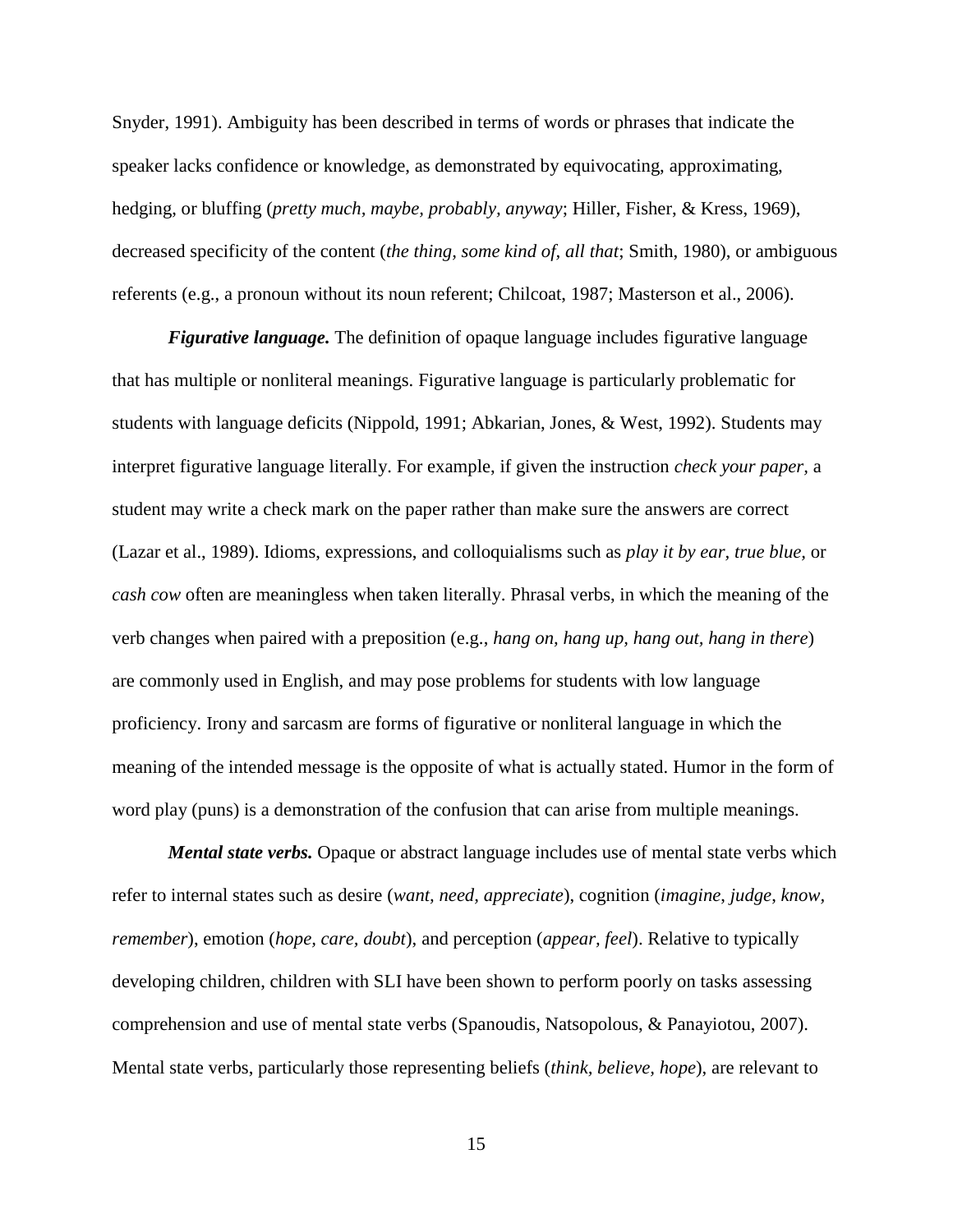developing a theory of mind (false belief understanding; perspective-taking) and are among the most difficult words for children to acquire (Papafragou, Cassidy, & Gleitman, 2007).

*Disfluency*. Even short, simple sentences that include concrete and familiar vocabulary may become incomprehensible if not delivered fluently. Disfluency occurs when speakers become lost in linguistic mazes, or patterns of speech that do not make sense semantically. Mazes include fillers (*um, uh, like*), false starts, hesitations, revisions, or reformulations. Mazes are thought to reflect linguistic uncertainty (Loban, 1963) and may occur when the speaker is "expressing an idea that is abstract, complicated, or not yet fully developed" (Fiestas, Bedore, Pena, & Nagy, 2005, p. 731). Two studies (Smith & Land, 1980; Snyder et al., 1991) have shown that increases in ambiguous terms and mazes during college lectures resulted in significant decreases in students' performance on researcher-developed tests measuring comprehension of lecture content. Studies of school-age children also have investigated ambiguity (Crossan & Olson, 1969; Hiller et al., 1969) and disfluency (Bugental, Lyon, Lin, McGrath, & Bimbela, 1999) and demonstrated that each of these qualities has a negative effect on student achievement.

*Errors and abandoned utterances*. Grammatical errors such as incorrect subject-verb agreement or tense marking also reflect disfluency and may negatively affect comprehension. Forney and Smith (1979) demonstrated that fourth graders performed better on a researcherdeveloped measure after listening to grammatically correct lectures in comparison to lectures with errors such as redundant phrases, misplaced clauses, and double negatives. Speakers may even abandon an utterance entirely. Listeners may have difficulty following the train of thought of a speaker who switches topics mid-sentence or fails to complete sentences.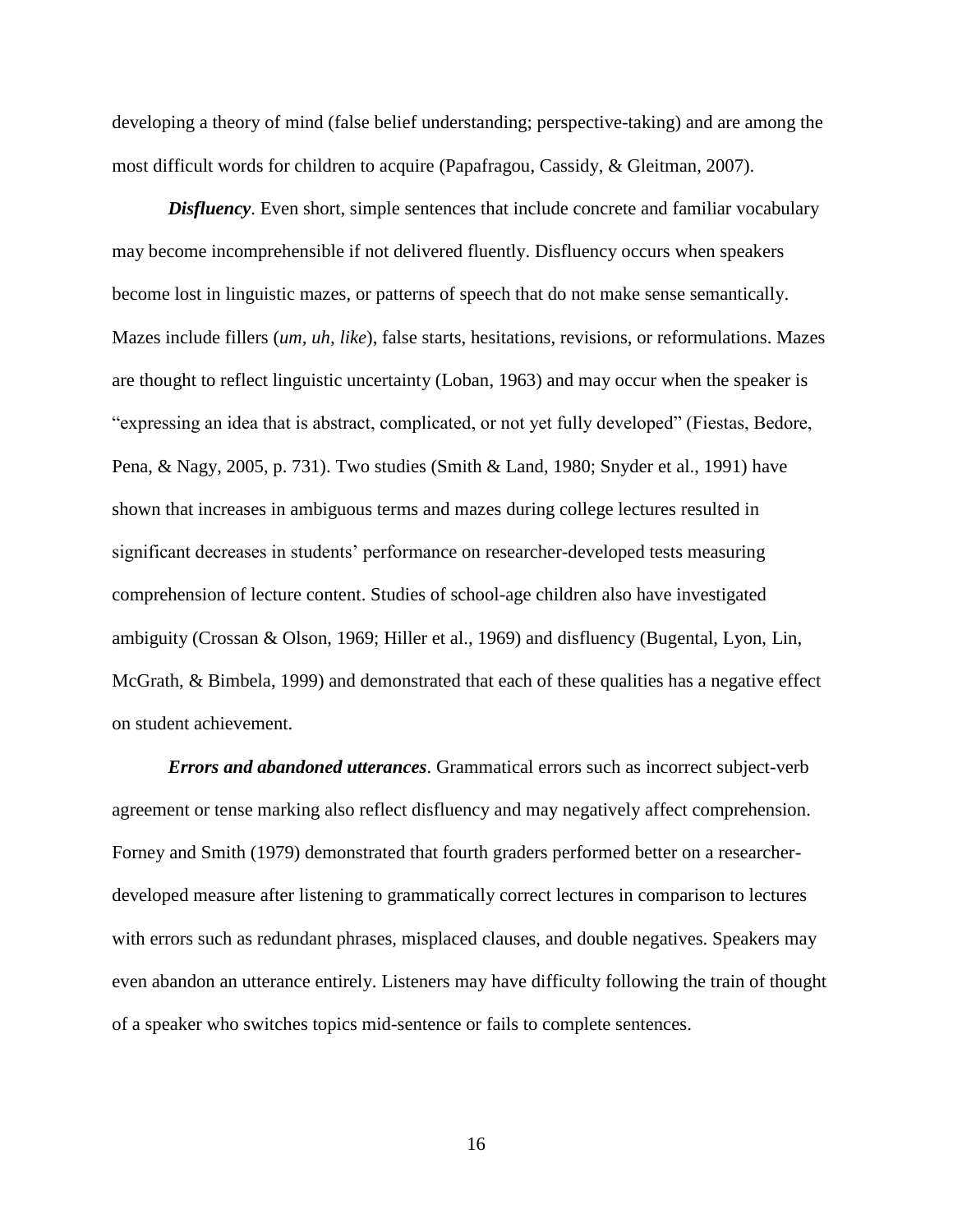#### **Summary**

There is ample evidence of the importance of teacher talk in relation to student academic achievement, as well as known associations between children's linguistic and behavioral development. Still, adults' instructional language has never been studied in classrooms including students with or at risk for EBD. The likelihood that these students have unidentified language deficits increases the importance of using the most clear and explicit language possible to convey information and avoid misunderstandings. Although miscommunication in the classroom may be problematic for all children, negative consequences for students who exhibit problem behavior may be even more severe. Verbally mediated strategies to improve academic or behavioral outcomes are likely to be ineffective and could even have countertherapeutic effects (Javorsky, 1995; Ruhl, Hughes, & Camarata, 1992). When communication fails, problem behavior and interpersonal conflict may increase between teachers and students with EBD.

Dependent variables in the current study were selected based on two primary sources. First, studies of teacher talk and student comprehension across classroom settings were considered. Second, it was important to match potential variables with what is known about language skills in students with EBD. Findings from the meta-analysis by Hollo et al. (in press) revealed that on average, receptive language scores were below average in this population (82.68, 95% CI [77, 88]). Measures of quantity and clarity were selected because it has been suggested that teachers who talk excessively or disfluently may overwhelm the capacity for listening comprehension by students with poor receptive language skills. In addition, Hollo et al. determined that students with EBD tend to score relatively low on tests of semantic skills (84.03 [78, 90]) and even lower on syntactic skills (78.63[70, 88]). Children who produce functional but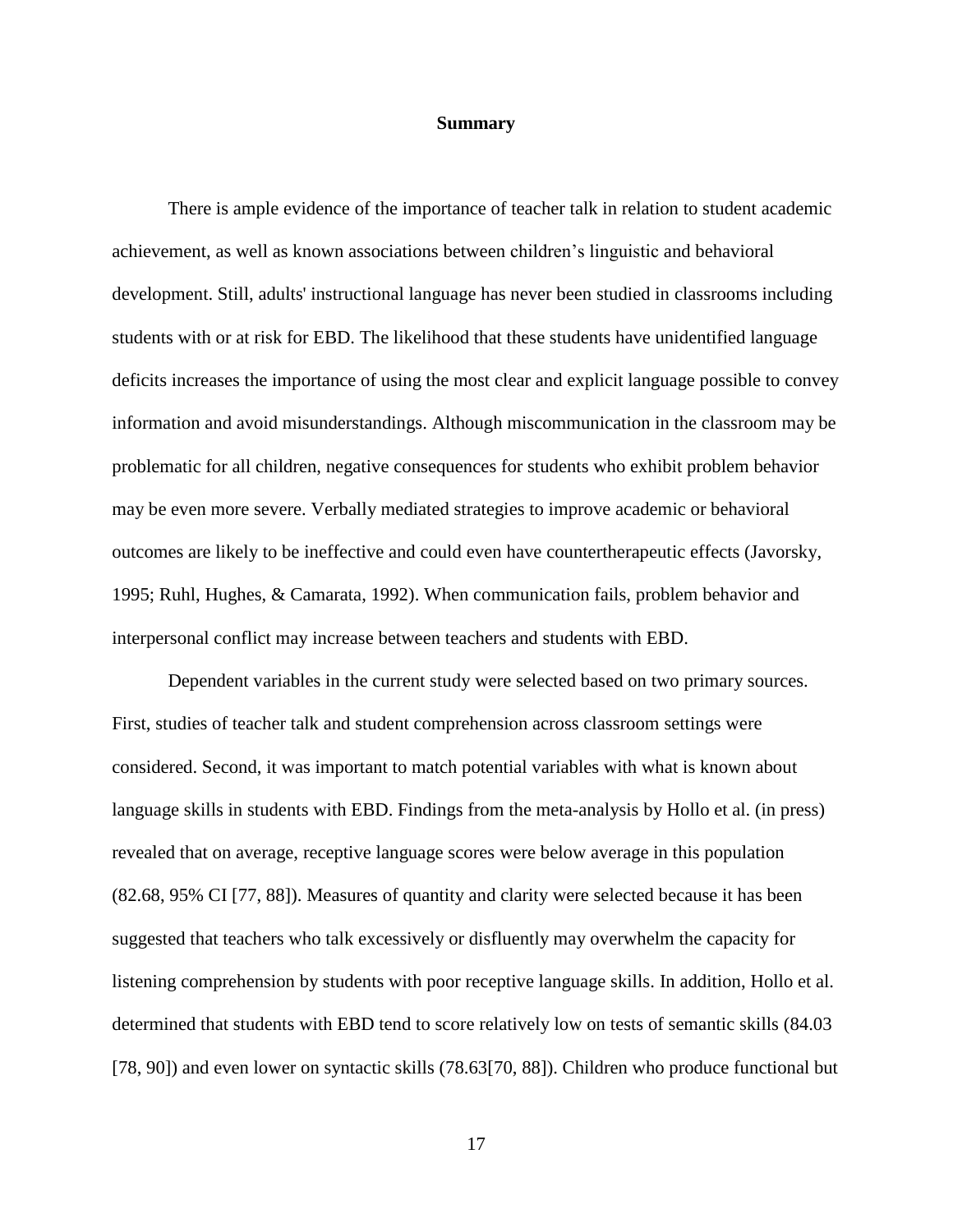limited semantic and syntactic forms may give adults the (perhaps false) impression that they also are capable of understanding sophisticated language (Kevan, 2003); therefore, measures of semantic content and syntactic complexity were included.

The purpose of this preliminary investigation was to provide insight into current practices in classrooms for children with and at risk for emotional and behavioral disorders, establishing base rates of specific verbal behaviors and identifying potential targets for change. The question guiding this study was simple: How do teachers talk to students with or at risk for EBD during large group instruction in general and special education classrooms? To begin to answer this question, descriptive statistics were calculated to establish base rates for early elementary (K-2) and late elementary grades (3-4). Statistical analyses were conducted to determine whether those base rates were stable (a) within individual teachers, regardless of lesson type or content, and (b) between groups of teachers in general and special education settings (GE or SE, early or late elementary classrooms) and those with more or less teaching experience (0-9 or >10 years).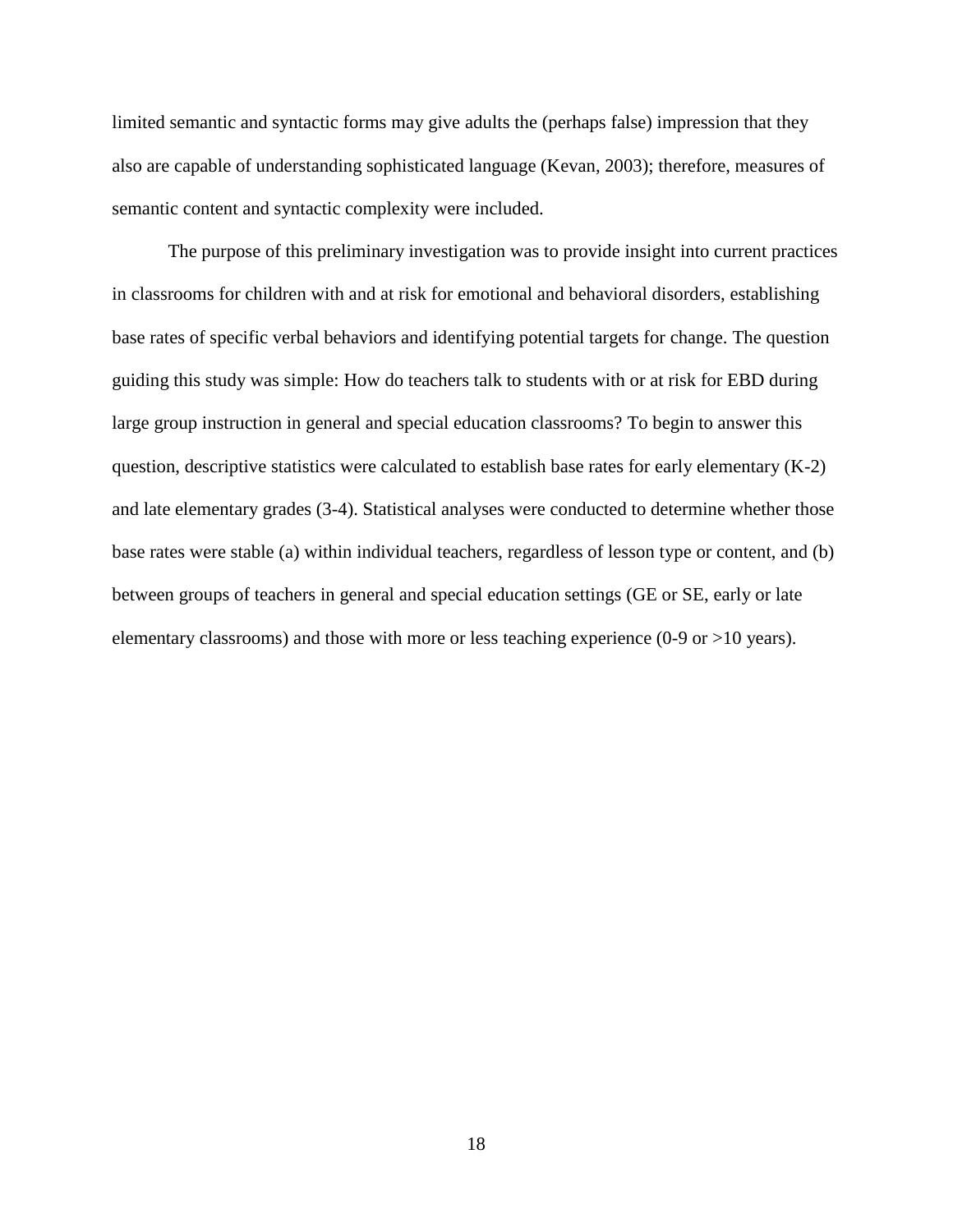#### **CHAPTER 2**

#### **METHOD**

## **Participants and Settings**

Teachers who provided samples of instructional talk were part of a two-year, multi-site intervention project, *Reducing Severe Problem Behavior in Schools.* The goal of the study was to promote positive instructional and classroom management techniques for children with and at risk for EBD. Intervention components included evidence-based class-wide strategies to increase academic engaged time and decrease problem behavior. Researchers provided teachers with training and ongoing support to implement a class-wide group contingency to minimize peer attention to problem behavior and encouraged teacher self-monitoring to increase the frequency of praise statements and opportunities to respond embedded in their teaching. Original participants were 55 teachers in self-contained special education classrooms exclusively for students with EBD, and 116 teachers in general education classrooms which included students at high risk for special education placement (defined as children in the lowest 20% of the class for academic achievement and the highest 20% for problem behavior).

All special education (SE) teachers who provided at least three 10-minute language samples consisting of large-group instruction in any subject (commonly language arts, math, or science) were selected for the current study, resulting in a group of 14 SE teachers. Next, general education (GE) teachers with a minimum of three samples were identified. The 14 teachers who matched SE teachers on gender and grade level were retained (note that the SE settings included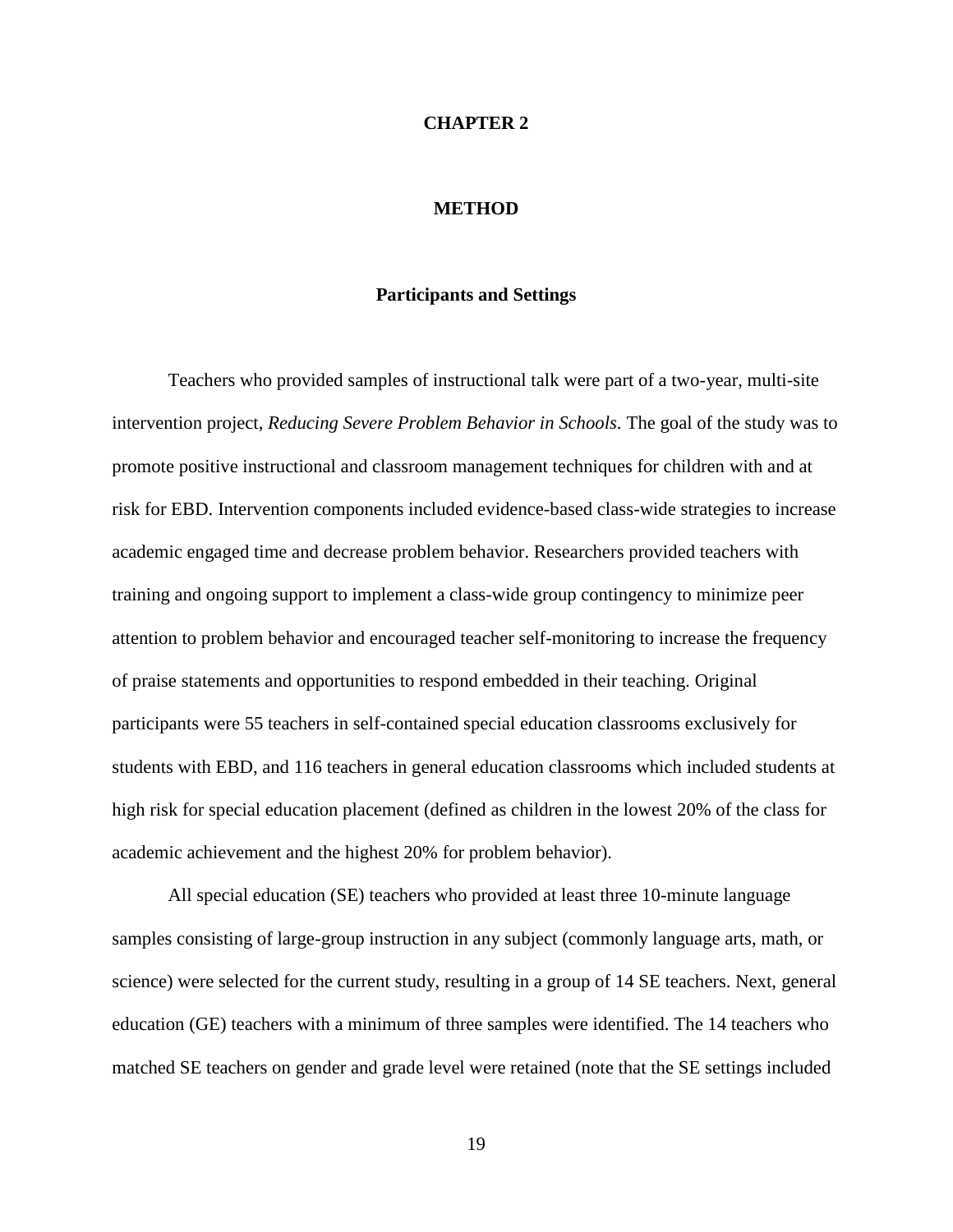multiple grade levels within each classroom; therefore grade matches are not exact). If more than three samples were available for a single teacher, included samples were selected at random.

Demographic characteristics of the sample are presented in Table 2. Because the special education classes were comprised of children in multiple grades, classrooms were grouped into two bands: early elementary (K-2) and late elementary (3-4). The two groups of teachers were closely matched in terms of years of teaching experience and degrees held and differences in ethnicity were not statistically significant ( $\chi^2$  = .2.5, p>.05). Finally, 22 of the teachers were located in Tennessee, and six  $(2 = GE; 4 = SE)$  were located in Minnesota. Across all 12 schools, 75% of the student population received free or reduced-price lunch (an indicator of school-level socioeconomic status, range = 38% to 99%).

#### **Procedures**

#### **Data Collection**

The audio tapes of teachers delivering instruction were obtained from the self-monitoring component of the original intervention study. Teachers used mini-cassette recorders to capture and self-evaluate whole-group lessons. Researchers instructed teachers simply to turn on the recorder at the beginning of any large-group lesson and let it run for the duration of the lesson. Teachers later listened to the tapes and evaluated themselves on levels of praise and opportunities for students to respond. Content area was allowed to vary (e.g., teachers could selfselect to record math, reading, science, or social studies as long as it was a whole-class lesson). The majority of teachers provided samples during reading or language arts lessons ( $n = 58$ ), followed by math ( $n = 13$ ), and other group instruction periods such as morning meetings,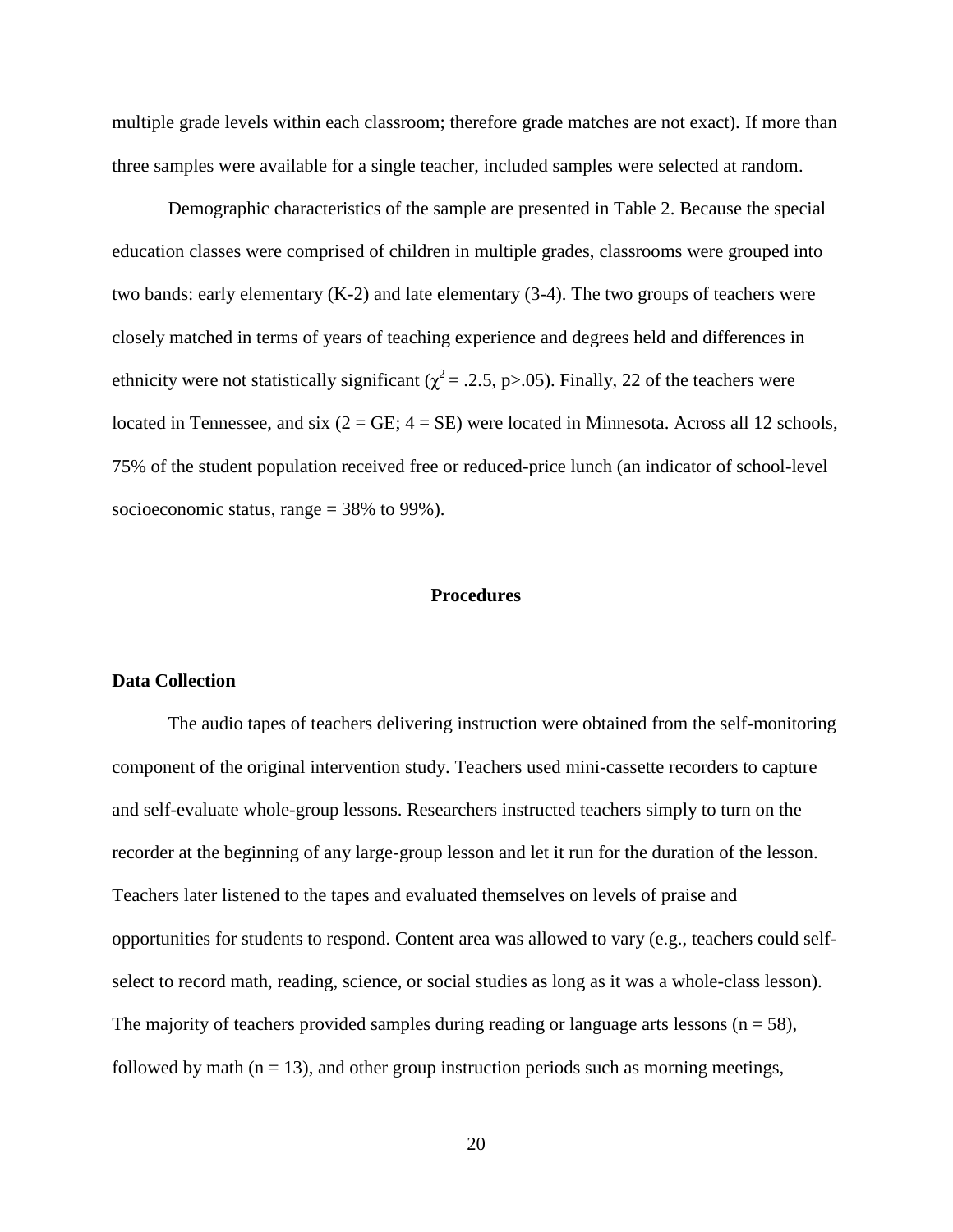computer, science, or social studies classes  $(n = 13)$ . Duration of recordings ranged from 10 - 60 minutes, but whole-class instruction seldom lasted more than 15-20 minutes (i.e., longer recordings often included independent practice). On average, participants completed seven recordings (range = 3 - 19). The samples were obtained between October, 2006 and May, 2008.

## **Transcription**

Researchers converted the analog tapes to a digital format. Next, research assistants and the first author transcribed samples in InqScribe software [\(www.inqscribe.com\)](http://www.inqscribe.com/). Each sample was transcribed, segmented, and coded according to conventions outlined by the authors of the Systematic Analysis of Language Transcripts software (SALT; Miller & Iglesias, 2010). These conventions include rules for spacing, punctuation, indicating mazes, interrupted or abandoned, and inaudible utterances which are required for the software to compute outcome variables accurately. For example, SALT dictates that each line in a transcript begins with a speaker identifier, followed by a single utterance which ends in a punctuation mark. Child utterances often were inaudible and therefore were not transcribed. A blank speaker line was used to represent children's speaking turns, regardless of length in words or utterances. Instances of text reading were noted in the transcript but not coded or transcribed.

### **Segmenting**

This process required multiple passes through the transcripts. The first step was segmenting teacher turns, defined as all consecutive utterances spoken by the teacher. When student talk was acknowledged by the teacher in any way, the teacher turn ended. If a student spoke but the teacher ignored it (e.g., an unacknowledged call-out), the teacher turn did not end.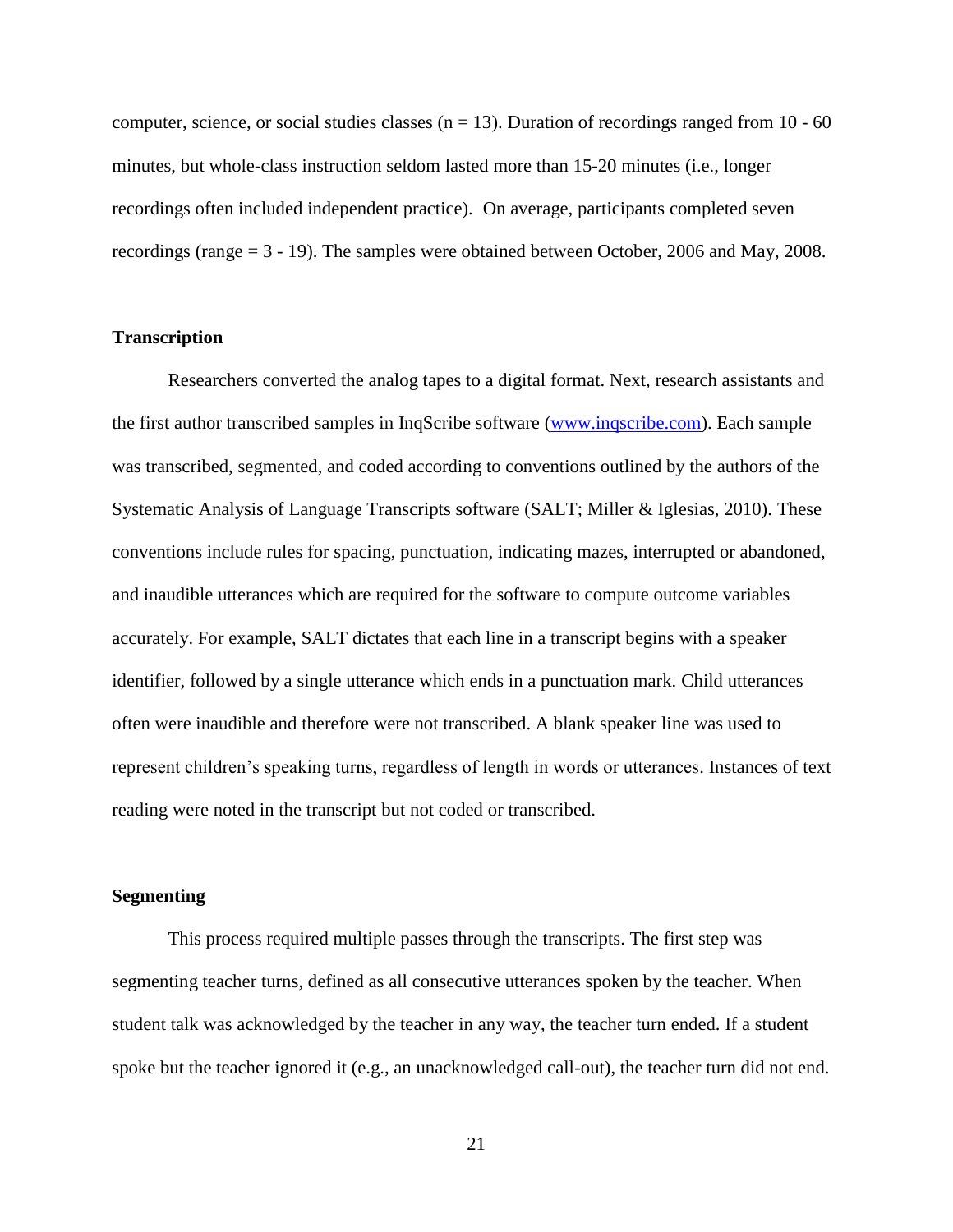Next, each teacher turn was segmented into utterances, defined as modified

communication units, or C-units. Miller and Iglesias (2010) defined a C-unit as an utterance that contains an independent or main clause and all its dependent (subordinate) clauses. It represents a complete thought and cannot be divided without losing its meaning. Segmenting in this study differed from SALT conventions in one respect: If clauses with coordinating conjunctions (*and*, *but*) were not separated by a pause or change in intonation and communicated a connected thought, these were counted as one C-unit. This decision was made because parsing utterances as students heard them was more logical than segmenting by grammatical rules in this instance.

# **Coding**

The final stage of preparing the data was assigning clarity codes. Each utterance, or Cunit, could receive only one SI code representing the number of clauses; however, multiple clarity codes could be assigned to each utterance. In the example below, mazes are enclosed in parentheses according to SALT conventions. Specific types of mazes (e.g., nonmeaningful repetitions, hesitations, or fillers) were not coded. The code [MSV] references the mental state verb *want*, and the code [AMB] references the ambiguity of the word *somewhere*. In the second line, *popped her head in* is an example of figurative language [FIG], and the asterisk marks a partially omitted word.

t I want [MSV] your hands (to to uh) to stay above somewhere [AMB] [SI-2]. t you all (we\*) did a nice job while name popped her head in [FIG] [SI-2].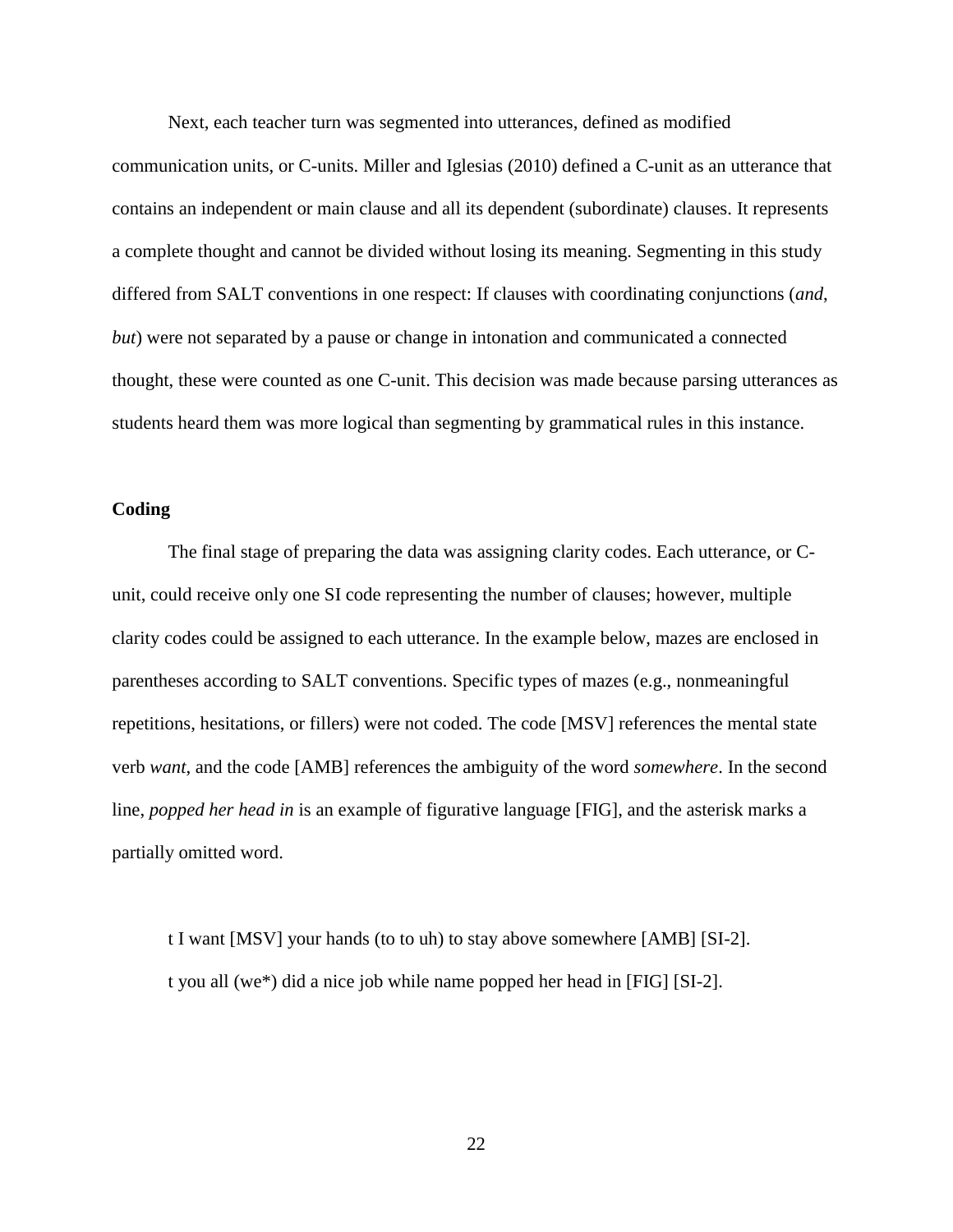All instances of mental state verbs, figurative, and ambiguous language were coded and counted individually, then summed. This number was divided by the total number of utterances to represent the proportion of abstract utterances. The same procedure was followed for the measure of disfluency, comprised of codes for maze words, errors, and abandoned utterances. The measure of vagueness includes all the codes classified as abstract and disfluent.

## **Training and Reliability**

Samples were double-transcribed and double-coded until each research assistant (RA) met a threshold of 85% for reliability on each stage of the process (transcribing, segmenting, SI coding, and clarity coding) on three consecutive samples. This resulted in 33% of samples being transcribed by two of three independent researchers (one undergraduate, one masters level, and the author) and compared in Microsoft Word. Using the formula agreements/agreements  $+$ disagreements x 100, Interobserver agreement (IOA) was 91% for transcription. The author then reviewed errors with the RA for training purposes and corrected the transcript. After meeting reliability criteria, RAs prepared transcripts independently. The author verified accuracy and made any necessary corrections for all independently transcribed samples. A similar procedure was followed for segmenting. That is, the same transcripts that were double-transcribed also were segmented by two independent researchers, compared in Word, and corrected by the author. Using the same formula, IOA was 89% for segmenting. Double-coding was conducted for 50% of samples, as training to criteria on clarity codes took longer than training to criteria on transcribing and segmenting. Agreement for coding the subordination index was 93%. Reliability for all other (aggregated) clarity codes was 88%.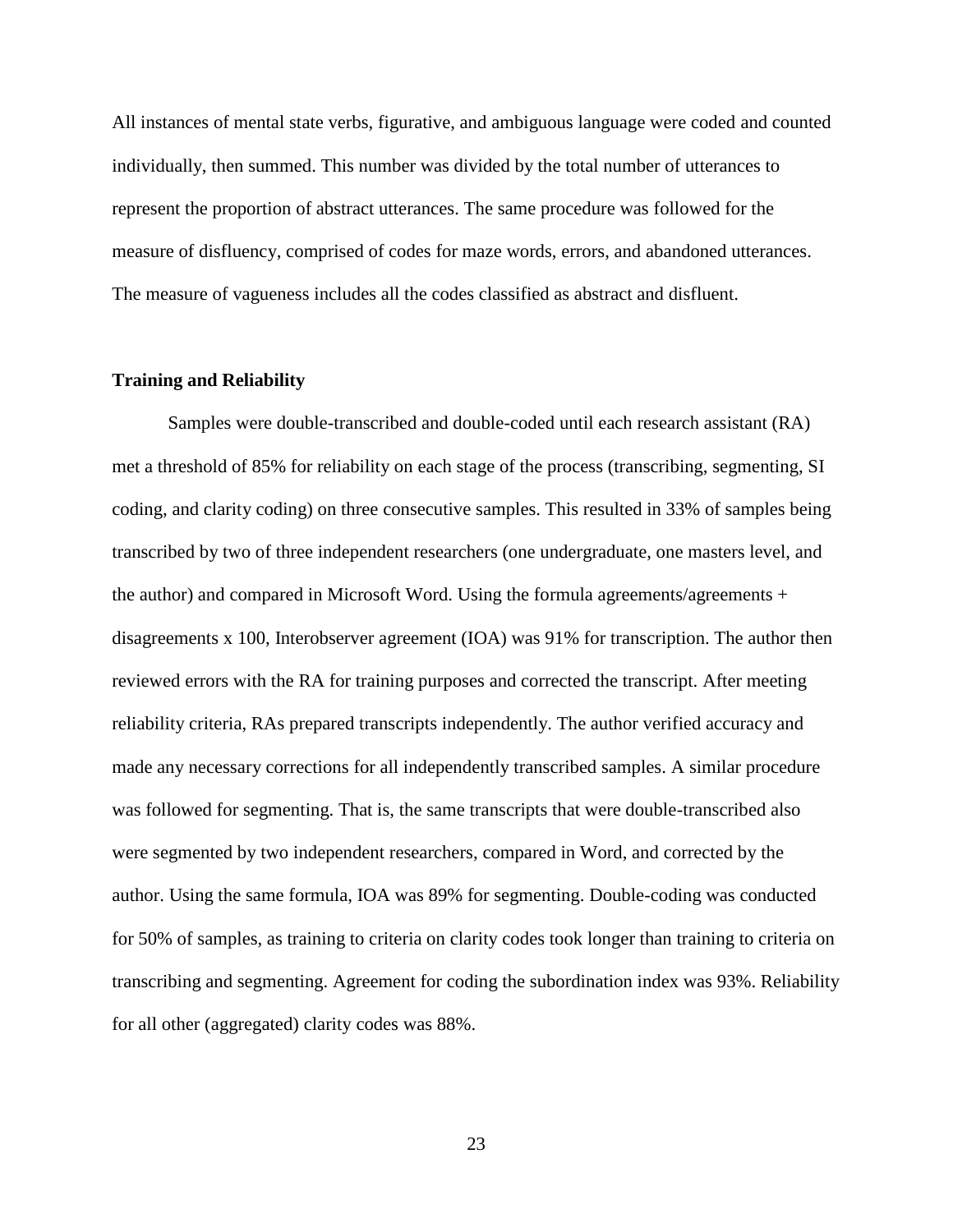## **Dependent Variables**

Information about how the dependent variables were developed, defined, and quantified is provided below. Following this section, Table 1 provides a brief definition of each variable included within the categories of quantity, complexity, content, and clarity.

# **Quantity**

All variables related to quantity have been reported in prior research and were calculated automatically in SALT (Miller & Iglesias, 2010). Rate was automatically calculated as words per minute (WPM), or the total number of words produced in each sample divided by the number of minutes. It was not possible to compute the ratio of teacher utterances to child utterances, which were not transcribed verbatim but were entered in transcripts as a single blank line. Therefore the ratio of teacher-to-child language was computed as number of teacher utterances divided by total utterances. When aggregating 10-minute samples, variables were pooled into 30-minute sample according to their original metric. Count variables (e.g., number of words or utterances) were summed; means (e.g., mean length of utterances and turns) and proportions (WPM, ratio of teacher/child utterances) were averaged. This convention was followed for all constructs.

### **Complexity**

Following prior studies of teacher talk in K-8 settings (e.g., Masterson et al., 2006; Sturm & Nelson, 1997), complexity was analyzed in two ways. First, a subordination index (SI) was calculated in SALT, representing the ratio of clauses to utterances. Second, utterances were classified as simple, complex, or fragments. Although dependent clauses may be categorized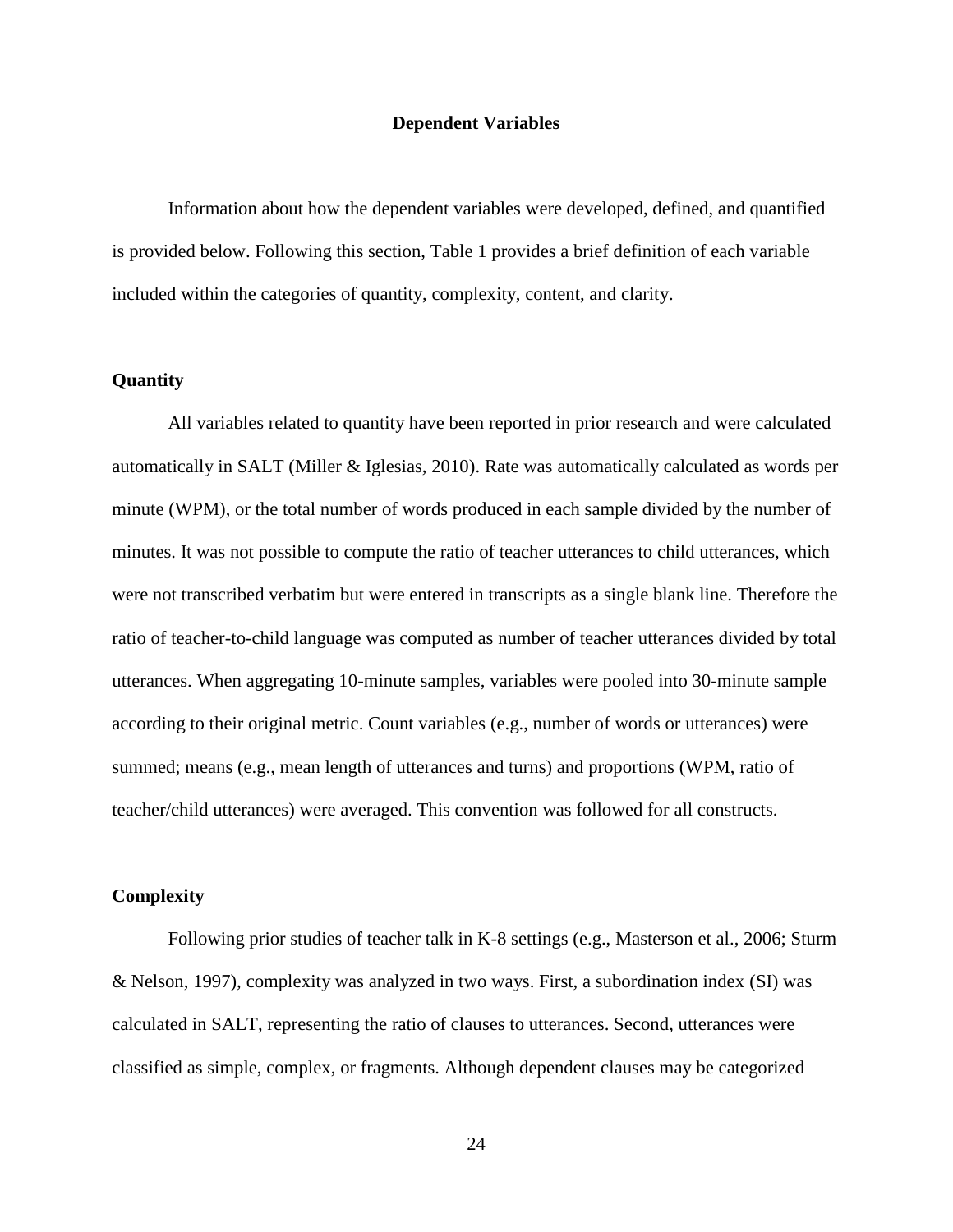according to function or grammatical structure (Arndt & Schuele, 2013), such a fine-grained analysis was beyond the scope of this study. Researchers also have distinguished between complex sentences containing independent and dependent clauses, and complex syntax in which speakers may produce utterances containing dependent clauses while omitting the independent clause (Arndt & Schuele, 2013). However, SI calculation in SALT does not distinguish between main and subordinate clauses (Miller & Iglesias, 2010).

To compute the subordination index, each utterance was coded for number of clauses by counting the number of verbs. SALT uses those codes to compute the ratio of the total number of clauses to the total number of C-units (utterances). Following SALT conventions for SI analysis, unintelligible or nonverbal utterances (vocalizations such as *hmm*) were excluded from the analysis. Contrary to most SI analyses, however, incomplete and abandoned utterances were variables of interest in this study and were retained in the analysis set. Similarly, elliptical responses that are not clauses are commonly excluded from the subordination index in SALT's databases but were of interest here. Teachers' relative use of utterances coded as fragments (no clauses), simple (one clause), and complex utterances (two or more clauses) also is reported.

## **Content**

A commonly used measure of lexical diversity is the type-token ratio (TTR), calculated as number of different words (types) divided by the number of total words (tokens). High TTR indicates the speaker used a wider variety of words; low TTR indicates the speaker used the same few words repeatedly. Because TTR is highly correlated with the number of words in a sample (Hutchins et al., 2005), some authors recommend using the number of different words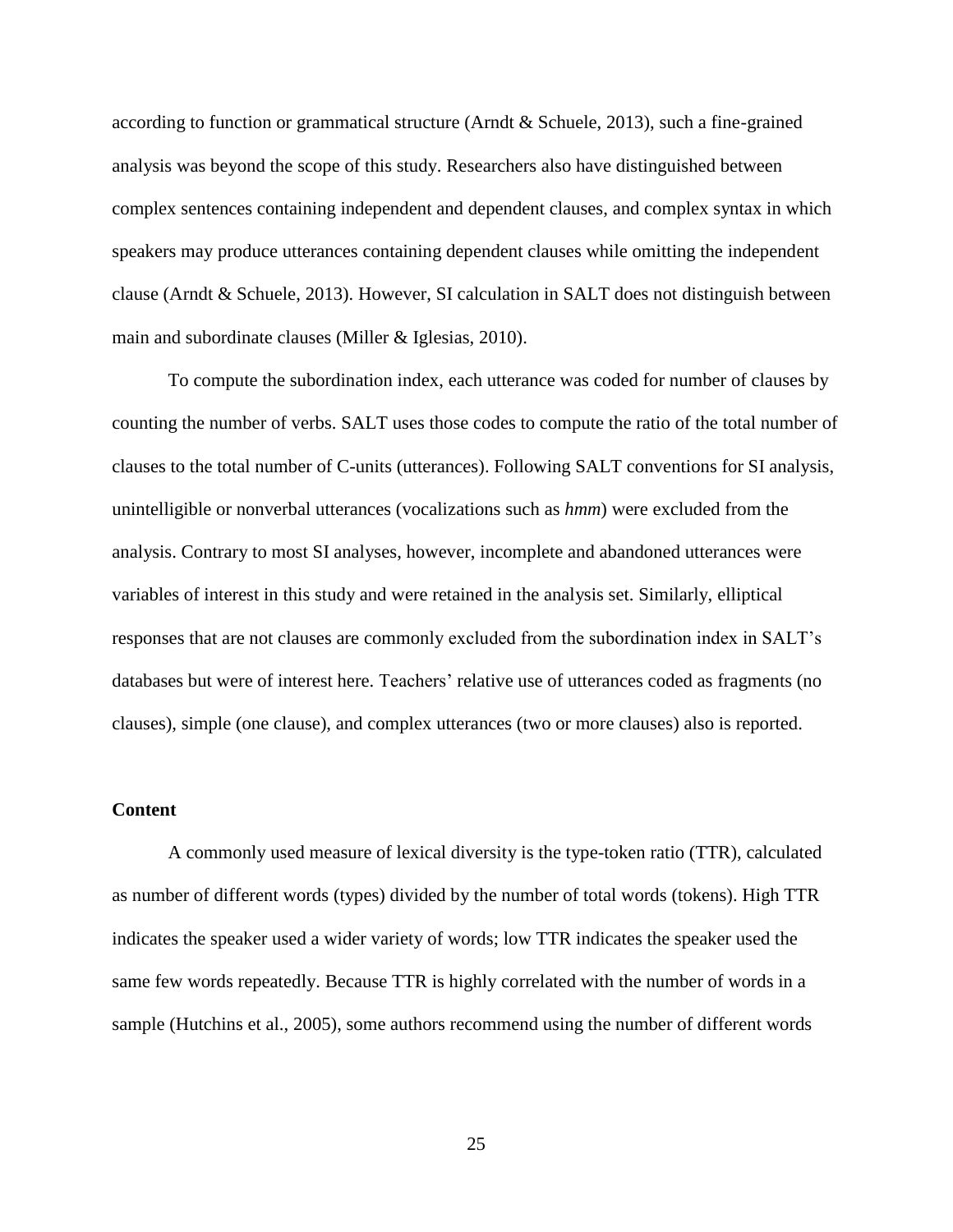(NDW) produced in a sample to measure lexical diversity (Watkins, Kelly, Harbers, & Hollis, 1995). Both were automatically computed in SALT and are reported here.

Computing word frequency was less straightforward. Some researchers have developed their own word lists to determine frequency (e.g., Dickinson & Porsche, 2011); others have used commonly available lists (Beck et al., 2008). The online program used in the current study is called Vocabprofile [\(www.lextutor.ca\)](http://www.lextutor.ca/). This program analyzes words found in West's (1953) list of the 2,000 most frequently used word families in English.

Vocabprofile also provided the number of academic words in each sample found on Coxhead's (2000) Academic Word List. Coxhead determined academic words based on a large corpus of texts from 414 journals, textbooks, and other academic sources. Coxhead specified that words included on the list must be specialized (defined as not appearing in West's 2,000 most frequent word list) and encountered repeatedly and frequently across academic subject areas (e.g., history, biology, mathematics, and law). Different forms of each word, or word families, also were included (e.g., *concept, concepts, conceptual, conceptually*).

Vocabprofile also counted content words (defined as nouns, verbs, adjectives, adverbs) and function words (e.g., auxiliaries, determiners, prepositions, pronouns, and conjunctions). These categories were used to form a measure of lexical density calculated as proportion of content words to total words. A high-density sentence, or high ratio of lexical to grammatical terms, is considered more complex than a low-density sentence (Bradac, et al., 1977).

#### **Clarity**

The variables used to quantify clarity of teacher talk were derived from a variety of sources as described above. Brief definitions used in the current study are provided in Table 1; .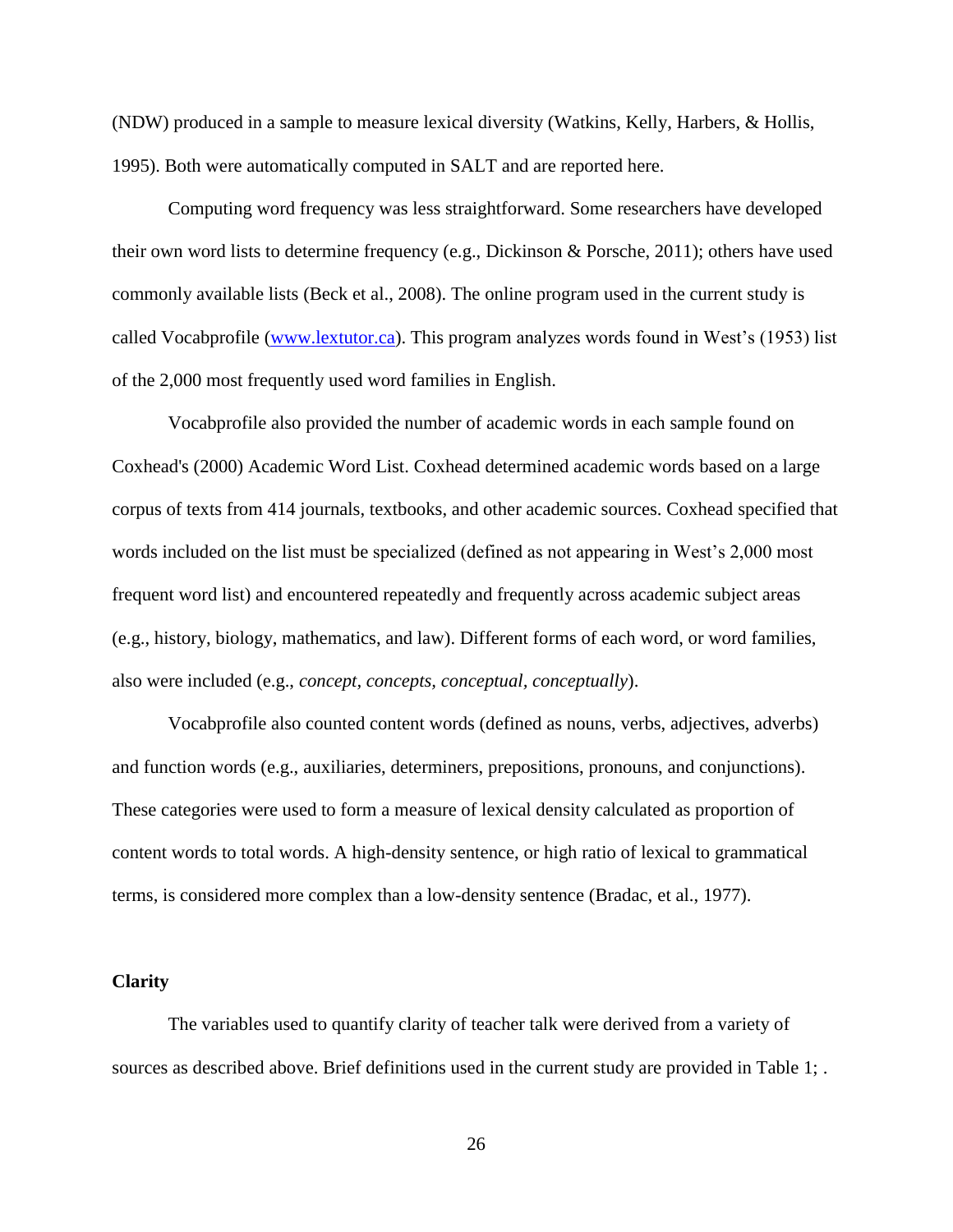Three variables, mazes, errors, and abandoned utterances, were combined to form an index of disfluency. An overall index of abstract language was formed by combining mental state verbs, figurative, and ambiguous language. All six variables were summed to represent vagueness of teacher talk, and divided by the number of teacher utterances to determine proportion of utterances which contained markers of abstract, disfluent, or vague language. Because each utterance may include multiple codes, proportions for each teacher may be greater than one.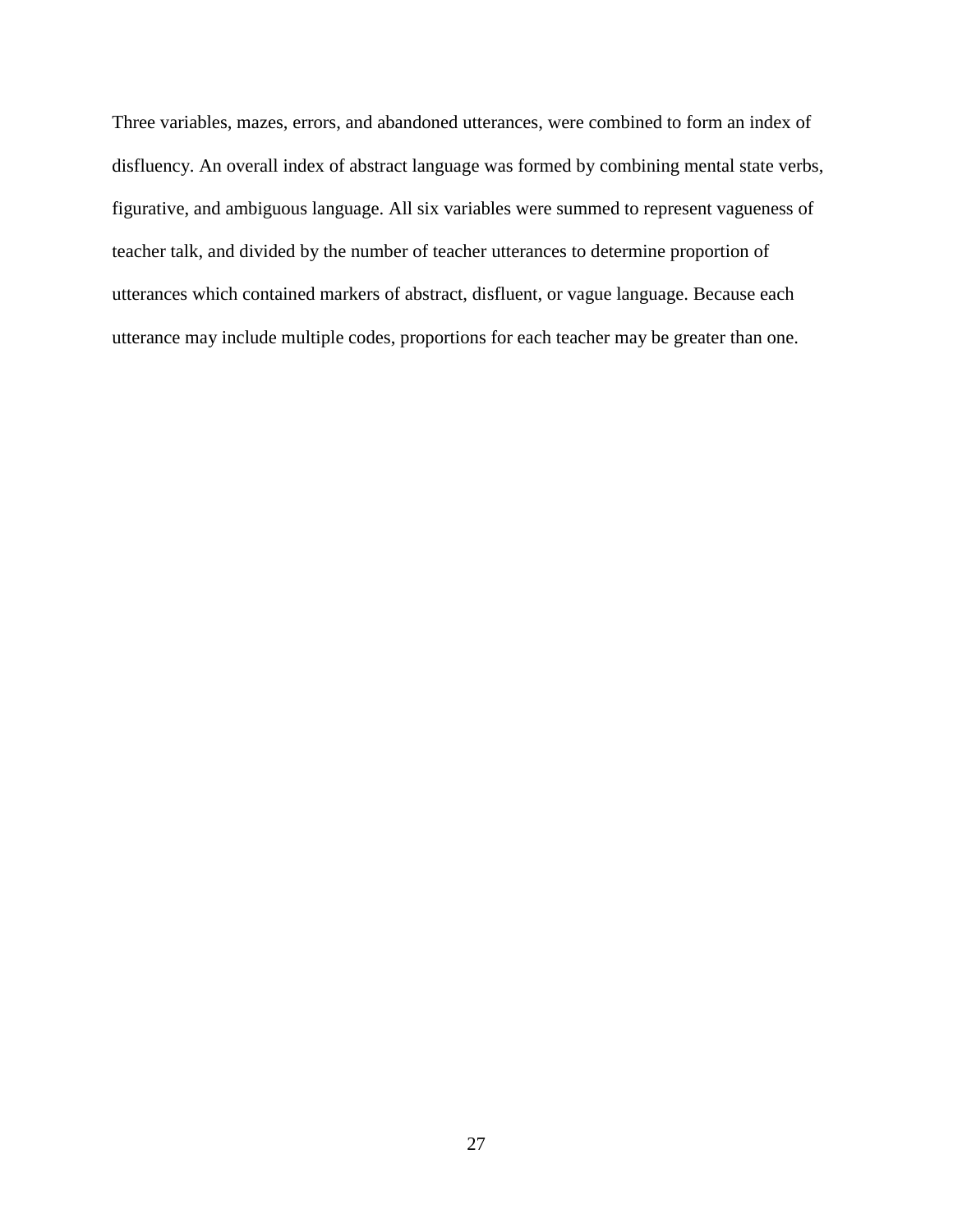|                                               | <b>Name</b>             | <b>Definition</b>                                                                                                                         | Label             | <b>Mean</b> | (SD)   |
|-----------------------------------------------|-------------------------|-------------------------------------------------------------------------------------------------------------------------------------------|-------------------|-------------|--------|
|                                               | Total words             | Number of total teacher words. Includes mazes; omits partial words.                                                                       | $TW^a$            | 3061        | (706)  |
|                                               | <b>Total Utterances</b> | Total number of utterances, including abandoned and interrupted.                                                                          | TU <sup>a</sup>   | 522         | (106)  |
|                                               | Utterance length        | Mean length of utterances (C-units) in words                                                                                              | MLUw <sup>b</sup> | 5.81        | (.87)  |
| Category<br>Quantity<br>Complexity<br>Content | Turn length             | TLW <sup>b</sup><br>Mean length of turns in words                                                                                         |                   | 24.69       | (7.13) |
|                                               | Turn length             | Mean length of turns in utterances                                                                                                        | TLU <sup>b</sup>  | 4.19        | (.86)  |
|                                               | Percent teacher talk    | Ratio of child turns to teacher utterances                                                                                                | PTT <sup>c</sup>  | .80         | (.03)  |
|                                               | Subordination index     | Ratio of total clauses to total C-units.                                                                                                  | SI <sup>c</sup>   | 1.15        | (.18)  |
|                                               | Fragment                | Proportion of utterances without a clause                                                                                                 | FRAG <sup>c</sup> | .315        | (.07)  |
|                                               | Simple                  | Proportion of utterances with a single clause (main or dependent)                                                                         | SIMP <sup>c</sup> | .412        | (.06)  |
|                                               | Complex                 | Proportion of utterances with two or more clauses                                                                                         | COMP <sup>c</sup> | .271        | (.06)  |
|                                               | Different words         | Number of different words                                                                                                                 | NDW <sup>b</sup>  | 257         | (37.2) |
|                                               | Type-token ratio        | Number of different words (types) / total words (tokens).                                                                                 | TTR <sup>c</sup>  | .27         | (.04)  |
|                                               | Lexical density         | Lexical density, defined as content words/total words                                                                                     | LEX <sup>c</sup>  | .48         | (.02)  |
|                                               | Academic words          | % of words matching a list of 550 cross-subject academic words                                                                            | AW <sup>c</sup>   | .01         | (.00)  |
|                                               | Frequency 1             | % of words within the 1,000 most frequently used words in English                                                                         | FRE1 <sup>c</sup> | .87         | (.02)  |
|                                               | Frequency 2             | % of words within the 1,001-2000 most frequently used words.                                                                              | FRE2 <sup>c</sup> | .07         | (.15)  |
|                                               | Ambiguity               | Unclear content, including pronouns without referents, cloze statements<br>with many possible correct responses (kids like to what?).     | AMB <sup>a</sup>  | 62          | (24)   |
| Clarity                                       | Figurative language     | Nonliteral words or phrases; e.g., idioms, irony, puns, phrasal verbs<br>(cut it out, cut off, cut in, cut above, cut down, cut back)     | FIG <sup>a</sup>  | 76          | (21)   |
|                                               | Mental state verbs      | Includes verbs of perception (see, taste), cognition (think, believe,<br>know), desire/judgment (want, need), affect/emotion (like, love) | MSV <sup>a</sup>  | 87          | (30)   |
|                                               | Errors                  | Grammatical (e.g., subj/verb agreement; here is things) or content<br>(incorrect definitions or use of words; e.g., the fewerest).        | ERR <sup>a</sup>  | 22          | (13)   |
|                                               | <b>Mazes</b>            | Number of hesitations, false starts, part words, or fillers (um, uh, okay).                                                               | $MZ^a$            | 115         | (66)   |
|                                               | Abandoned               | Number of utterances begun but never finished.                                                                                            | AB <sup>a</sup>   | 13          | (8)    |
|                                               | Abstract                | Aggregate of FIG, MSV, AMB                                                                                                                | <b>ABS</b>        | .44         | (.09)  |
|                                               | Disfluent               | Aggregate of ERR, MZ, AB                                                                                                                  | <b>DIS</b>        | .29         | (.14)  |
|                                               | Vague                   | Aggregate of all clarity codes (abstract and disfluent)                                                                                   | <b>VAGUE</b>      | .74         | (.20)  |

**Table 1.** *Outcome Variables: Definitions, Sample Means and Standard Deviations.*

<sup>a</sup>Number summed across samples.  $\frac{b}{b}$  Average mean across samples. <sup>c</sup>Average percent, ratio, or rate, across samples. N = 28.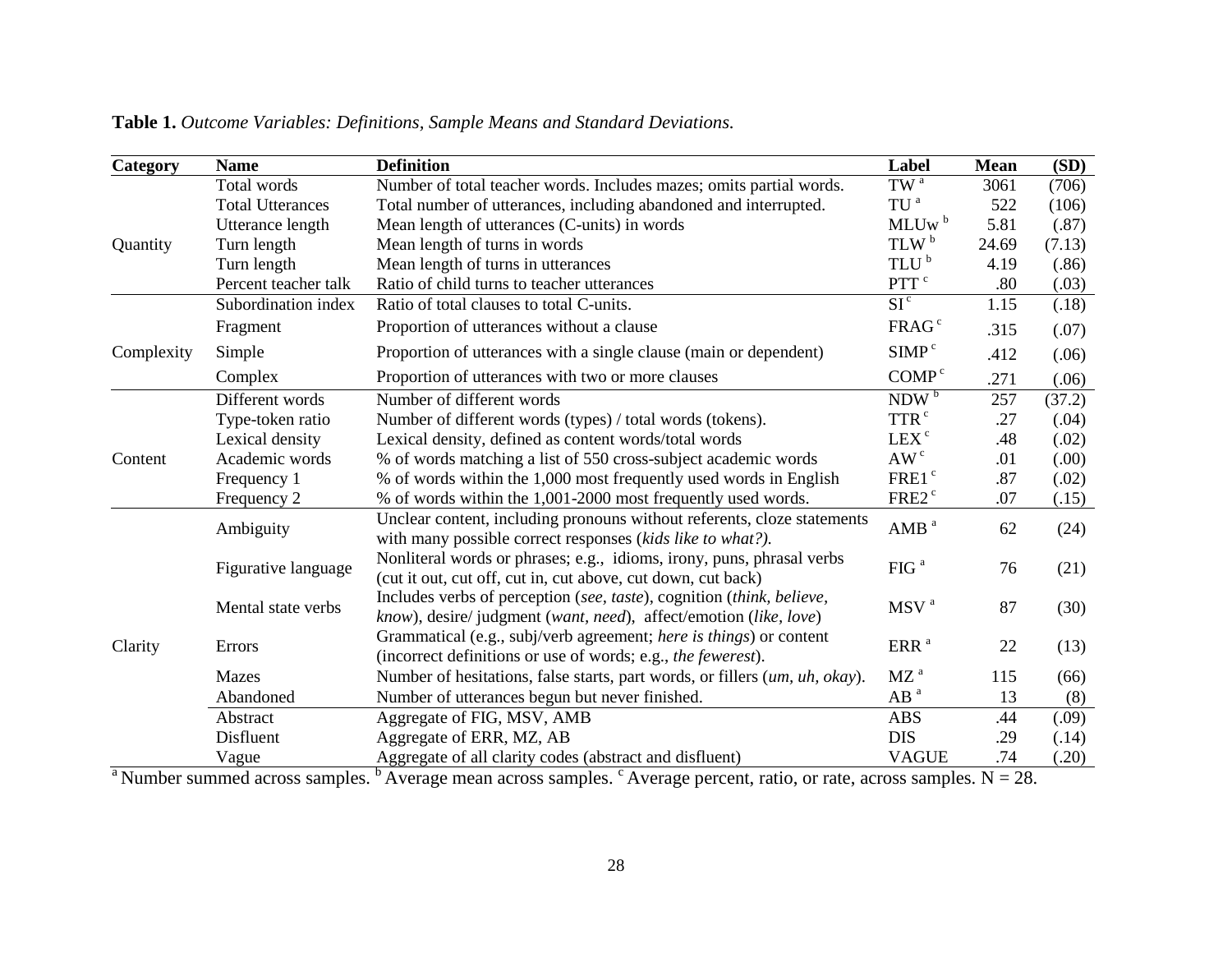#### **Design and Analysis**

Data were analyzed using a  $2 \times 2 \times 3$  mixed analysis of variance (ANOVA). The between-group factors included two levels of setting  $(14 = \text{GE}; 14 = \text{SE})$  and two levels of years of grade level  $(14 = K-2, 14 = 3-4)$ . The within-group factor included three "levels", or individual 10-minute lessons. Note that the three samples were randomly ordered, and therefore did not represent change over time or three categorically different lessons (e.g., math, reading, and science) as is typically the case with this type of analysis. Before conducting statistical analyses in SPSS, data were examined to assure assumptions of ANOVA were not violated (e.g., sphericity, normality). Post-hoc comparisons were planned using Bonferroni's correction to minimize Type I error.

First, outcomes were calculated for each 10-minute lesson. These samples provided data for the repeated measures analyses. Next, the three 10-minute samples were pooled into a single 30-minute sample and re-entered into the software. The aggregated samples were used to compute all means, standard deviations, and correlations. When aggregating samples, count variables were summed (e.g., total number of words) and mean or proportion variables were averaged (e.g., subordination index, words per minute). To reduce further the probability of family-wise error due to multiple comparisons, the number of variables submitted to statistical analysis was limited to one variable representing each of the four main constructs. Graphic representations of data also are presented as an indication of the variability or stability of the constructs of interest within individual teachers. Between-group analyses were performed only for differences between general and special educators and across grade levels (differences between educators with more and less teaching experience are presented in graphs).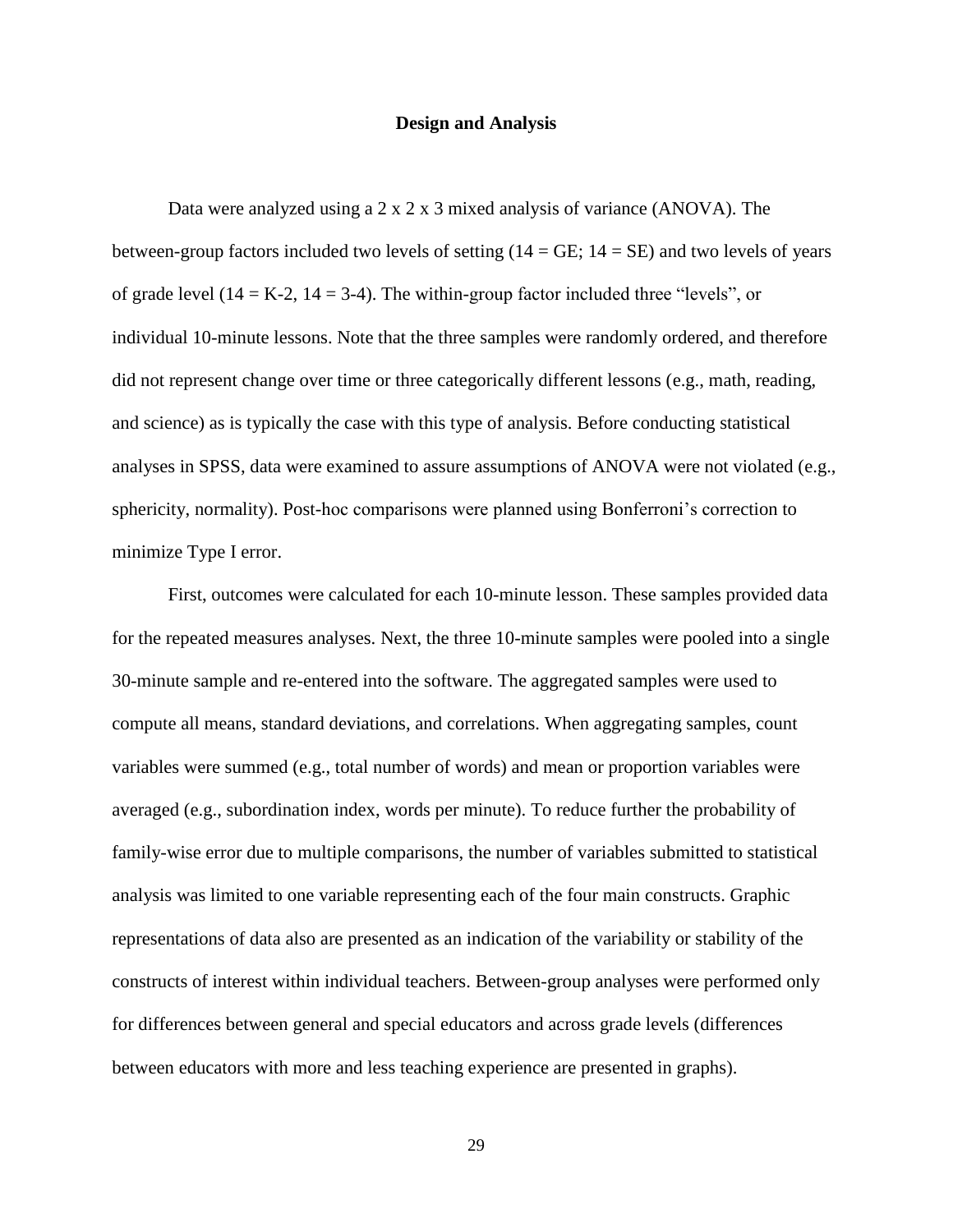#### **CHAPTER 3**

# **RESULTS**

Chi-square tests were performed to establish between-group equivalence on demographic characteristics (Table 2). As previously noted, GE and SE groups were matched on gender and grade ( $\chi^2 = 0$ ,  $p = 1$ ). Similarly, there were no significant differences in ethnicity, degrees obtained, or geographic location. Participants also were grouped according to years of teaching experience. Teachers with less experience had been in the classroom an average of 3.09 years  $(SD = 2.83 \text{ years}; \text{range} = 0.2 - 9)$ . Mean years of teaching in the more experienced group was 20.14 years (SD = 6.99; range = 10-30), with no differences in experience between groups ( $\chi^2$  = .57,  $p = .45$ ). Means and standard deviations are reported for the sample as a whole (Table 1) as well as by setting, grade level, and teachers' years of classroom experience (Table 3).

|                       |                   | <b>GE</b> | <b>SE</b> |      | n    |
|-----------------------|-------------------|-----------|-----------|------|------|
| Grade Level           | $K-2$             | 7         |           |      |      |
|                       | $3-4$             |           |           | 0.00 |      |
| Gender                | Male              | 3         | 3         |      |      |
|                       | Female            | 11        | 11        | 0.00 |      |
| Ethnicity             | African American  | 3         | 5         |      |      |
|                       | Hispanic          |           | 3         |      |      |
|                       | European American | 10        | 6         | 2.5  | .287 |
| <b>Years Teaching</b> | $0-9$             | 8         | 6         |      |      |
|                       | 10-30             | 6         | 8         | .571 | .450 |
| Degree                | <b>Bachelors</b>  | 7         | 6         |      |      |
|                       | <b>Masters</b>    |           | 8         | .144 | .705 |
| Site                  | Tennessee         | 12        | 10        |      |      |
|                       | Minnesota         | 2         |           | .848 | .357 |

# **Table 2.** *Sample Characteristics.*

*Note*.  $GE = General$  Educators;  $SE = Special$  Educators.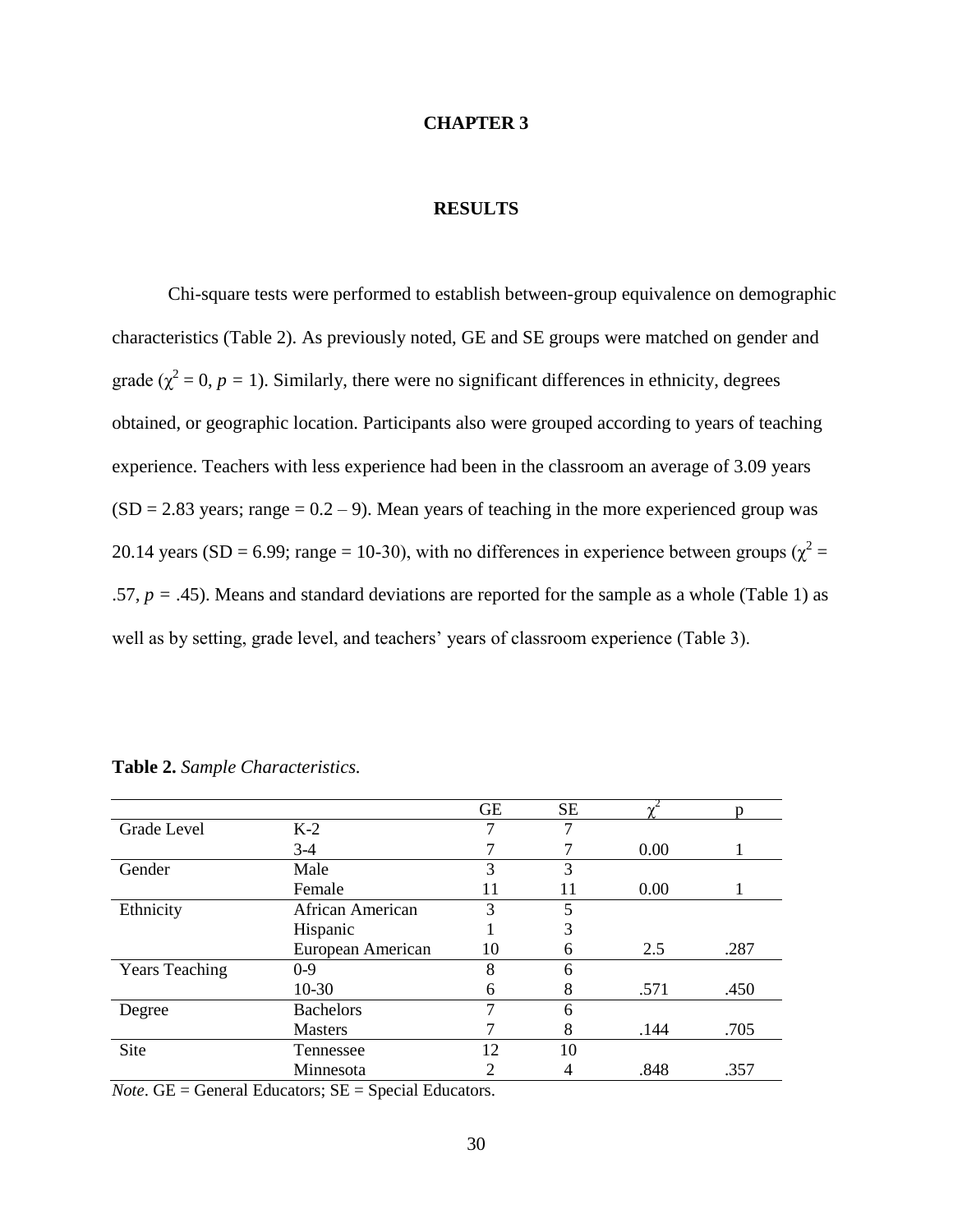# **Quantity**

Results of a mixed ANOVA indicated that no statistically significant differences in the quantity of teacher talk occurred between GE or SE teachers (F [1, 24] = .43,  $p = .63$ ) or teachers with younger or older students (F  $[1, 24] = 2.62$ ,  $p = .12$ ). The within-group analysis also revealed a non-significant main effect of total words per sample, F [2, 48] = 2.186, *p =* .12. This finding indicated that on average the three sets of 10-minute samples were not systematically different from one another (Figure 1a).

Further examination of Figure 1a reveals that the amount of talk across samples did vary considerably among individual teachers. Each bar represents an individual teacher; each segment within a bar represents an individual sample. When aggregated across samples, the total number of words ranged from 2067 to 5435 words (mean  $=$  3061, SD  $=$  706). That is, some teachers talked more than twice as much as others in the same amount of time. Similarly, words per minute varied from 70.6 to 181.4 (mean =  $103$ , SD =  $23$ ).

Within individual teachers, however, amount of talk appeared to be stable. Examination of Figure 1a shows that teachers tended to use approximately the same number of words in each of their 10-minute samples, regardless of lesson content or topic. Overall, teacher utterances accounted for 80% of the total talk in the classroom, regardless of setting or grade level. The percentage of teacher talk also was stable across the three 10-minute samples (range = 75% - 85% of all utterances).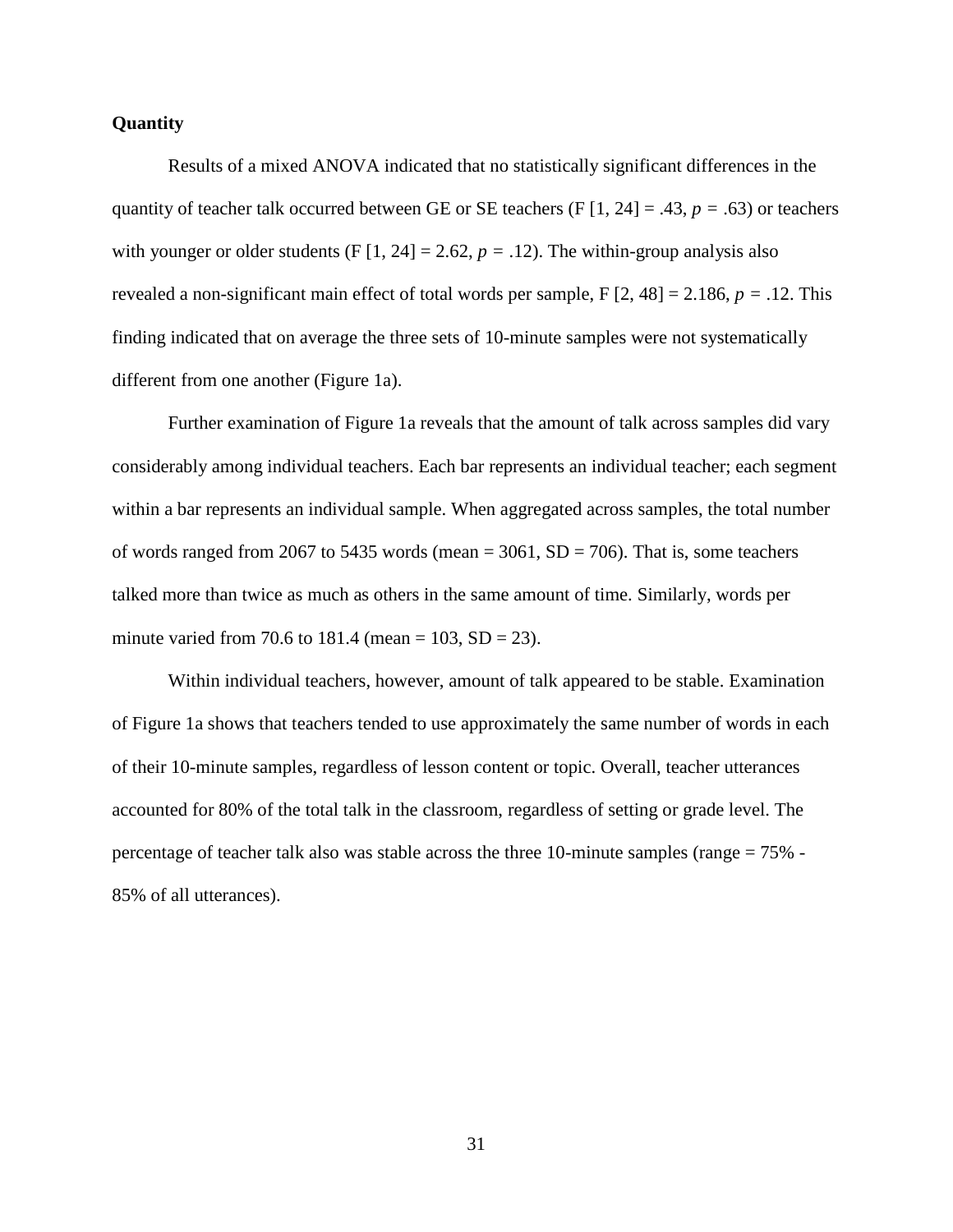

**Figures 1a-1d.** *Quantity, Complexity, Content, and Clarity by Teacher*. Segments within bars represent each of three randomly ordered 10-minute samples. All variables were ordered by teacher identification number, so the first bar in each graph represents the same teacher, and so on. Segments within bars represent 10-minute samples. Quantity, complexity, and vagueness of teacher talk are relatively stable across samples for individual teachers regardless of content, but use of academic words is more variable.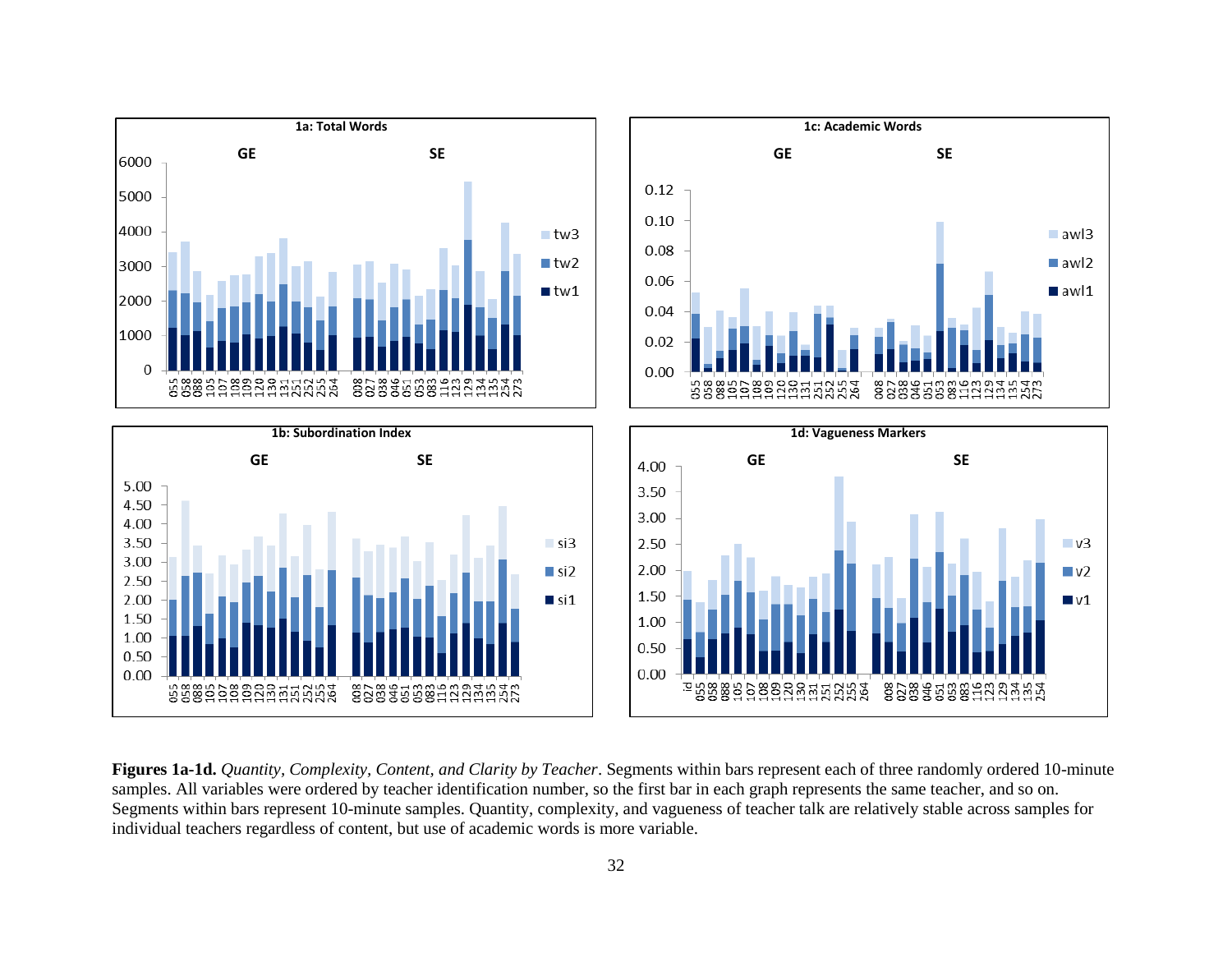# **Complexity**

The proportion of teacher utterances categorized as fragments, simple, and complex was .32, .41, and .27, respectively. These proportions indicated that teachers tended to vary the length and complexity of utterances. Fragments often consisted of a single word such as *no, okay*, a student's name, or a phrase such as *good job*. Complex utterances typically contained two to four clauses, although utterances with five to seven clauses were not uncommon. The longest utterance contained 12 clauses. The mean subordination index was 1.15 (.19) for the entire sample. Although this number is not particularly meaningful on its own, it is useful for quantifying differences in complexity within and between groups of teachers. As with the quantity of teacher talk, complexity remained stable within teachers (F  $[2, 48] = .99$ ,  $p = .38$ ; Figure 1b). Similarly, there were no significant differences between teachers for complexity in different settings (F [1, 24] = .30, *p =* .59) or grade levels (F [1, 24] = .079, *p =* .78).

# **Content**

On average, teachers used  $257 (SD = 37)$  different words per sample, with no significant differences between GE and SE (F [1, 24] = 1.5,  $p = .24$ ) or K-2 and 3-4 teachers (F [1, 24] = 2.83, *p =* .11). Nearly all (i.e., 94%) teacher talk was comprised of the 2000 most frequently encountered words in English. Only 1% of spoken words were found on the academic word (AW) list and 5% were classified as off list. Off list words included many informal words that do not appear in written text, such as *okay, yeah, gonna*, as well as colloquialisms such as *crisscross-applesauce* or *high-five* (transcribed as single words, following conventions for commonly used phrases). Although teachers did use words such as *astronaut, countdown,* and *vacuum,* the exact number of content-specific words is unknown. Again, there were no significant between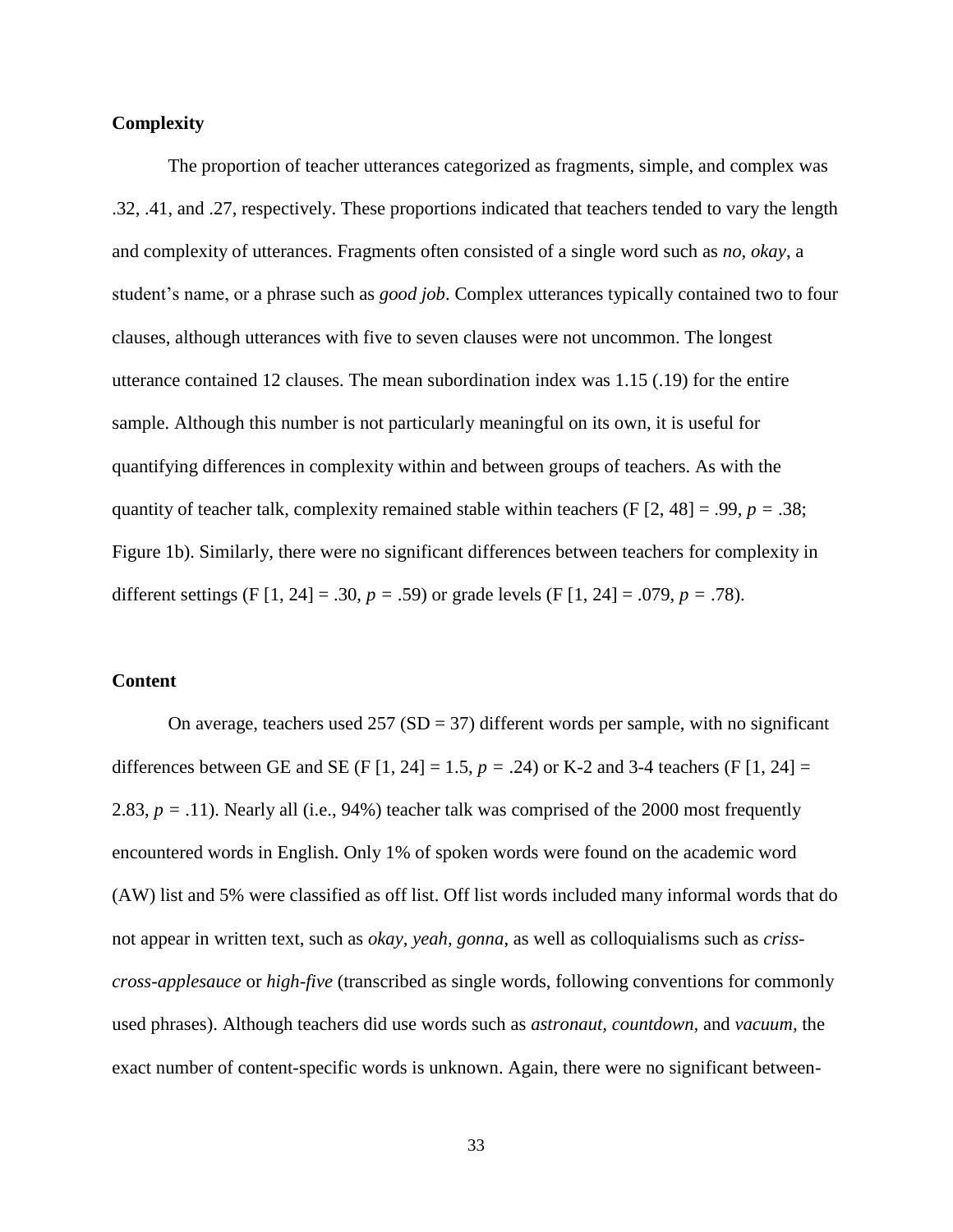group differences in use of academic words. However, visual inspection of the data shows that the use of academic words was variable across individual teachers' lessons (Figure 1c). Unlike quantity and complexity, which remained fairly constant across lessons, use of academic words appeared to vary according to lesson content.

### **Clarity**

The use of abstract (figurative, mental state, and ambiguous) and disfluent (mazes, errors, and abandoned utterances) language also was stable within teachers (Figure 1d). On average,  $44.2\%$  (SD = 9.3) of teachers' utterances contained abstract language, and 29.3% (SD = 14.2) contained disfluencies. Summing these figures, the overall proportion of vagueness markers was 73.6 %. Abstract terms (mental state verbs, figurative, and ambiguous language) comprised 60% of the vagueness markers. Disfluency largely consisted of maze words. Errors and abandoned utterances contributed relatively little to the total number of vagueness markers (Figure 2). There were no significant differences between GE/SE teachers (F [1, 24] = .088, *p =* .37) or higher/lower grade levels (F [1, 24] = .18, *p =* .67).



**Figure 2**: *Relative Contributions of Abstract and Disfluent Language in the Composition of Vagueness Markers*. Labels on the right side of the figure represent Abstract language. Labels on the left side represent Disfluent language.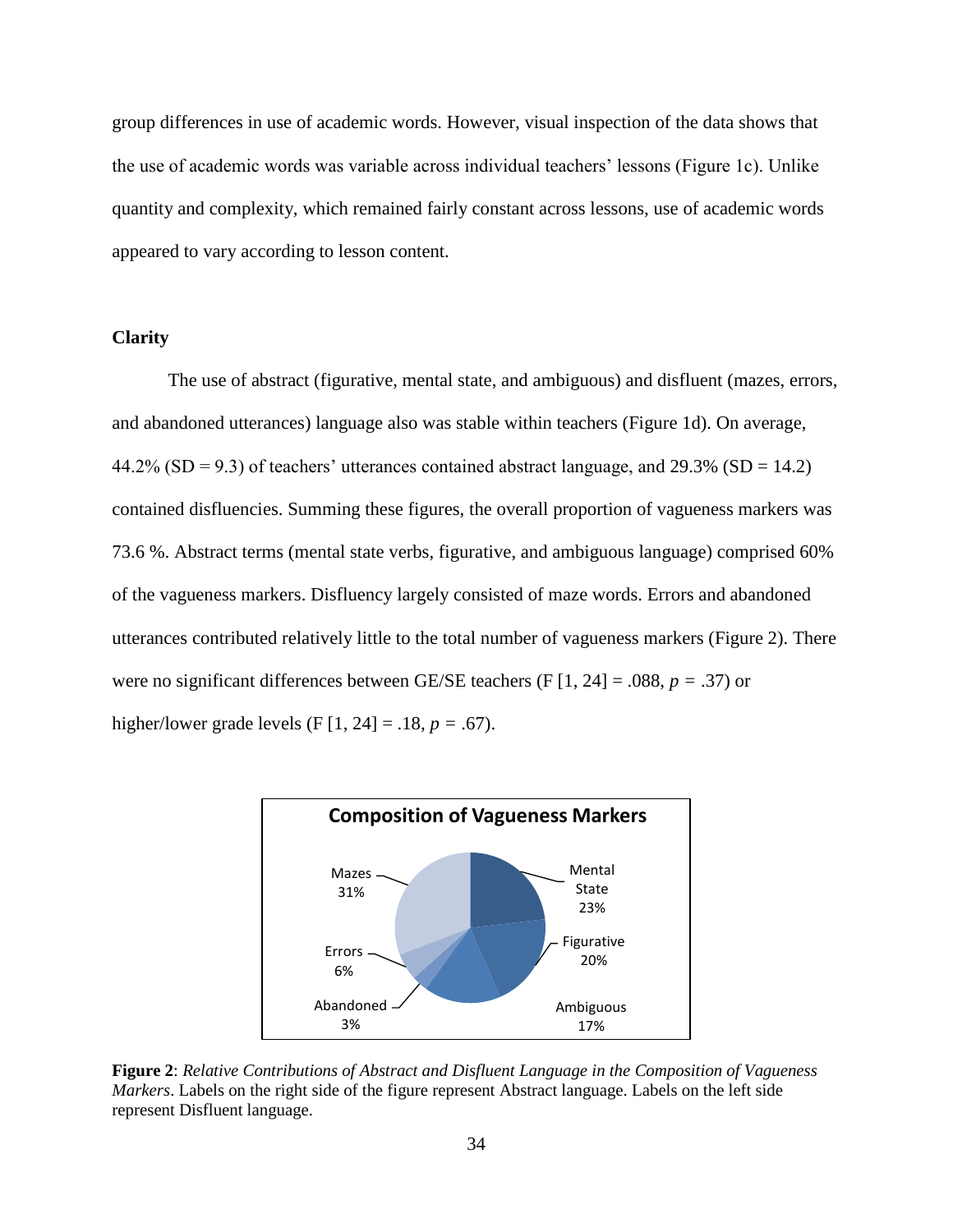|                               | Setting                |                 |        |       | Grade  |       |        |       | Experience   |       |              |           |
|-------------------------------|------------------------|-----------------|--------|-------|--------|-------|--------|-------|--------------|-------|--------------|-----------|
|                               | $\overline{\text{GE}}$ |                 | SE     |       | $K-2$  |       | $3-4$  |       | Less $(0-9)$ |       | More (10-30) |           |
|                               | Mean                   | $\overline{SD}$ | Mean   | SD    | Mean   | SD    | Mean   | SD    | Mean         | SD    | Mean         | <b>SD</b> |
| Quantity                      |                        |                 |        |       |        |       |        |       |              |       |              |           |
| Total words <sup>a</sup>      | 2996                   | 508             | 3126   | 877   | 3277   | 684   | 2845   | 683   | 3271         | 861   | 2851         | 447       |
| $\mbox{TLU}^{\;a}$            | 4.16                   | 0.94            | 4.23   | 0.80  | 4.14   | 0.87  | 4.25   | 0.87  | 4.29         | 0.94  | 4.10         | 0.79      |
| $\mbox{TLW}$ $^{\mbox{a}}$    | 25.31                  | 9.81            | 24.08  | 6.35  | 25.28  | 8.79  | 24.11  | 7.71  | 25.61        | 10.02 | 23.78        | 5.94      |
| Turn ratio <sup>b</sup>       | 0.80                   | 0.03            | 0.80   | 0.03  | 0.80   | 0.03  | 0.80   | 0.03  | 0.80         | 0.03  | 0.80         | 0.02      |
| wpm                           | 100.87                 | 16.96           | 105.29 | 28.93 | 110.37 | 22.26 | 95.80  | 22.92 | 110.13       | 28.34 | 96.03        | 14.99     |
| Complexity                    |                        |                 |        |       |        |       |        |       |              |       |              |           |
| Subordination <sup>b</sup>    | 1.17                   | 0.20            | 1.13   | 0.18  | 1.19   | 0.15  | 1.12   | 0.21  | 1.16         | 0.23  | 1.14         | 0.14      |
| $MLUw^a$                      | 5.93                   | 1.00            | 5.69   | 0.74  | 6.01   | 0.85  | 5.61   | 0.88  | 5.81         | 0.99  | 5.81         | 0.78      |
| Fragment <sup>b</sup>         | 0.33                   | 0.08            | 0.31   | 0.07  | 0.29   | 0.07  | 0.35   | 0.07  | 0.32         | 0.09  | 0.32         | 0.05      |
| Simple <sup>b</sup>           | 0.39                   | 0.06            | 0.43   | 0.06  | 0.43   | 0.06  | 0.40   | 0.06  | 0.41         | 0.07  | 0.42         | 0.04      |
| Complex <sup>b</sup>          | 0.28                   | 0.05            | 0.26   | 0.06  | 0.28   | 0.04  | 0.27   | 0.07  | 0.28         | 0.07  | 0.27         | 0.05      |
| <b>Content</b>                |                        |                 |        |       |        |       |        |       |              |       |              |           |
| N. of Different words b       | 248.57                 | 25.12           | 265.26 | 45.79 | 268.45 | 37.86 | 245.38 | 34.02 | 261.24       | 44.36 | 252.60       | 29.50     |
| Type-token ratio <sup>b</sup> | 0.27                   | 0.04            | 0.28   | 0.04  | 0.26   | 0.03  | 0.28   | 0.04  | 0.26         | 0.04  | 0.28         | 0.03      |
| Lexical density <sup>b</sup>  | 0.48                   | 0.02            | 0.48   | 0.03  | 0.47   | 0.02  | 0.48   | 0.03  | 0.48         | 0.03  | 0.47         | 0.02      |
| Academic words <sup>b</sup>   | 0.01                   | 0.00            | 0.01   | 0.01  | 0.01   | 0.00  | 0.01   | 0.01  | 0.01         | 0.01  | 0.01         | 0.00      |
| Frequency 1 <sup>b</sup>      | 0.87                   | 0.02            | 0.86   | 0.01  | 0.87   | 0.02  | 0.87   | 0.02  | 0.87         | 0.02  | 0.87         | 0.02      |
| Frequency $2^b$               | 0.04                   | 0.01            | 0.10   | 0.21  | 0.10   | 0.21  | 0.04   | 0.01  | 0.04         | 0.01  | 0.10         | 0.21      |
| <b>Clarity</b>                |                        |                 |        |       |        |       |        |       |              |       |              |           |
| Ambiguous <sup>a</sup>        | 56                     | 19              | 68     | 27    | 62     | 20    | 62     | 28    | 67           | 29    | 57           | 16        |
| Figurative <sup>a</sup>       | 70                     | 18              | 81     | 23    | 81     | 23    | 71     | 20    | 76           | 25    | 75           | 18        |
| Mental state <sup>a</sup>     | 85                     | 24              | 88     | 36    | 93     | 31    | 80     | 29    | 94           | 35    | 79           | 24        |
| Abandoned <sup>a</sup>        | 11                     | 8               | 14     | 8     | 13     | $8\,$ | 12     | 8     | 14           | 10    | 11           | 5         |
| Errors $^{\mathrm{a}}$        | 23                     | 14              | 20     | 13    | 27     | 15    | 17     | 10    | 23           | 14    | 20           | 14        |
| Mazes <sup>a</sup>            | 99                     | 65              | 131    | 65    | 105    | 56    | 126    | 75    | 116          | 62    | 114          | 72        |
| Abstract c                    | 0.43                   | 0.08            | 0.45   | 0.10  | 0.45   | 0.06  | 0.44   | 0.12  | 0.44         | 0.10  | 0.45         | 0.09      |
| Disfluent <sup>c</sup>        | 0.27                   | 0.14            | 0.32   | 0.15  | 0.27   | 0.12  | 0.31   | 0.16  | 0.28         | 0.13  | 0.30         | 0.16      |
| Vague <sup>c</sup>            | 0.70                   | 0.16            | 0.77   | 0.22  | 0.72   | 0.15  | 0.75   | 0.24  | 0.72         | 0.18  | 0.75         | 0.22      |

**Table 3.** *Dependent Variables: Means and Standard Deviations by Grade Level, Setting, and Years of Teaching Experience.* 

*Note*: <sup>a</sup> Number summed across samples. <sup>b</sup> Average mean across samples. <sup>c</sup> Average percent, ratio, or rate, across samples.

 $N = 14$  teachers per group.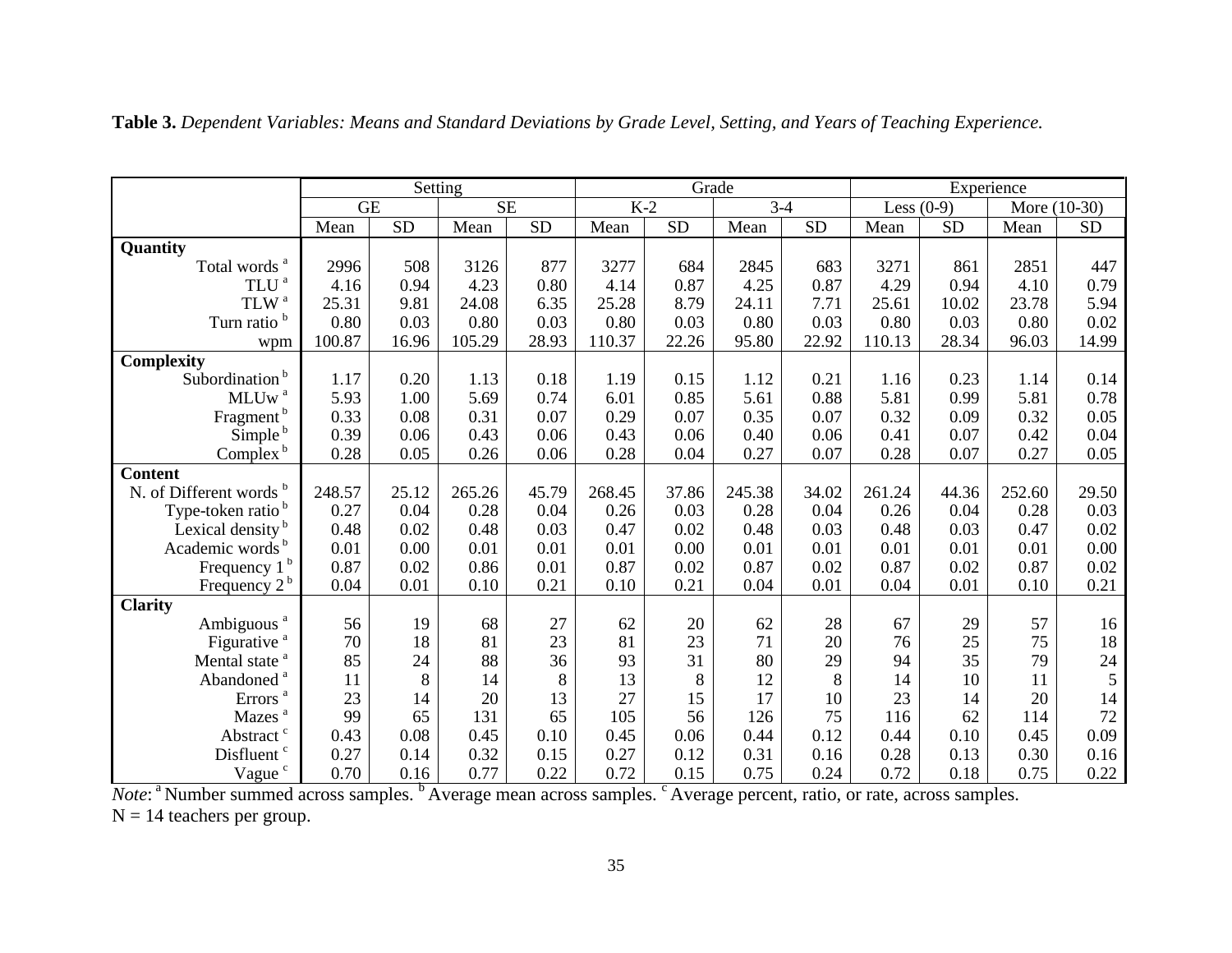

**Figure 3.** *Variables of Quantity, Complexity, Content, and Clarity by Grade Level, Setting, and Years of Teaching Experience.*

*.*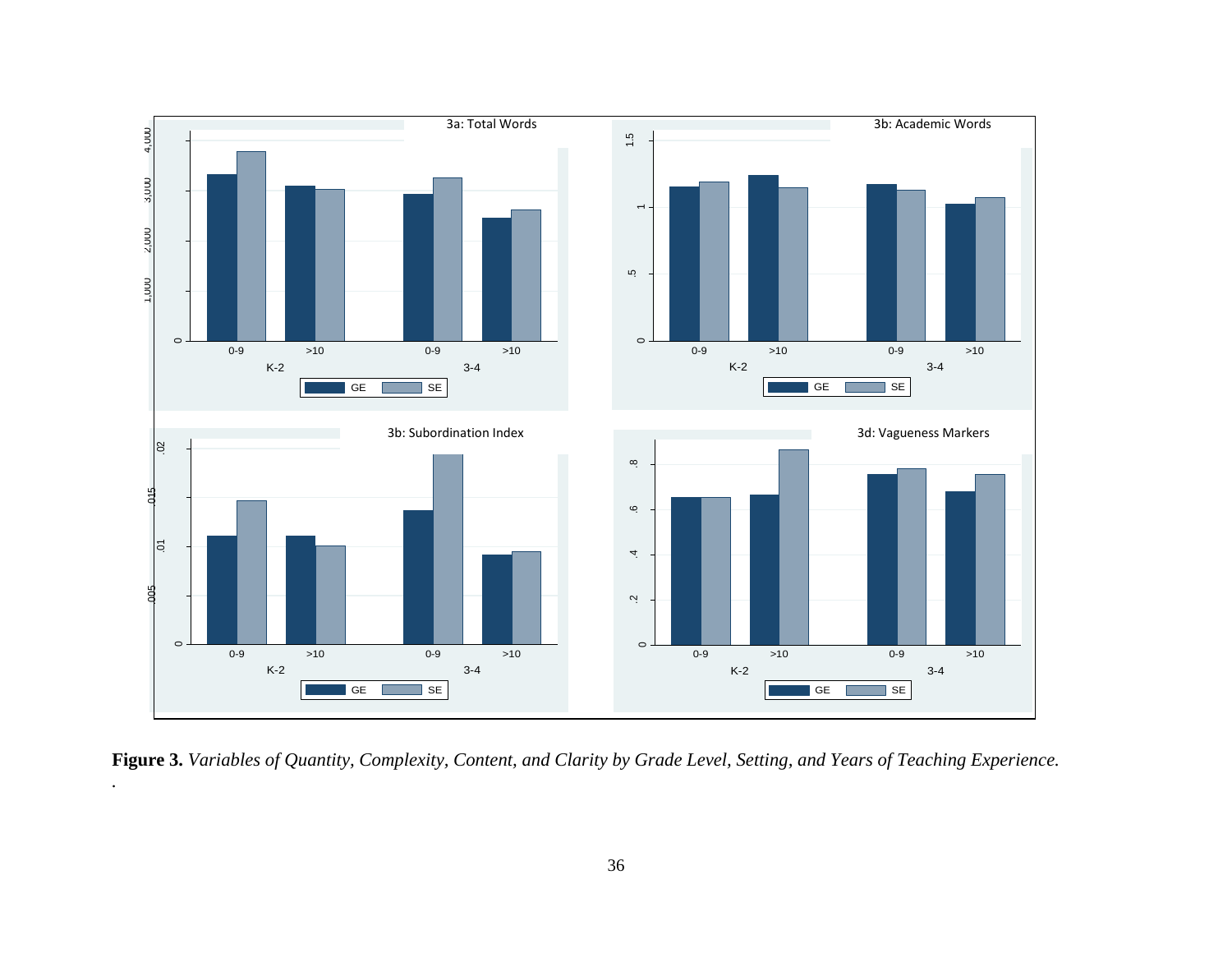## **Relationships Among Constructs**

Although no significant within- or between-group differences were identified for any of the variables of interest, several statistically significant correlations were apparent (Table 4). There was a strong, positive association between total number of words and complexity (SI), lexical diversity (NDW), and vagueness markers (ABS and DIS). However, the proportion of teacher utterances to student turns (%TT) was correlated only with complexity (.63). Abstract language, which accounted for the largest proportion of vagueness, was significantly correlated with quantity (.83), complexity (.64), and lexical diversity (.73). However, disfluent language was significantly related only to quantity of talk (.42); not complex (.14), diverse (.23) or abstract (.35) language. Although none of the variables were significantly associated with years of teaching experience, graphic representations of the data are provided in Figure 3.

|                        | TW                     | <b>TLU</b> | %TT       | SI       | <b>NDW</b>  | <b>ABS</b> | <b>DIS</b> | Vague   |
|------------------------|------------------------|------------|-----------|----------|-------------|------------|------------|---------|
| <b>Total Words</b>     |                        | .299       |           |          |             |            |            |         |
|                        |                        | .122       |           |          |             |            |            |         |
| % Teacher Talk         | $.378*$                | $.935***$  |           |          |             |            |            |         |
|                        | (.047)                 | (.000)     |           |          |             |            |            |         |
| Subordination<br>Index | $.53\overline{1}^{**}$ | $.637**$   | $.633***$ |          |             |            |            |         |
|                        | (.004)                 | (.000)     | (000)     |          |             |            |            |         |
| Different Words        | $.828***$              | .284       | .352      | $.465*$  |             |            |            |         |
|                        | (.000)                 | (.143)     | (.066)    | (.013)   |             |            |            |         |
| Abstract               | $.806**$               | .099       | .172      | $.637**$ | $.728***$   |            |            |         |
|                        | (000)                  | (.615)     | (.380)    | (.000)   | (.000)      |            |            |         |
| Disfluent              | $.424*$                | .116       | .239      | .142     | .231        | .349       |            |         |
|                        | (.024)                 | (.557)     | .220)     | (.471)   | (.237)      | (.069)     |            |         |
| Vague                  | $.702**$               | .132       | .256      | $.408*$  | $.538^{**}$ | $.732***$  | $.894***$  |         |
|                        | (000)                  | (.503)     | (.188)    | (.031)   | (.003)      | (.000)     | (.000)     |         |
| <b>Years Teaching</b>  | $-.338$                | $-0.01$    | $-.090$   | .029     | $-154$      | $-.235$    | .161       | $-.131$ |
|                        | (.079)                 | (.959)     | (.649)    | (.882)   | (.433)      | (.229)     | (.413)     | (.507)  |

# **Table 4:** *Bivariate correlations.*

*Notes*: TW = Total Words.  $\% TT$  = percent teacher talk.  $SI$  = Subordination Index.  $ABS$  = Abstract utterances. DIS = Disfluent utterances. Vague = utterances including all vagueness markers.  $* p < .05. ** p < .01. (p \text{ values in parentheses}).$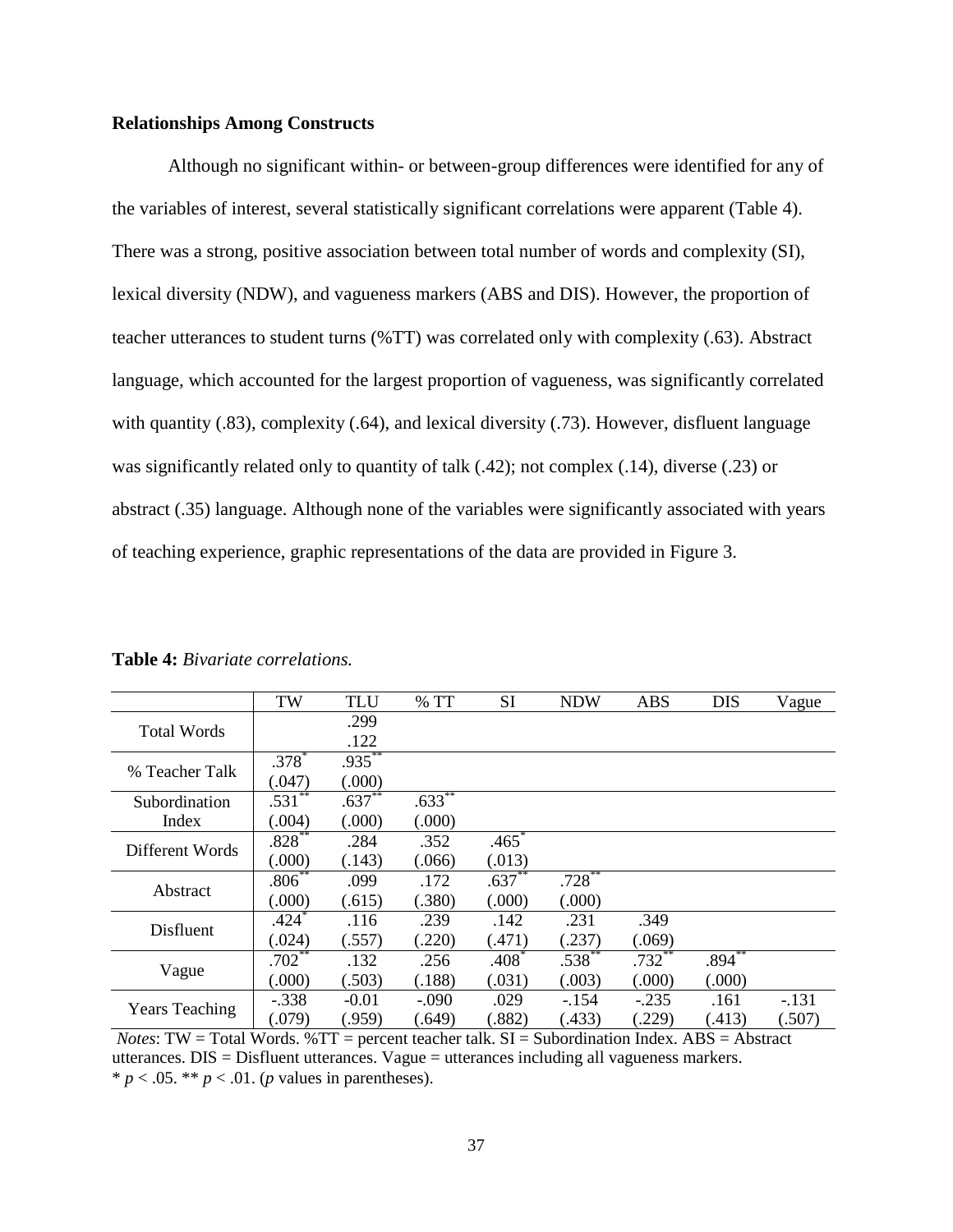#### **CHAPTER 4**

#### **DISCUSSION**

#### **Form and Content of Teacher Talk**

The purpose of this study was to describe the form and content of teachers' oral language in 28 elementary classrooms containing children with or at risk for EBD. Teacher talk has been shown to affect learners' comprehension of academic content, and is hypothesized to influence behavioral outcomes as well. Because students with EBD often have difficulty understanding oral language, they may experience teacher talk as an aversive stimulus and act out or withdraw to terminate instruction. This study is the first to compare teacher talk across general and special education settings, and is the only known study of teacher talk in classrooms including students with or at risk for EBD. Surprisingly, no differences were identified between teachers talking solely to children with EBD and those talking to typically developing and at-risk students.

Previous studies (Lazar et al., 1989; Sturm & Nelson, 1997) have shown that features of teacher talk increase in difficulty across grade levels. Contrary to expected findings, in this study no differences were identified across grade level or settings in this sample of 28 teachers on any of the variables of interest. This result provides no evidence that teachers in this sample encoded messages differently for children of different age or ability levels. With the exception of academic content words, individual teachers' language tended to be highly stable across lessons. That is, each teacher tended to talk the same amount, using the same grammatical structures, expressions, and mannerisms regardless of what they were talking about.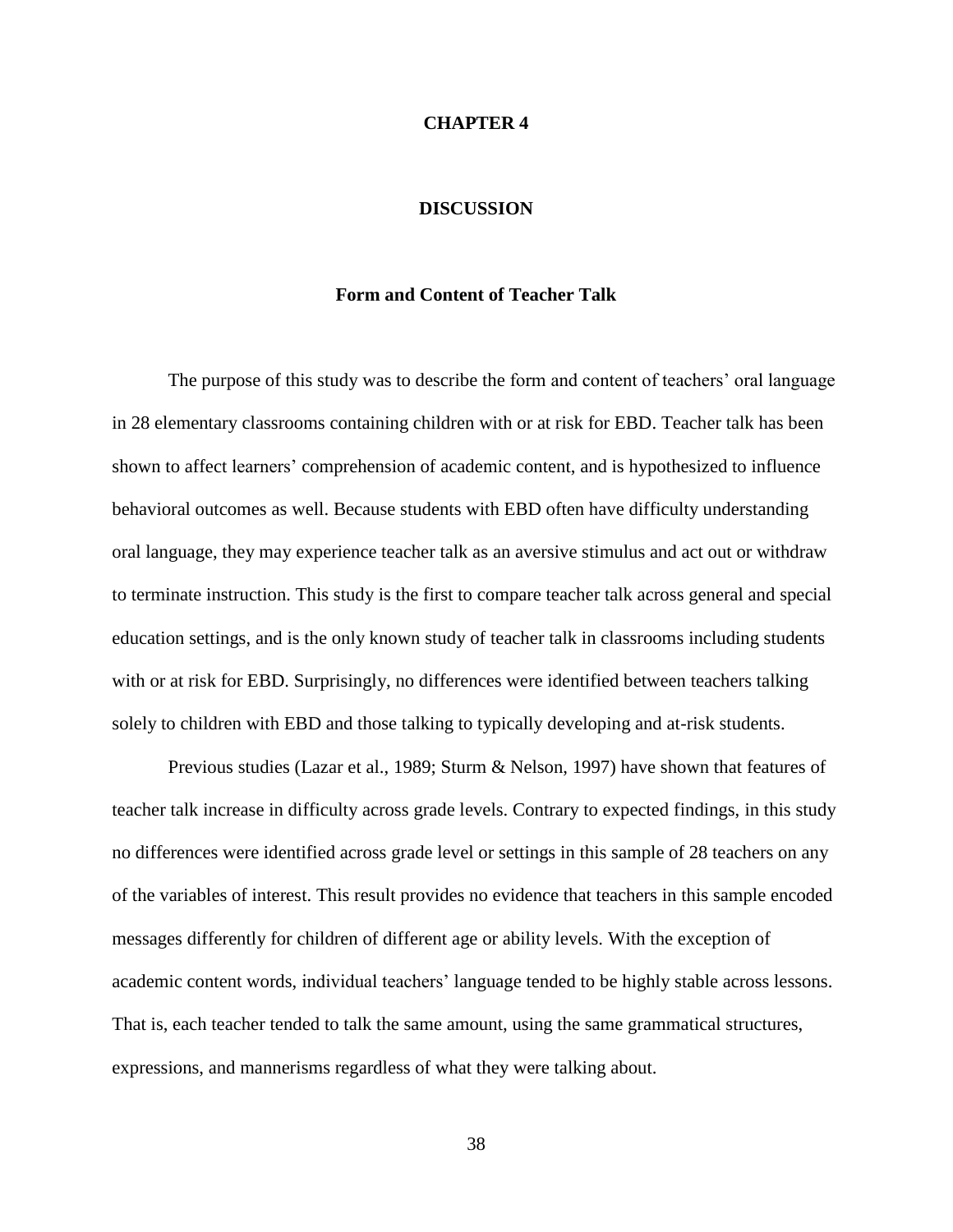# **Amount of Teacher Talk**

In 1997, Sturm and Nelson observed 15 general education classrooms over a period of three days each and generated a list of 10 rules surrounding teacher talk in elementary school. The first rule, that "teachers mostly talk and students mostly listen (p. 259)," was supported in the current study: Teacher talk accounted for approximately 80% of the language in the classroom in each of three 10-minute large group lessons regardless of lesson type or content. On average, students were exposed to 3061 words per 30-minute period. This number aligns closely with Sturm and Nelson's (1997) results, in which teachers used an average of 2690 words in 27 minutes. Contrary to Sturm and Nelson's findings, however, the amount of talk did not increase with grade level.

Sturm and Nelson's study included only general education teachers, and only one teacher with fewer than seven years of classroom experience. In the current study, SE teachers talked slightly more than GE teachers. Concurrent with Carlsen's (1993) observation that new teachers talk more than experienced ones, the only teachers exceeding 4000 words across samples were first-year special education teachers. The teacher who spoke 4265 words was in a third and fourth grade classroom; the teacher using 5332 words was a kindergarten teacher. The correlation of years of experience and total words was  $-.34$  ( $p = .07$ ), suggesting a weak inverse association between those variables.

#### **Syntactic Complexity**

Another rule of classroom talk reported by Sturm and Nelson (1997) is that complexity of teacher talk increases across grade levels. That result was not replicated in the current study: Complexity was not significantly different between K-2 or 3-4 classrooms. Sturm and Nelson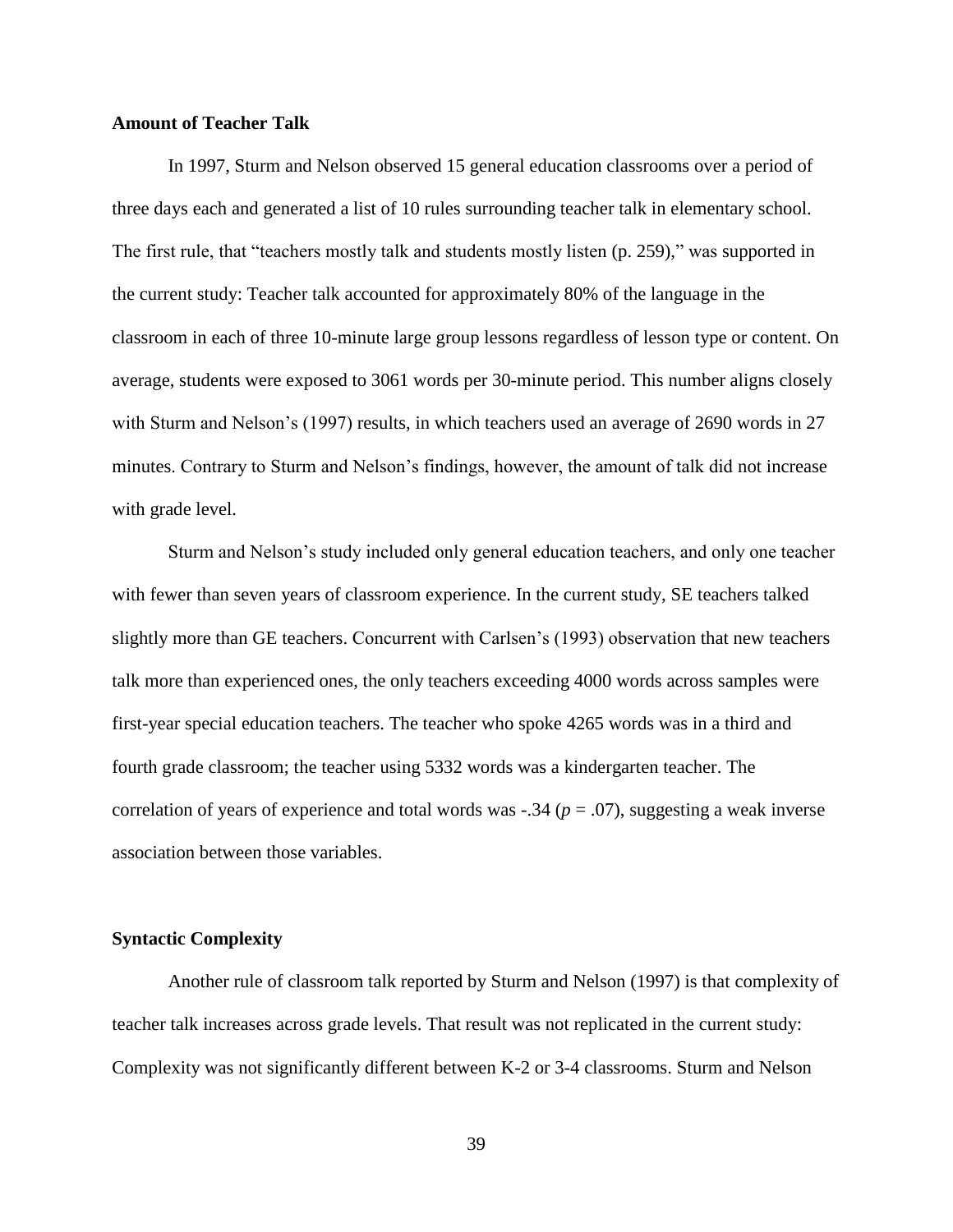used mean length of utterance (MLU) to quantify complexity; however, it is unlikely that measurement differences can account for the difference in findings (MLU and SI were correlated at  $r = .93$ ,  $p < .001$ , supporting the use of either measure). An early study by Kean (1967) also failed to find differences in complexity of grammatical structures between second- and fifthgrade teachers using the subordination index. Kean concluded, "It appears that the teachers in both grades are using normal adult speech patterns that are not related specifically to any differences that might separate them from their students" (p. 1).

As with measures of quantity, complexity also was stable within individual teachers. That is, teachers who tended to use short, simple sentences did so across samples, regardless of lesson content (Figure 1b). Overall, simple sentences containing a single independent clause and no dependent clauses represented 41% of all teacher utterances, followed in frequency by fragments (32%) and complex utterances (27%). Interestingly, these proportions were identical to those reported in a study describing linguistic demands present in after-school sports activities for students in grades 4-8 (Masterson et al., 2006).

# **Semantic Content**

Results of this study appear to support Corrigan's (2011) observation that "teacher-talk in many primary and elementary school classrooms is restricted to commonly known vocabulary items" (p. 752). As in Weizman and Snow's (2001) study of conversations between low-income mothers and their kindergarten-age children, over 97% of the words used in these samples were the most commonly encountered words in English, with very few instances of sophisticated vocabulary use. Statistical analyses confirmed there were no within- or between-group differences in use of academic content words; however, visual analysis of the data suggested that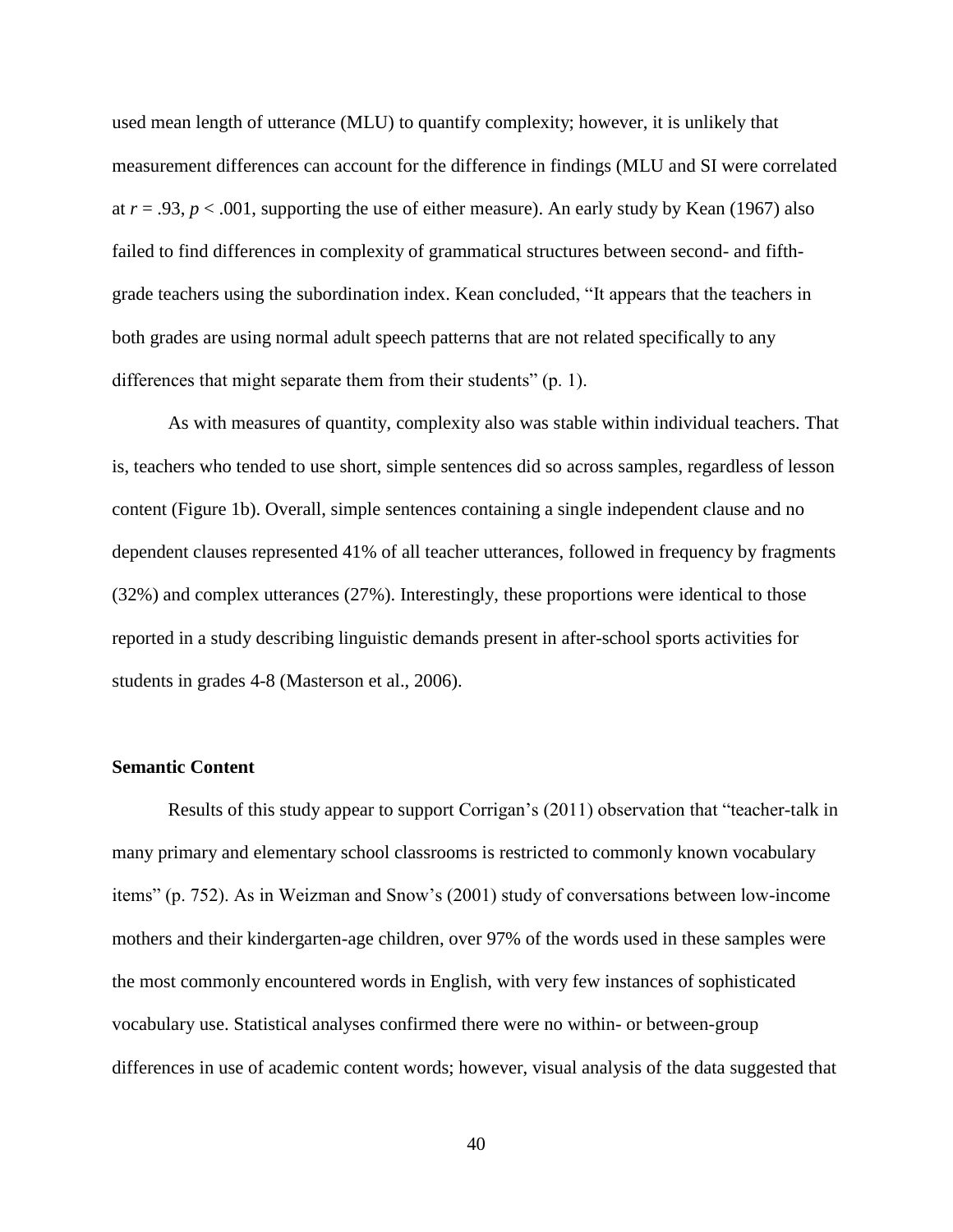use of academic vocabulary tended to vary within individuals (Figure 1c). Although differences in level of vocabulary may have been due to extrinsic factors such as lesson topic, intrinsic factors such as teachers' vocabulary skill also may play an important role in children's exposure to sophisticated words (Corrigan, 2011).

Children's exposure to cross-discipline academic words such as *consequence, predict, response, investigate,* and *community* appeared to be infrequent. Examining individual transcripts shows that academic words were used primarily in the context of vocabulary lessons. There was one notable exception to this rule: The word *job* was counted as an academic word, and appeared 339 times across samples. However, there were only 12 total uses of the word in reference to employment. It was most commonly used in praise statements, with 326 instances of phrases such as *good, nice, great,* or *super job*. On average, teachers included *job* in praise statements 11.64 times ( $SD = 8.38$ ) per 30 minutes. Only two of the 28 teachers did not use the word *job* at all. For other, less frequently encountered academic words, the number of exposures was limited and not distributed throughout lessons as is recommended practice (Beck et al., 2008). For example, the word *orbit* appeared five times during a lesson on space, and all five occurrences took place within a single teacher turn.

# **Vagueness Markers**

Results also contradicted Corrigan's (2011) statement that teachers tend to talk about "the here and now" (p. 752) in elementary school classrooms: 44% of teacher utterances contained abstract language. On average, 14.6% of teachers' utterances contained instances of figurative language. This proportion was similar to results reported by Lazar et al. (1989), in which 11.5% of all teacher utterances contained at least one idiom, and 37% of utterances contained multiple-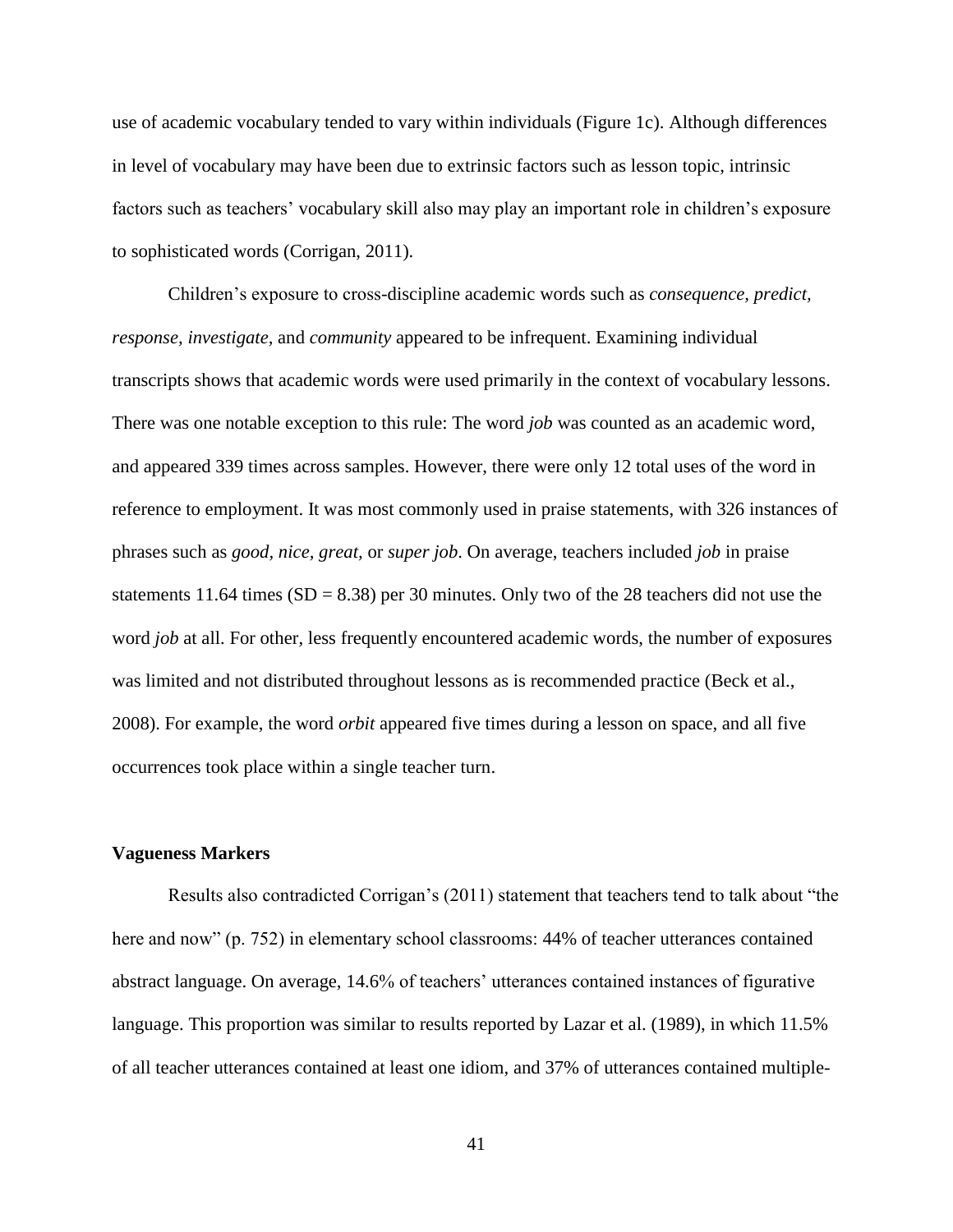meaning expressions (defined as indirect requests, idioms, irony, similes and metaphors). In both studies, there were no differences in teachers' use of idioms across grade levels, but a great deal of variability among individual teachers. Use of opaque language increases the need for students to "fill in the gaps", or infer the meaning of teachers' intended messages. However, inferencing and learning from context are known areas of difficulty for students with SLI (Adams, Clarke, & Haynes, 2009; Bishop, 1992; Karasinski & Weismer, 2010) and EBD (Warr-Leeper, Wright, & Mack, 1992; Ward-Lonergan, Liles, & Owen, 1996).

Comprehension difficulties can only be compounded by use of disfluent language, which accounted for an additional 29% of teacher talk in this sample. Disfluencies consisted primarily of mazes, which occurred at a mean rate of 2.9 per minute. However, the number of mazes per minute ranged from 41 to 277 per 30 minute sample, or a rate of 1.3 to 9.2 per minute. Smith and Land (1980) reported that college students' test performance was negatively affected by hearing only 5.1 mazes per minute. Therefore it is highly likely that even typically developing elementary students had difficulty understanding some teachers in this sample, even in the absence of excessive talk, complex syntax, or sophisticated semantic content.

## **Limitations**

Although this study provides important information about the nature of teacher talk in elementary school classrooms, results must be interpreted with some limitations in mind. The primary consideration is that the data were collected as part of a larger intervention study in which lesson context (time of day, month, year) and content (reading, math) were allowed to vary. Because context has been shown to influence teacher talk in preschool settings (Dickinson,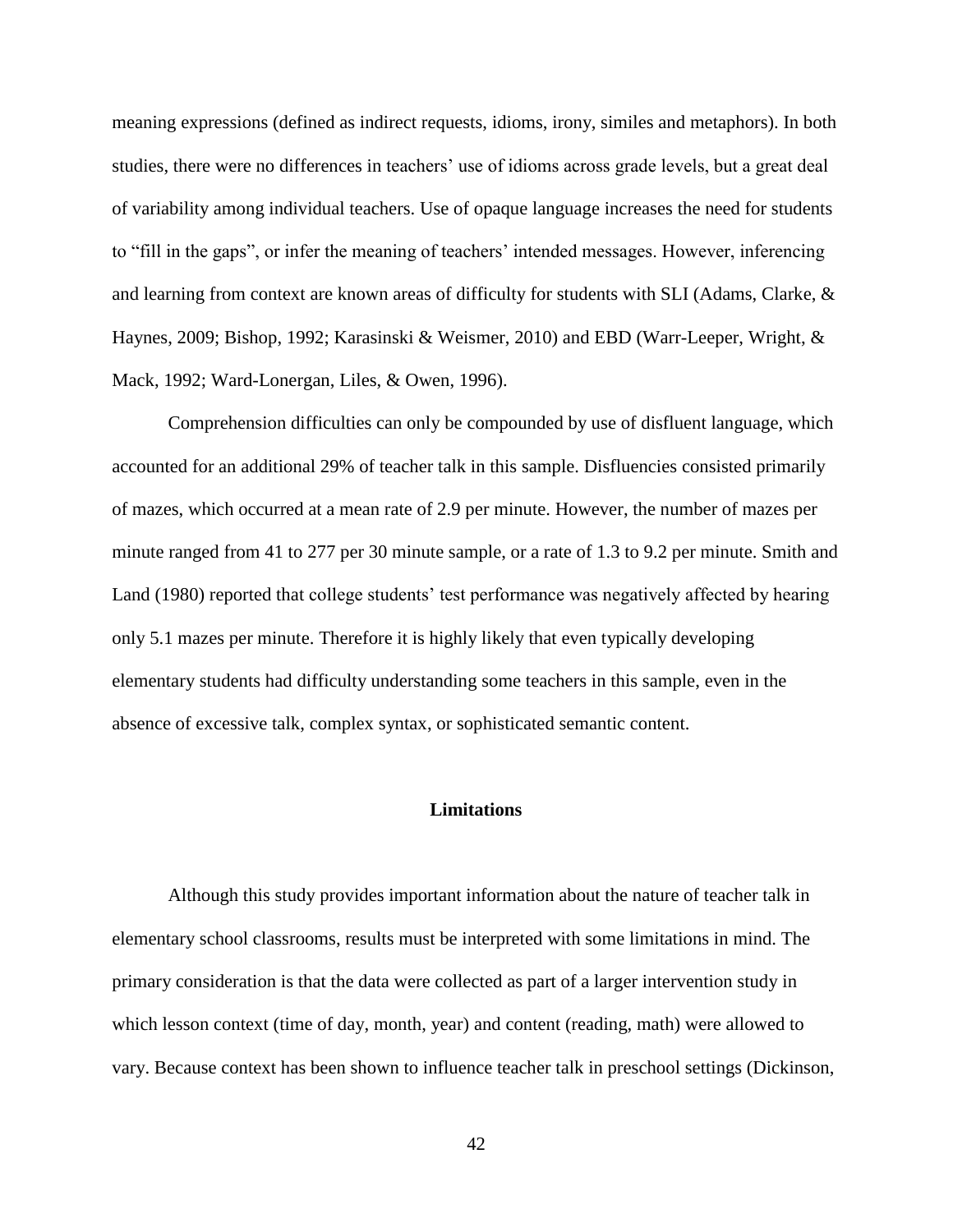Darrow, & Tinabu, 2008; Justice et al., 2008), these differences may be important to consider. Further, the intervention took place in each teacher's classroom over a period of two years. Although the GE classrooms always contained 1-3 target students and the SE classes always contained only children with EBD, the individual children within classrooms did vary over time.

Despite differences among samples, some similarities were present. All samples were collected during the first 10 minutes of large group instruction. It is possible that teacher talk may be more sensitive to individual student differences during small group or 1:1 instruction. Also, there may be differences in some outcomes if teachers are more likely to review lesson content during the first 10 minutes of class than to present new information.

Across samples, student utterances could not be transcribed from the audiotapes. This may be an important omission, as it is possible that the meaning conveyed by teacher talk cannot be captured by a system devised to quantify its form and structure. This omission also limits the accuracy of the rate and ratio variables of teacher talk (WPM and %TT, respectively), as well as the ability to quantify functions of teachers' oral language use. Finally, the small sample size in this study may have increased the probability of Type II error. Adding participants may have increased the power to detect an effect if one were present.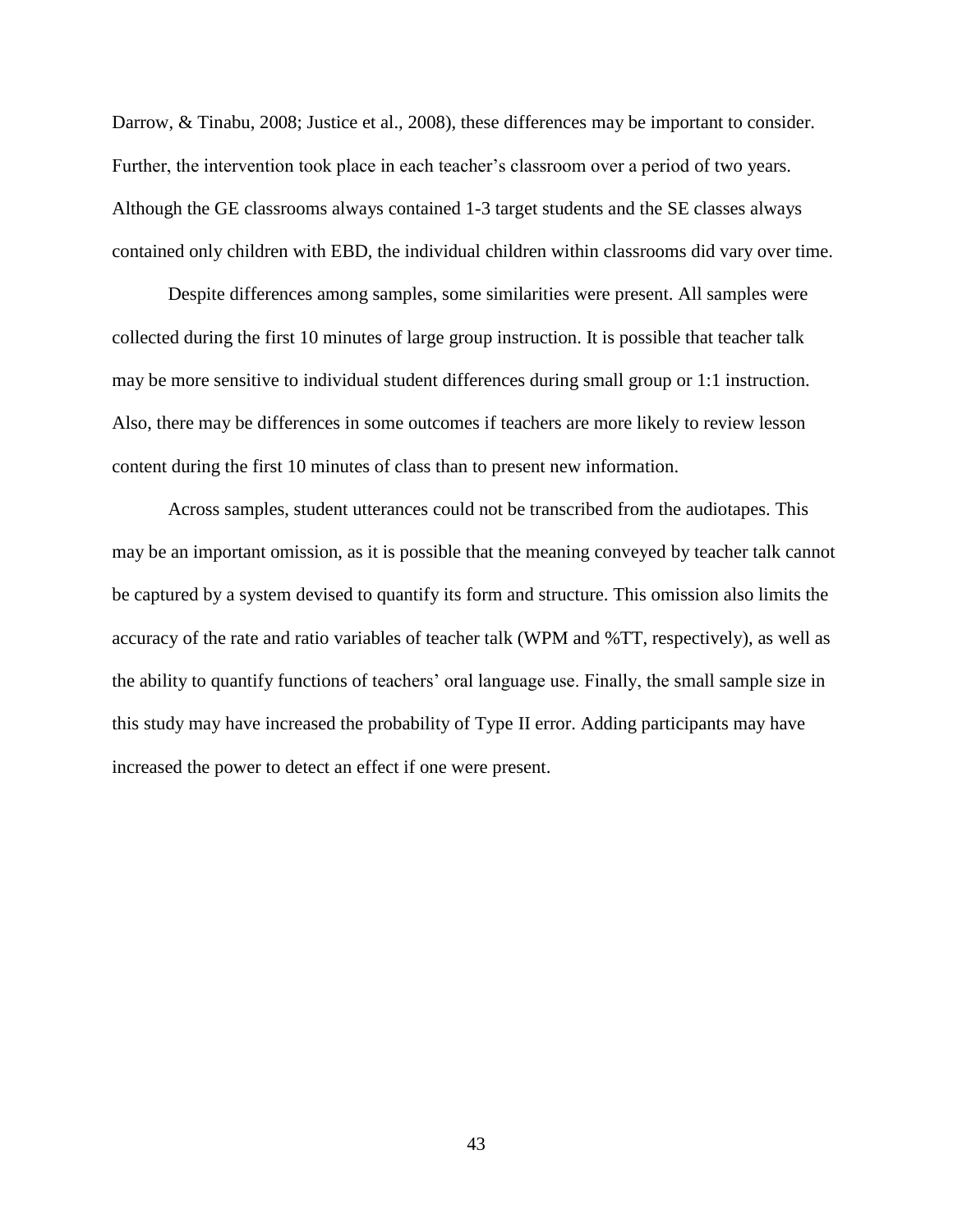#### **CHAPTER 5**

# **CONCLUSIONS AND RECOMMENDATIONS**

The essence of good teaching is conveying information in a way that students understand. Following an experiment in coaching fifth-grade teachers to deliver strategy instruction, Duffy, Roehler, and Rackliffe (1986) discovered that "the same skill taught to the same kinds of students by identically trained teachers resulted in noticeable differences in what students remembered following instruction (p. 3). They subsequently concluded that "student understanding of lesson content is influenced by relatively subtle differences in what a teacher says" (p. 3). Even following prescribed curricula with high fidelity does not guarantee that teachers deliver high-quality instruction, as measured by linguistic indicators such as frequent conversation, repetition and extension, and use of advanced language (Justice, Mashburn, Hamre, & Pianta, 2008). It is therefore essential to examine how teachers use language to transmit messages related to academic and behavioral goals as a precursor to developing interventions for teachers to improve communication in the classroom.

#### **Implications for Teacher Education**

Although the current study did not include student outcomes, some conclusions may be drawn based on patterns observed in the data from this and other studies. First, contrary to expectations, there were no differences in teacher talk between general and special educators on any of the constructs measured. This finding has important implications. Considering that the special educators all taught in self-contained classrooms for students with EBD, it would be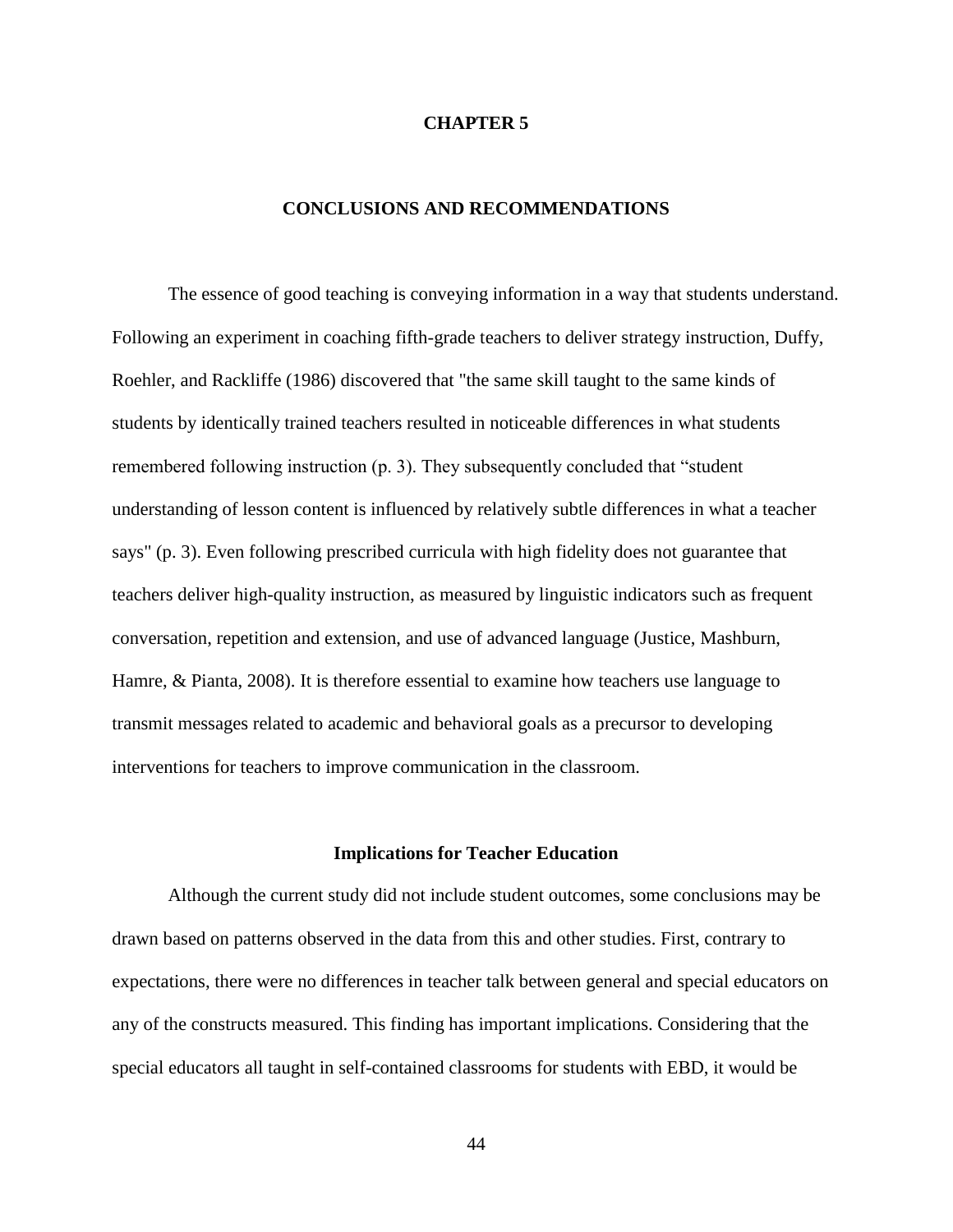expected that the majority of their students had at least a mild language deficit (Hollo et al., in press). Other studies have shown that special educators do modify language according to learners' perceived language proficiency (e.g., DePaulo & Coleman, 1986; Girolametto et al., 2000; Gremaud & Lambert, 1984). Logically, then, SE teachers' failure to adapt language use may be evidence that they were unaware of students' low language skills.

Of course, evidence for this statement is circumstantial, and other explanations are certainly possible (e.g., the data collection or coding systems failed to capture adaptations). These findings must be corroborated with direct evidence. If, however, this finding is supported, teacher education and professional development programs must include information about the influence of teacher talk on student academic and behavioral outcomes. Programs for all teachers should include methods for assessing students' language skills and strategies for matching their expressive language to students' receptive language. It is particularly important for special education teachers to understand the role of teacher talk in negative teacher-student interactions.

#### **Implications for Developing Interventions**

The second conclusion drawn from this study is that the form or structure of teacher talk remains constant over time; therefore teachers' manner of speaking may be habitual and relatively inflexible. This pattern supports the above conclusion, that teachers did not modify linguistic patterns to accommodate children with low language skills. This result also may explain Dickinson's (2011) observation that "changing teacher practices related to language use is proving to be nearly as hard as raising children's performance levels" (p. 967). Dickinson (2011) also proposed that the difficulties he encountered may have resulted from asking teachers to implement too many changes at once.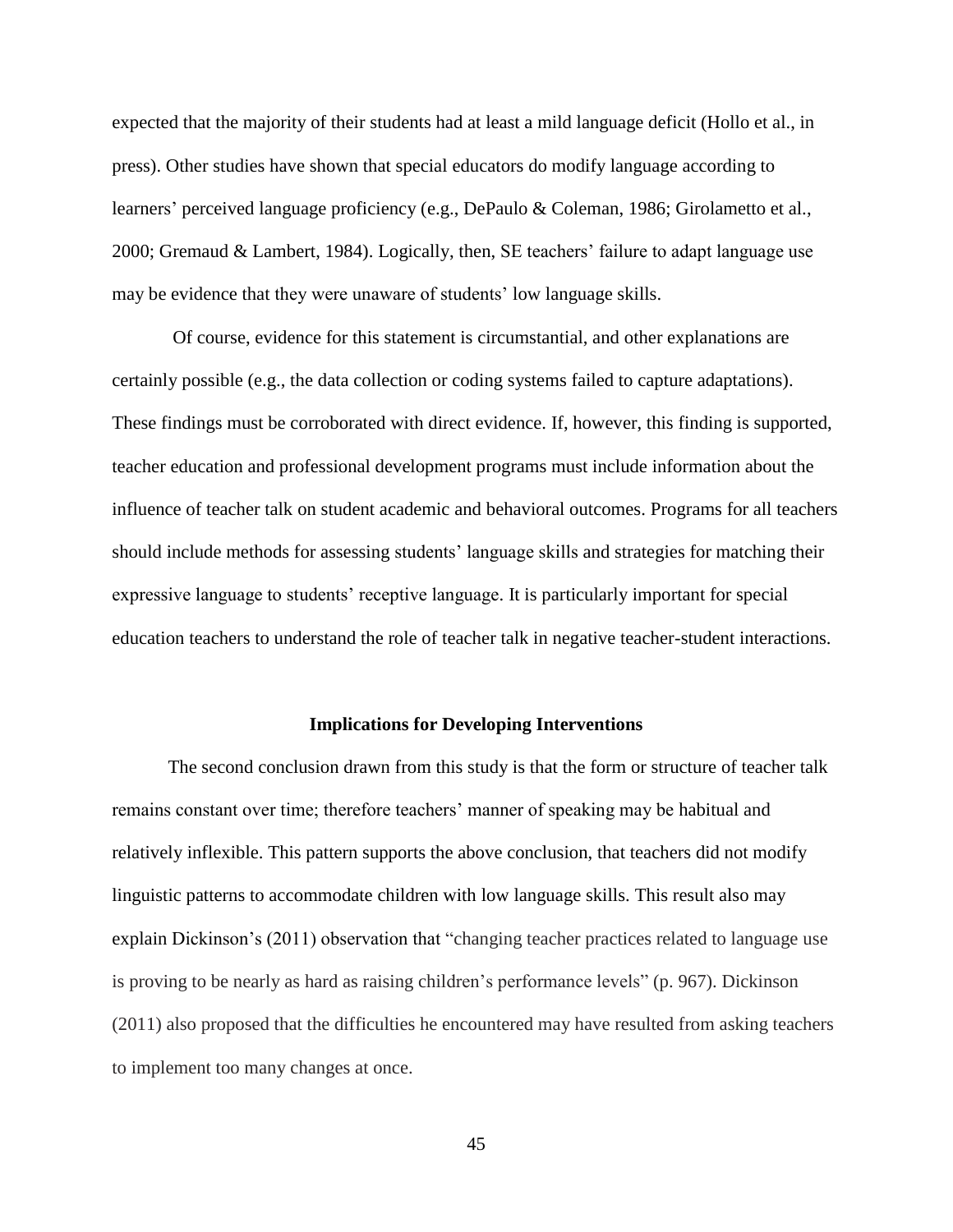Instead, researchers should consider presenting teachers with few targeted variables, allowing teachers to prioritize the features of teacher talk they would like to change, introducing changes gradually and sequentially over a period of time using 1:1 support and feedback, then training independent use of the strategies. Starling, Munro, Togher, and Arciculi (2012) successfully used this model, presenting four types of instructional language to secondary school teachers of students with language impairments during an individualized 10-week collaborative coaching intervention with a speech-language pathologist. Results of this randomized controlled trial demonstrated this approach was successful not only in modifying teachers' instructional language, but also in improving student outcomes. Furthermore, the authors reported that changes in teacher talk maintained over time.

## **Identifying targets for intervention**

Another approach to modifying teacher talk is to identify and change a single variable that has the greatest effect across teachers on improving student outcomes. Experimental studies will be necessary to identify that variable; however, results of the current study may help identify targets for change in future research. Given the correlations of total words, complexity, and vagueness markers, it is possible that there is a relation between the quality and quantity of teacher talk: The more teachers talk, the more difficult it may be for students to understand them. As Berlin, Blank, and Rose (1980) noted, "Faced with a seemingly endless flow of words, the language handicapped child might retain only fragments of the total utterance or more likely 'tune out' the auditory stream" (p. 50). Students with low language skills and problem behavior may be more likely to act out than to tune out, effectively averting torrential streams of words.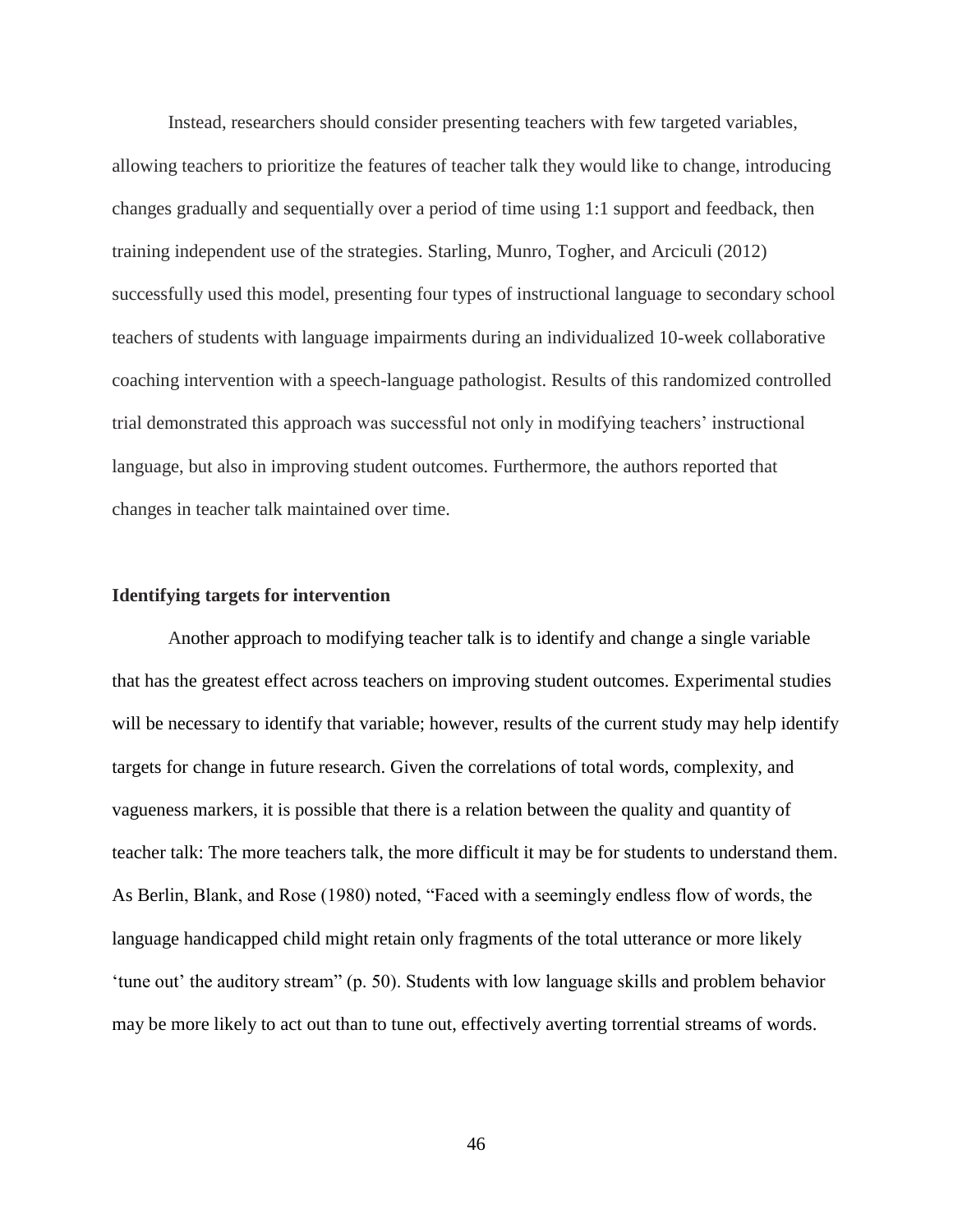*Decreasing quantity*. One way to reduce the amount of teacher talk is to increase the amount of student talk. Increasing student's verbal participation in class is viewed as an important goal for language (Staab, 1991) and literacy (Berry, 2006) development. For example, Dickinson and Porsche (2011) reported that lower teacher-to-child speech ratios in preschool classrooms predicted higher reading comprehension, receptive vocabulary, and word recognition skill in  $4<sup>th</sup>$  grade. Reducing the amount of teacher talk is supported by behavioral studies of students' opportunities to respond, an evidence-based strategy to increase academic engaged time and decrease problem behavior for children with EBD (Sutherland & Wehby, 2001). Fewer and shorter teacher turns may benefit children because "the longer the speech during a clinician speaking turn, the denser the informational chunk, and the greater the oral literacy demand" (Roter, Erby, Larson, & Ellington, 2007, p. 1445).

**Decreasing rate.** Another way to reduce the volume of teacher talk is to reduce teachers' speaking rate. It is possible that altering rates of speech is the key to improving other features of teacher talk as well. Total words per sample was the only variable of interest significantly correlated with disfluencies ( $r = .42$ ,  $p = .02$ ), indicating that teachers who talked the most—and presumably the fastest<sup>1</sup>—also had significantly more mazes, errors, and abandoned utterances than teachers who spent less time talking. As Tobin (1986) demonstrated, increasing wait time during middle school math and language arts classes resulted in decreases in the volume of teacher talk and interrupted utterances, and increased both the quality and quantity of student responses. Perhaps slowing down allowed teachers more time to encode messages thoughtfully, and allowed students additional time to process the content of those messages.

l

<sup>&</sup>lt;sup>1</sup> Because duration of samples was controlled but pauses in teacher talk were not recorded in this study, rate and total words per sample provided redundant information  $(r = .97)$ .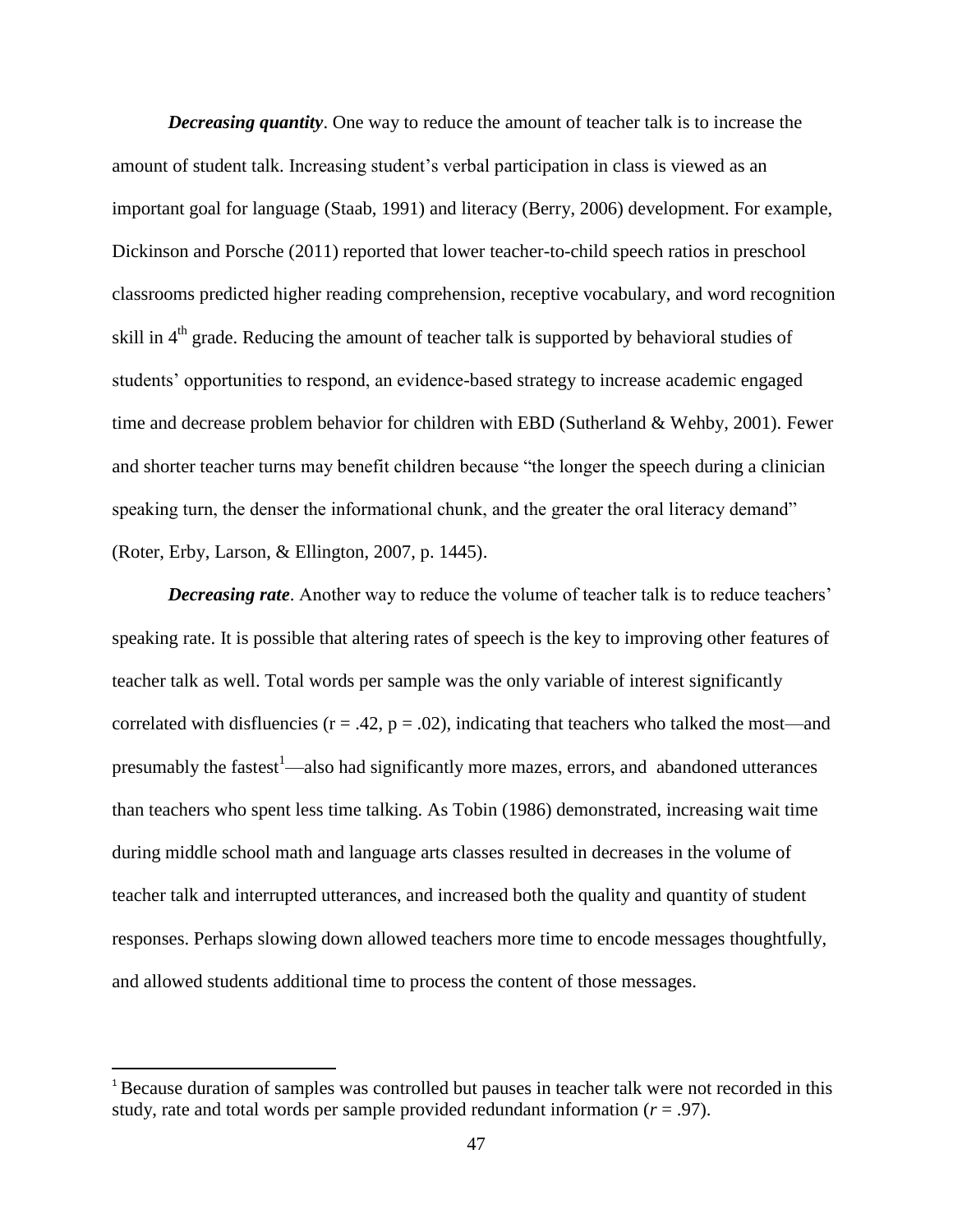*Simplifying syntax and vocabulary*. Syntactically simple utterances may benefit students with poor language comprehension. However, Gruenewald and Pollack (1990) noted that teachers may resist simplifying syntactic structures because they risk "talking down" to students. This is a valid concern, as Huttenlocher, Vasilyeva, Cymerman, and Levine (2002) demonstrated that preschool children increased production of complex syntax in classrooms of teachers with high occurrences of complex language structures. A similar argument can be made against using simple, concrete vocabulary during instruction: Increasing exposure to rich, sophisticated vocabulary is recommended practice to improve language development in young children and learners acquiring a second language.

### **Consideration of Student Characteristics**

Recommended practices for teacher talk may differ depending on students' linguistic strengths and needs. Simplifying teacher talk by decreasing the amount, complexity, and semantic content of teacher talk may not be recommended for some learners (e.g., young, typically developing children). If language development is the goal, most researchers recommend talking slightly above the level of the student's proficiency. Conversely, simplifying teacher talk may exemplify "utilizing language that is relevant and within the student's experience" (Gruenewald & Pollack, 1990, p. 48) for children with vulnerable language systems. One way to ensure that students' needs are met for both language development and comprehension is for teachers to repeat or restate key information using multiple linguistic forms. Although redundancy may increase the volume of teacher talk, it also has been shown to facilitate comprehension for second language learners (Cabrera & Martinez, 2001), general education (Crossan & Olson, 1969), and special education students (Lapadat, 2002).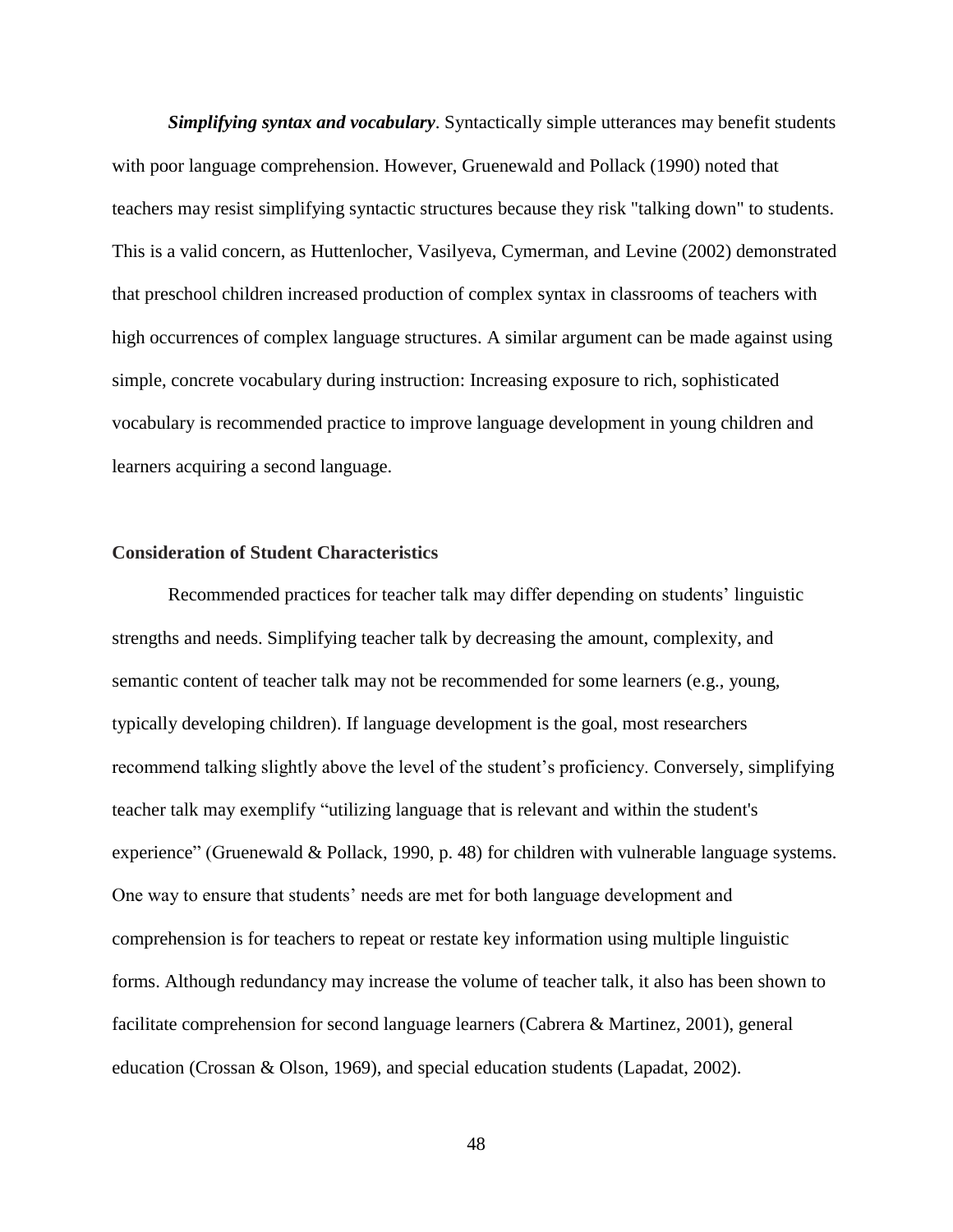# **Future Directions**

This study was the first in a line of research about identifying ways to improve teacherstudent communication. The purpose for developing the coding system used in this study was to quantify features of teacher talk hypothesized to impede student comprehension, with the goal of identifying the most salient variables teachers may modify to promote students' academic and behavioral success. Future descriptive studies are needed to examine differences in teacher talk using standardized content and tasks, and determining what features of instruction result in the most adaptive student behaviors. For example, it would be instructive to record several teachers presenting lessons using standardized vocabulary lists or wordless story books, then compare language features of teachers according to student performance on academic (e.g., comprehension, language) and behavioral (e.g., engagement, problem behavior) measures.

Future descriptive studies also need to include analyses of student verbal responses, as well as teacher-student interactions. Recording both teacher and student oral language would allow researchers to ascertain the level of match or mismatch between teacher talk and student proficiency. An analysis of language functions (e.g., comprehension checks, clarification requests, feedback, repairs) may help explain how misunderstandings develop. It also would allow researchers to examine what kind of teacher talk precedes escalating chains of problem behavior, and perhaps to identify what works to avoid triggering teacher-student conflicts. Another fruitful area of research will be to examine whether measures other than transcriptions (e.g., direct observations, coding directly from recordings, or use of rating scales) provide useful data for assessing teacher talk variables. In some respects, ratings may be more informative than counts of specific behaviors. For example, many of the teachers in the current study used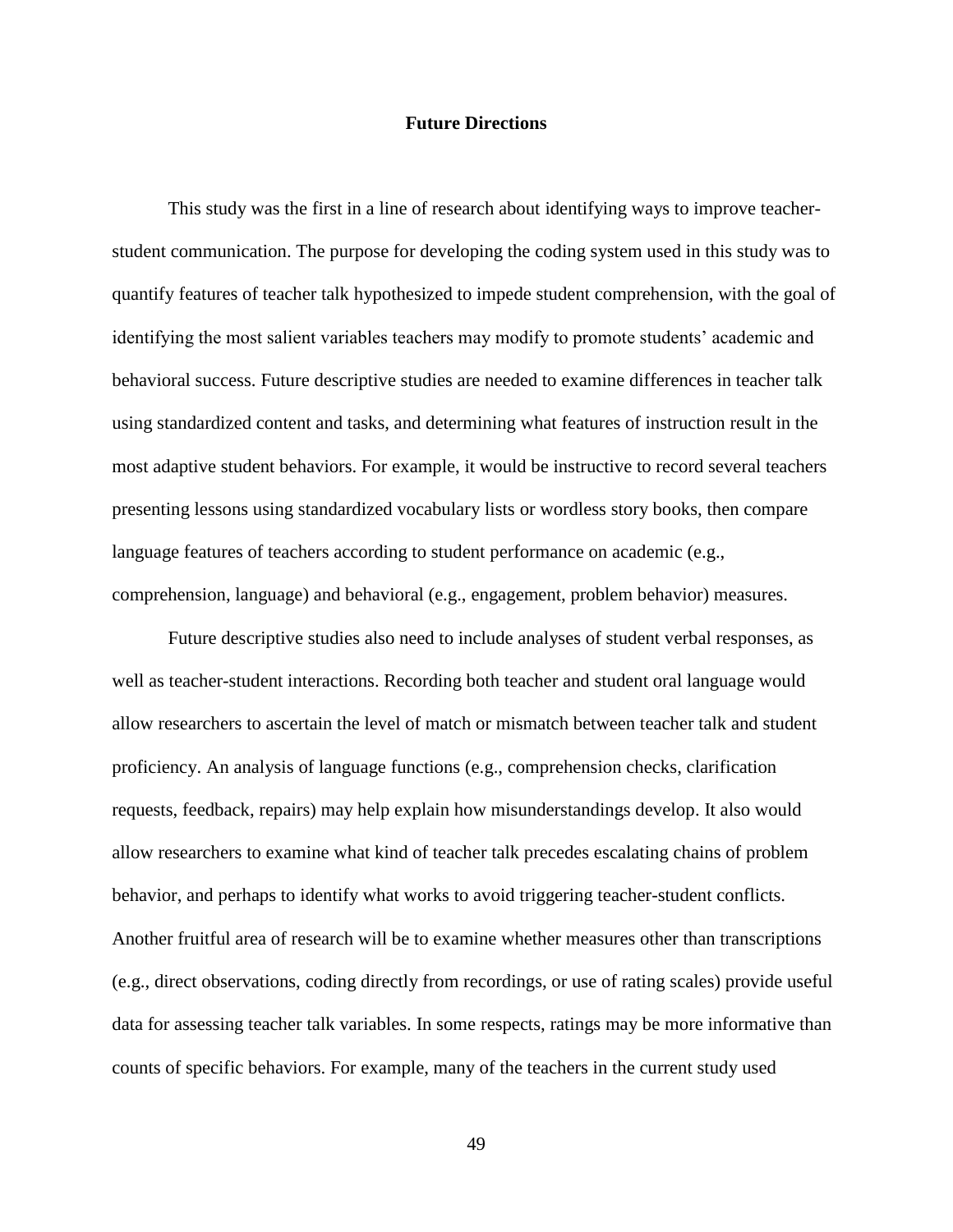recommended practices such as frequent comprehension checks and feedback (Conroy et al., 2008). Anecdotally, however, the quality of those practices varied widely. If able to provide comparable information, other methods data collection may prove far less resource-intensive.

Experimental studies are needed to determine whether teacher talk is amenable to change, and most importantly, the effects of modifying different features of teacher talk on student academic and social behaviors. In concert with recommendations from studies across linguistic, behavioral, and educational literature, correlations among the quantity and quality of teacher talk support further investigations into the most effective way to help teachers increase clarity in communication. It appears that some teachers would benefit from decreasing the quantity of talk. Whether this is best achieved through decreasing rates of speech, increasing length of pauses, or increasing opportunities to respond is an important empirical question. Equally important is to understand whether, and for whom, simplifying the syntactic and semantic content of teacher talk is effective.

All of the questions related to what works to align teacher talk and student comprehension has important implications for practicing teachers, but also for researchers and teacher educators. A great deal of time, effort, and financial resources have been devoted to developing and disseminating evidence-based practices in special education. It is important to recognize that even evidence-based academic and behavioral strategies are doomed to fail if the language used to convey information to students impedes comprehension. Developing an evidence base for refining teacher talk may improve instruction for all students. Furthermore, especially relevant for teachers of children with or at risk for EBD, improving teacher-student communication may facilitate achievement by decreasing occurrences of problem behavior and conflict in the classroom.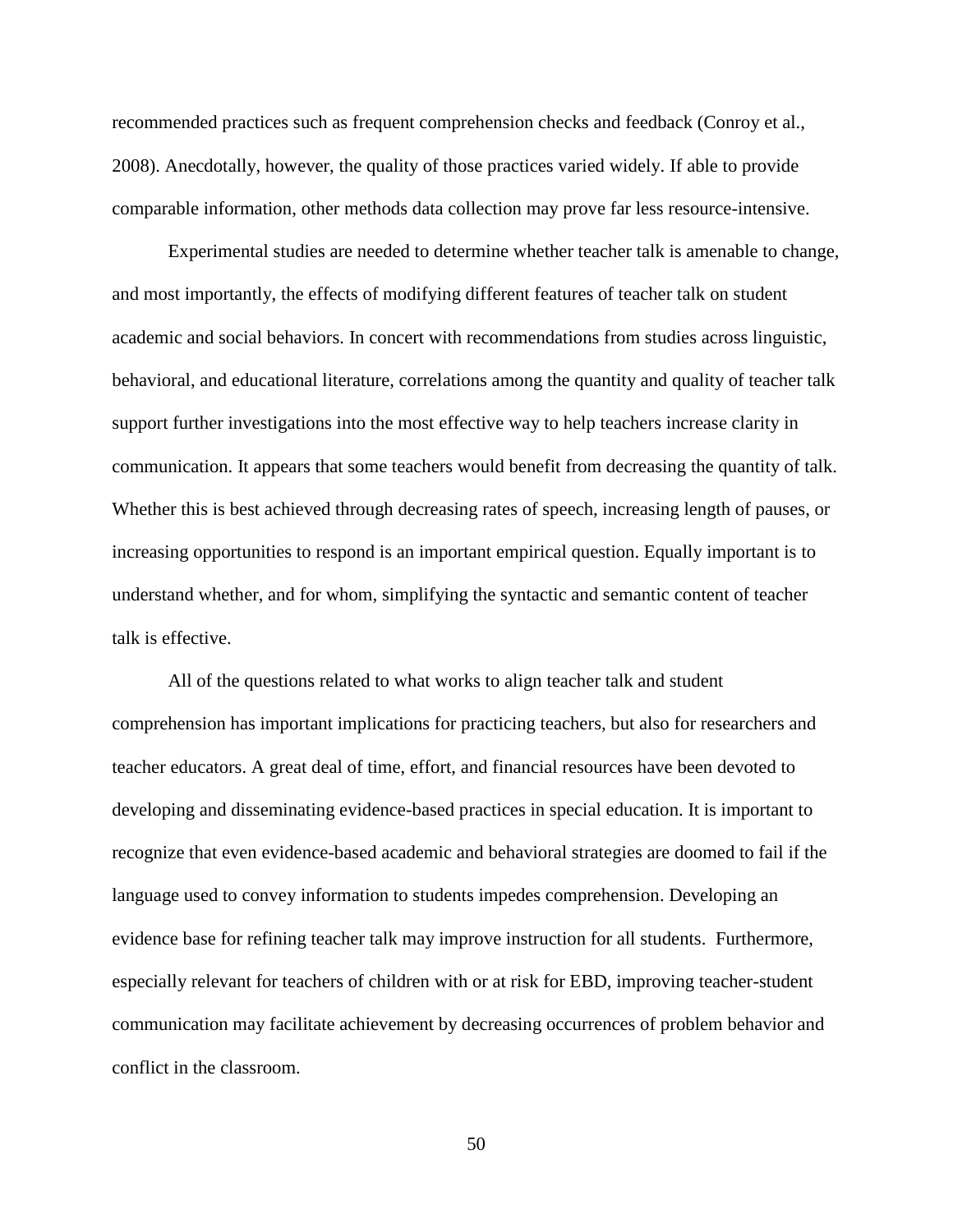### **References**

- Adams, C., Clarke, E., & Haynes, R. (2009). Inference and sentence comprehension in children with specific or pragmatic language impairments. *International Journal of Language and Communication Disorders, 44*(3), 301-318.
- Abkarian, G. G., Jones, A., & West, G. (1992). Young children's idiom comprehension: Trying to get the picture. *Journal of Speech and Hearing Research, 35,* 580-87.
- Arndt, K., & Schuele, C. M. (2013). Multiclausal utterances aren't just for big kids: A framework for analysis of complex syntax production in spoken language of preschooland early school-age children. *Topics in Language Disorders, 33*(2), 125-139. doi: 10.1097/TLD.0b013e31828f9ee8
- Astington, J. W., & Jenkins, J. M. (1999). A longitudinal study of the relation between language and theory of mind development. *Developmental Psychology 35*(5), 1311-1320. <http://dx.doi.org/10.1037/0012-1649.35.5.1311>
- Atwater, J. B., & Morris, E. K. (1988). Teachers' instructions and children's compliance in preschool classrooms: A descriptive analysis. *Journal of Applied Behavior Analysis, 21,* 157-167. doi:10.1901/jaba.1988.21-157
- Bailey, A. L., Butler, F. A., LaFramenta, C., & Ong, C. (2004). Towards the characterization of academic language in upper elementary science classrooms. CSE Report 621, National Center for Research on Evaluation, Standards, and Student Testing. University of California, Los Angeles. Retrieved from<http://www.cse.ucla.edu/products/reports.php>
- Beck, I. L., McKeown, M. G., & Kucan, L. (2008). *Creating robust vocabulary: Frequently asked questions and extended examples.* Guilford: New York, NY.
- Beitchman, J. H., Wilson, B., Johnson, C. J., Atkinson, L., Young, A., Adlaf, E., Escobar, M., & Douglas, L. (2001). Fourteen-year follow-up of speech/language-impaired and control children: Psychiatric outcome. *Journal of the American Academy of Child and Adolescent Psychiatry, 40*(1), 75-82. doi: 10.1097/00004583-200101000-00019
- Bellack, A. A., Kliebard. H. M., Hyman, R. T., & Smith. F. L. (1966). *The language of the classroom*. New York: Teachers College Press,
- Beitchman, J. H., Cohen, N. J., Konstantareas, M. M., & Tannock, R. (Eds.). (1996). *Language, learning, and behavior disorders: Developmental, biological, and clinical perspectives.* New York, NY: Cambridge University Press.
- Benasich, A. A., Curtiss, S., & Tallal, P. (1993). Language, learning, and behavioral disturbances in childhood: A longitudinal perspective. *Journal of the American Academy of Child and Adolescent Psychiatry, 32,* 585-594. doi: 10.1097/00004583-199305000-00015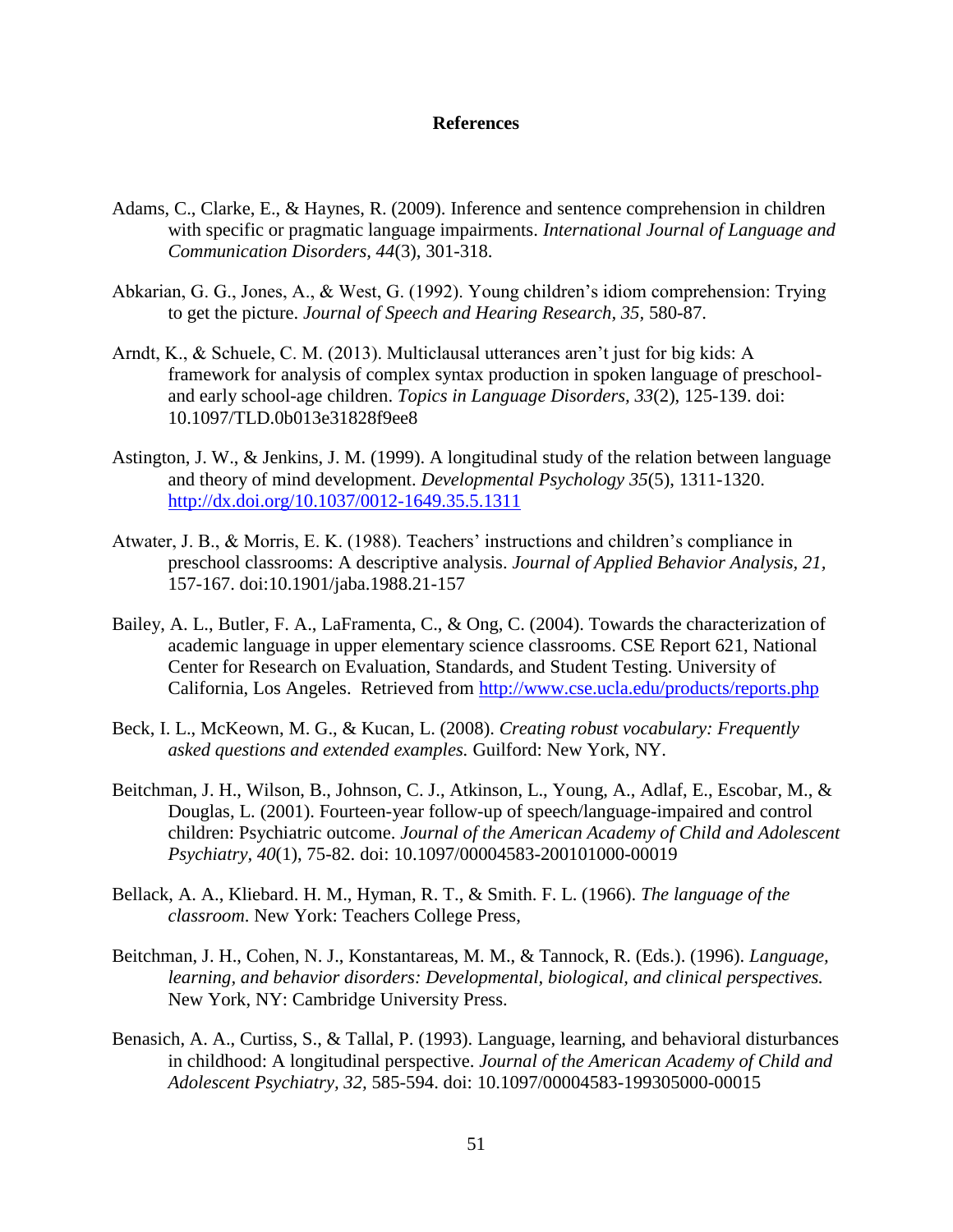- Benner, G. J., Nelson, J. R., & Epstein, M. H. (2002). Language skills of children with EBD: A literature review. *Journal of Emotional and Behavioral Disorders, 10*(1), 43-59.
- Berlin, L. J., Blank, M., & Rose, S. A. (1980). The language of instruction: The hidden complexities. *Topics in Language Disorders, 1*(1), 47–58. doi: 10.1097/00011363- 198012000-00006
- Berry, R. A. (2006). Teacher talk during whole-class lessons: Engagement strategies to support the verbal participation of students with learning disabilities. *Learning Disabilities Research & Practice, 21*(4), 211-232. [http://dx.doi.org/10.1111/j.1540-](http://dx.doi.org/10.1111/j.1540-5826.2006.00219.x) [5826.2006.00219.x](http://dx.doi.org/10.1111/j.1540-5826.2006.00219.x)
- Bishop, D. V. M. (1992). Comprehension problems in children with specific language impairment: Literal and inferential meaning. *Journal of Speech and Hearing Research, 35*(1), 119-130.
- Bloom, L., & Lahey, M. (1978). *Language development and language disorders.* New York: Wiley.
- Bradac, J. J., Desmond, R. J., & Murdock, J. I. (1977). Diversity and density: Lexically determined evaluative and informational consequences of linguistic complexity. *Communication Monographs, 44*(4), 273-283. <http://dx.doi.org/10.1080/03637757709390139>
- Bradley, R., Doolittle, J., & Bartolotta, R. (2008). Building on the data and adding to the discussion: The experiences and outcomes of students with emotional disturbance. *Journal of Behavioral Education,17*, 4-23. doi: 10.1007/s10864-007-9058-6
- Brownlie, E. B., Beitchman, J. H., Escobar, M., Young, A., Atkinson, L., Johnson, C., Wilson, B., & Douglas, L. (2004). Early language impairment and young adult delinquent and aggressive behavior. *Journal of Abnormal Child Psychology, (32)*, 453–467. doi: 10.1023/B:JACP.0000030297.91759.74
- Bugental, D. B., Lyon, J. E., Lin, E. K., McGrath, E. P., & Bimbela, A. (1999). Children "tune out" in response to the ambiguous communication style of powerless adults. *Child Development, 70*(1), 214-230.<http://dx.doi.org/10.1111/1467-8624.00016>
- Cabrera, M. P., & Martinez,P. B. (2001). The effects of repetition, comprehension checks, and gestures, on primary school children in an EFL situation. *ELT Journal, 55*(3), 281-288. <http://dx.doi.org/10.1093/elt/55.3.281>
- Carlsen, William S. (1993). Teacher knowledge and discourse control: Quantitative evidence from novice biology teachers' classrooms. *Journal of Research in Science Teaching, 30*(5), 471-481.<http://dx.doi.org/10.1002/tea.3660300506>
- Carlson, J., Gruenewald, L. J., & Nyberg, M. S. (1980). Everyday math is a story problem: The language of the curriculum. *Topics in Language Disorders, 1*(1), 59-70. <http://dx.doi.org/10.1097/00011363-198012000-00007>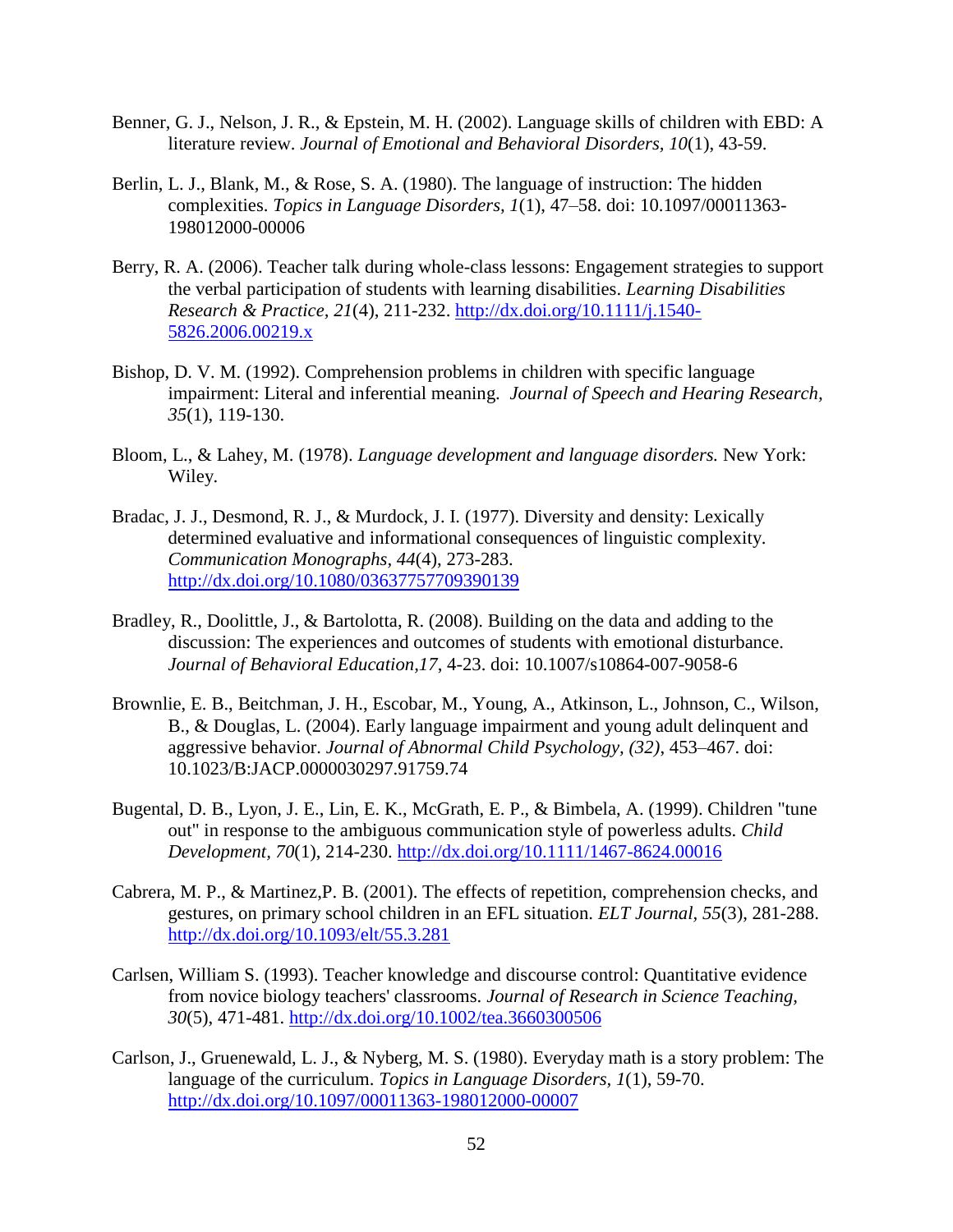- Carr, E. G., Taylor, J. C., & Robinson, S. (1991). The effects of severe behavior problems in children on the teaching behavior of adults. *Journal of Applied Behavior Analysis, 24*(3)*,*  523-535. doi : 10.1901/jaba.1991.24-523
- Cazden, C. B. (2001). *Classroom discourse: The language of teaching and learning (Second edition).* Heinemann, Westport: CT.
- Chaudron, C. (1988). *Second language classrooms: Research on teaching and learning.* Cambridge: Cambridge University Press.
- Chiang, C. S., & Dunkel, P. (1992). The effect of speech modification, prior knowledge, and listening proficiency on EFL lecture learning. *TESOL Quarterly, 26*(2), 345-374. <http://dx.doi.org/10.2307/3587009>
- Chilcoat, G. W. (1987). Teacher talk. Keep it clear! *Intervention in School and Clinic, 22(3), 263-271.* <http://dx.doi.org/10.1177/105345128702200305>
- \* Cohen, N. J., Barwick, M. A., Horodezky, N. B., Vallance, D. D., & Im, N. (1998). Language, achievement, and cognitive processing in psychiatrically disturbed children with previously identified and unsuspected language impairments. *Journal of Child Psychology and Psychiatry, 39,* 865-877. doi: 10.1111/1469-7610.00387
- Cohen, J. S., & Mendez, J. L. (2009). Emotion regulation, language ability, and the stability of preschool children's peer play behavior. Early Education and Development, 20(6), 1016- 1037.<http://dx.doi.org/10.1080/10409280903305716>
- Cohen, N. J., Davine, M., Horodezky, M. A., Lipsett, L., & Isaacson, L. (1993). Unsuspected language impairment in psychiatrically disturbed children: Prevalence and language and behavioral characteristics. *Journal of the American Academy of Child and Adolescent Psychiatry, 32*(3), 595-603. doi: 10.1097/00004583-199305000-00016
- Conroy, M. A., Sutherland, K. S, Haydon, T., Stormont, M., & Harmon, J. (2009). Preventing and remediating young children's chronic problem behaviors: An ecological classroombased approach. *School Psychology Review, 46* (1), 3- 17. doi: 10.1002/pits.20350
- Conroy, M. A., Sutherland, K. S., Snyder, A. L., & Marsh, S. (2008). Classwide interventions: Effective instruction makes a difference. *Beyond Behavior, 40*(6), 24-30.
- Corrigan, R. (2011). Effects of pre-service teachers' receptive vocabulary knowledge on their interactive read-alouds with elementary school students. *Reading and Writing, 24,* 749- 771. doi: 10.1007/s11145-009-9223-5
- Coxhead, A. (2000). A new academic word list. *TESOL Quarterly, 34*(2), 213–238. <http://dx.doi.org/10.2307/3587951>
- Cross, J. & Nagle, J. M. (1969). Teachers talk too much! *English Journal, 58*(9), 1362-1365. <http://dx.doi.org/10.2307/811922>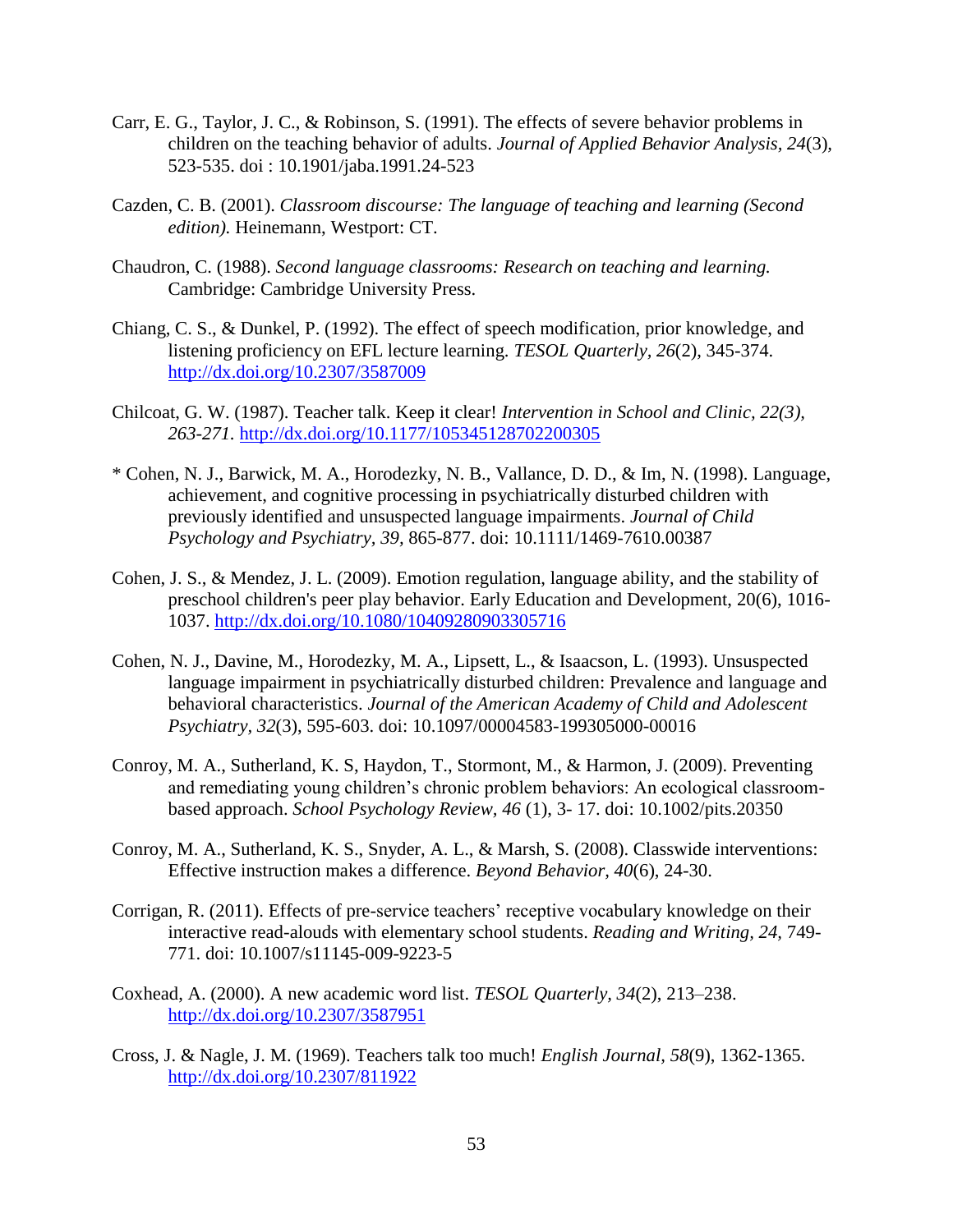- Crossan, D., & Olson, D. R. (1969). Encoding ability in teacher-student communication games. Paper presented at the American Educational Research Association Convention, Los Angeles, CA. ERIC Document No. ED028981.
- Cutting, A. L., & Dunn, J. (1999). Theory of mind, emotion understanding, language, and family background: Individual differences and interrelations. *Child Development, 70*(4), 853- 865.<http://dx.doi.org/10.1111/1467-8624.00061>
- DePaulo, B. M., & Coleman, L. M. (1986). Talking to children, foreigners, and retarded adults. *Journal of Personality and Social Psychology, 51*(5), 945-959. <http://dx.doi.org/10.1037/0022-3514.51.5.945>
- Dhindsa, H., S., & Anderson, O. R. (1992). A model of the effects of rate of teacher communication on student acquisition of information. *Science Education, 76*(4), 353-371. <http://dx.doi.org/10.1002/sce.3730760403>
- Dickinson, D. K., Darrow, C. L. & Tinubu, T. A. (2008). Patterns of teacher-child conversations in head start classrooms: Implications for an empirically grounded approach to professional development. *Early Education & Development*,19(3), 396- 429.
- Dickinson, D. K. (2011). Teachers' language practices and academic outcomes of preschool children. Science, 333, 964-967.
- Dickinson, D. K., & Porsche, M. V. (2011). Relation between language experiences in preschool classrooms and children's kindergarten and fourth-grade language and reading abilities. *Child Development,* 82(3), 870–886.<http://dx.doi.org/10.1111/j.1467-8624.2011.01576.x>
- Dillon, J. T. (1983). Cognitive complexity and duration of classroom speech. *Instructional Science,12.* 59-66.<http://dx.doi.org/10.1007/BF00120901>
- Donahue, M., Cole, D., & Hartas, D. (1994). Links between language and emotional/behavioral disorders. *Education and Treatment of Children, 17*(3), 244-254.
- Ducharme, J. M., & Shecter, C. (2011). Bridging the gap between clinical and classroom intervention: Keystone approaches for students with challenging behavior. *School Psychology Review, 40*(2), 257-274.
- Duffy, G. G., Roehler, L. R., & Rackliffe, G. (1986). How teachers' instructional talk influence students' understanding. *The Elementary School Journal, 87*(1), 3-16. <http://dx.doi.org/10.1086/461476>
- Ernst-Slavit, G., & Mason, M. R. (2011). "Words that hold us up:" Teacher talk and academic language in five upper elementary classrooms. *Linguistics and Education, 22,* 430-440. doi:10.1016/j.linged.2011.04.004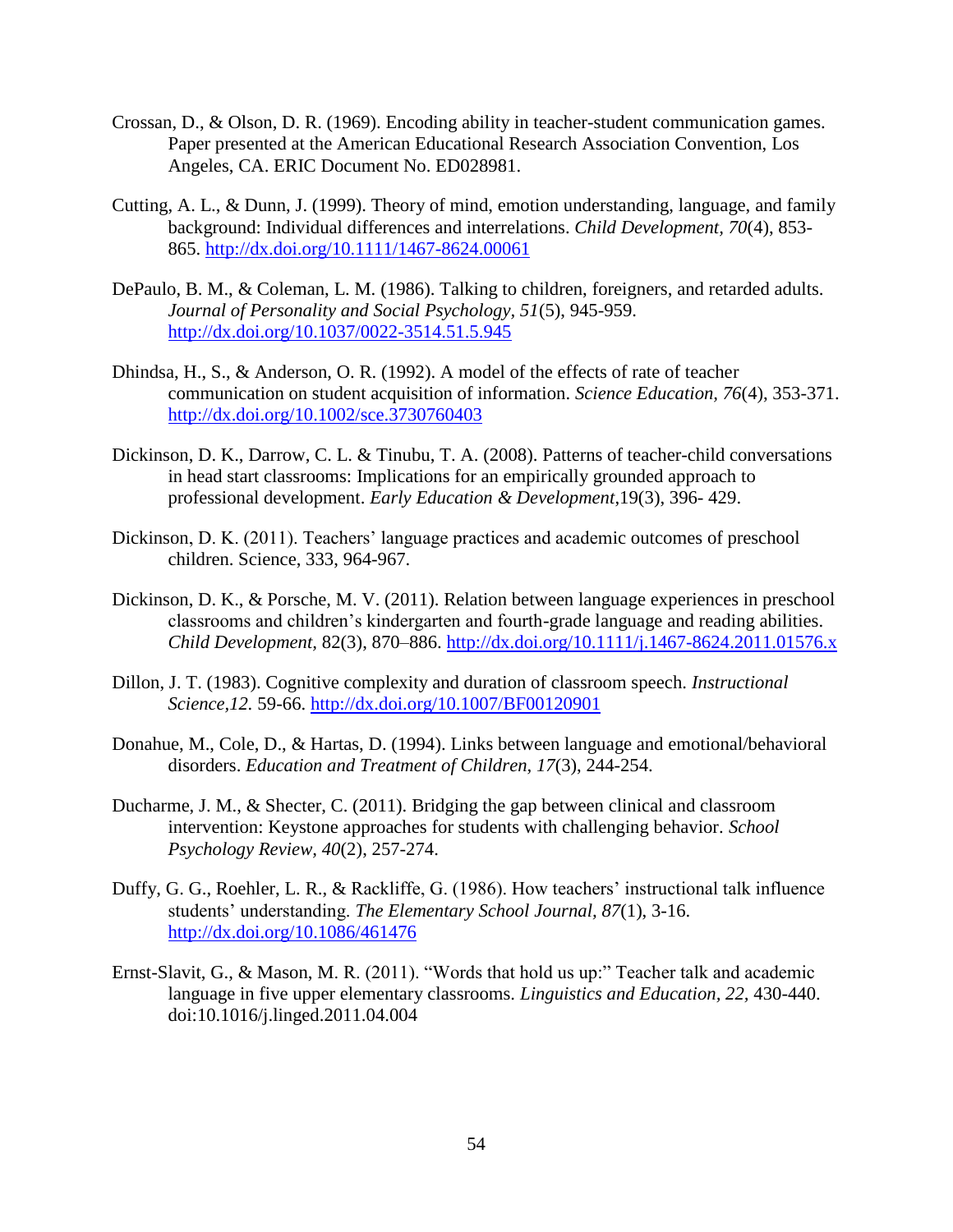- Fiestas, C. E., Bedore, L. M, Pena, E. D., & Nagy, V. J. (2005). *Use of mazes in the narrative language samples of bilingual and monolingual 4- to 7-year old children.* ISB4: Proceedings of the 4th International Symposium on Bilingualism. Cohen, J., McAlister, K., Rolstad, K., & MacSwan J. (Eds.). Somerville, MA: Cascadilla Press. Retrieved from <http://www.lingref.com/isb/4/057ISB4.PDF>
- Forehand, R. L., & McMahon, R. J. (1981). *Helping the Noncompliant Child*. New York, NY: The Guilford Press.
- Forney, M. A, & Smith, L. R. (1979). Teacher grammar and pupil achievement in mathematics. Paper presented at the Annual Meeting of the Northeastern Educational Research Association. Ellenville, NY. ERIC Document No. ED179976.
- Fujiki, M., Brinton, B., & Clarke, D. (2002). Emotion regulation in children with specific language impairment. *Language, Speech, and Hearing Services in Schools, 33*, 102-111. [http://dx.doi.org/10.1044/0161-1461\(2002/008\)](http://dx.doi.org/10.1044/0161-1461(2002/008))
- Gage, N. A., Lewis, T. J., & Stichter, J. P. (2012). Functional behavioral assessment-based interventions for students with or at risk for emotional and behavioral disorders in school: A hierarchical linear modeling meta-analysis. *Behavioral Disorders, 37*(2), 55-77.
- Gallagher, T. M. (1999). Interrelationships among children's language, behavior, and emotional problems. *Topics in Language Disorders, 19*(2), 1–15. <http://dx.doi.org/10.1097/00011363-199902000-00003>
- Gill, C. & Henderson, M. (2003). Linguistic Unit Analysis System for verbal instruction. *Journal of Speech-Language Pathology and Audiology, 27*(2), 115-124.
- Girolametto, L., Hoaken, L., Weitzman, E., & van Lieshout, R. (2000). Patterns of adult-child linguistic interaction in integrated day care groups. *Language, Speech, and Hearing Services in Schools, 31,* 155-168.
- Greenwood, G. E., & Soar, R. S. (1973). Some relationships between teacher morale and teacher behavior. *Journal of Educational Psychology, 64*(1), 105-108. <http://dx.doi.org/10.1037/h0034071>
- Gremaud, G., & Lambert, J. L. (1984). Longitudinal study of teacher language interacting with their mentally retarded students. *International Journal of Rehabilitation Research, 7*(2), 203-205.<http://dx.doi.org/10.1097/00004356-198406000-00015>
- Griffith, P. L., Rogers-Adkinson, D., L., & Cusick, G. M. (1997). Comparing language disorders in two groups of students with behavioral disorders. *Behavioral Disorders, 22,* 160-166.
- Gruenewald, L. J., & Pollak, S. A. (1990). *Language interaction in curriculum and instruction: What the classroom teacher needs to know* (2<sup>ND</sup> ED.). Austin, TX: PRO-ED.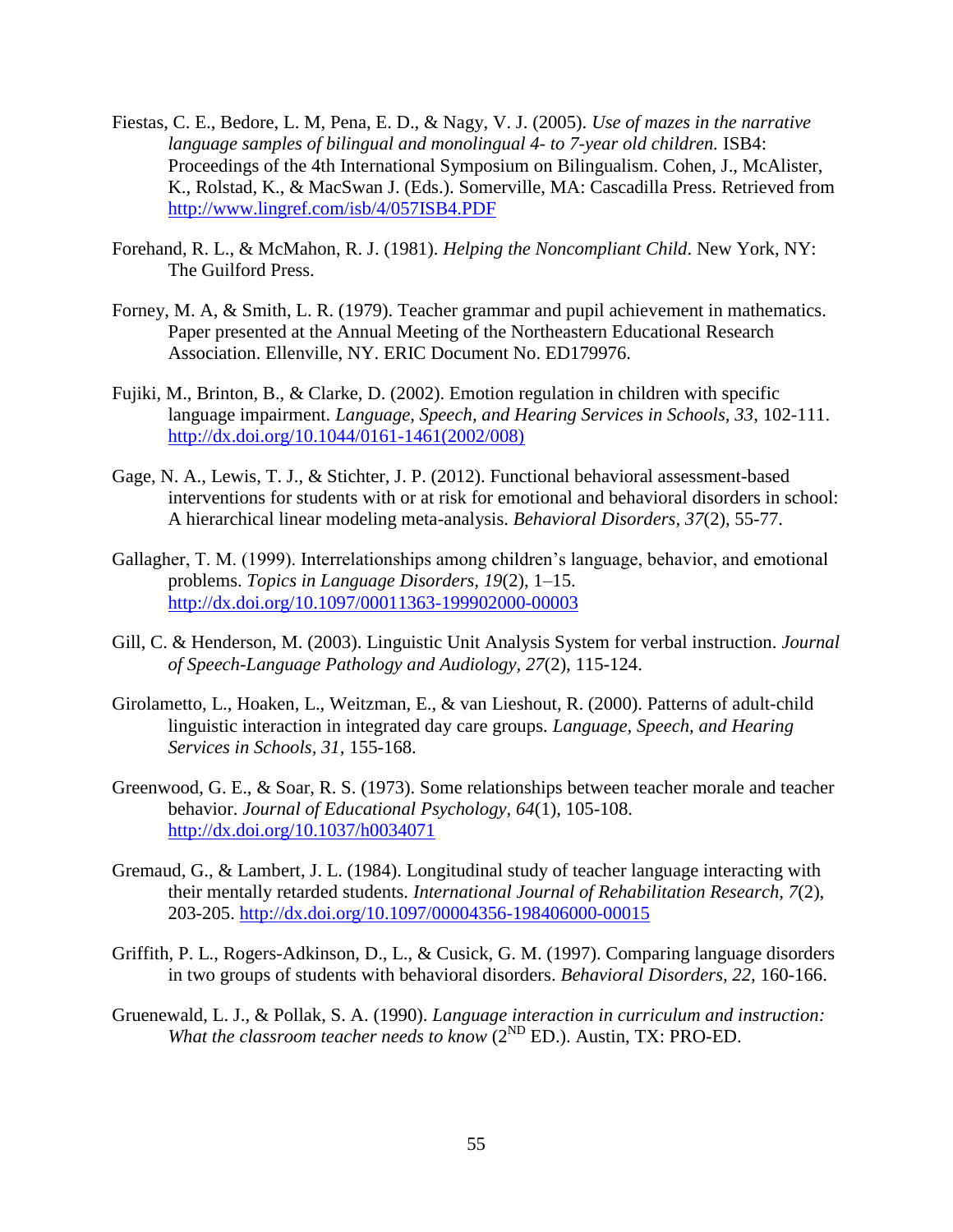- Gunter, P. L., Denny, K. R., Shores, R. E., Reed, T. M. Jack, S. L. & Nelson, C. M. (1994). Teacher escape, avoidance, and countercontrol behaviors: Potential responses to disruptive and aggressive behaviors of students with severe behavior disorders. *Journal of Child and Family Studies, 3*(2), 211-223.<http://dx.doi.org/10.1007/BF02234068>
- Hakansson, G. (1982). Quantitative studies of teacher talk. *Scandinavian working papers on bilingualism, 1,* 52-72.
- Harrison, J. S., Gunter, P. L., Reed, T. M., & Lee, J. M. (1996). Teacher instructional language and negative reinforcement: A conceptual framework for working with students with emotional and behavioral disorders. *Education and Treatment of Children, 19*(2), 183- 196.
- Henzl, V. M. (1979). Foreigner talk in the classroom. *International Review of Applied Linguistics in Language Teaching, 17*(2), 159-167.
- Hinshaw, S. P. (1992). Externalizing behavior problems and academic underachievement in childhood and adolescence: Causal relationships and underlying mechanisms. *Psychological Bulletin, 111,* 127-155. doi : 10.1037/0033-2909.111.1.127
- Hiller, J. H., Fisher, G. A., & Kress, W. (1969). A computer investigation of verbal characteristics of effective classroom lecturing. *American Educational Research Journal, 6*(4), 661-675.<http://dx.doi.org/10.3102/00028312006004661>
- Hollo, A., Wehby, J. H., & Oliver, R. M. (in press). Unidentified language deficits in children with emotional and behavioral disorders: A meta-analysis. *Exceptional Children.*
- Hooper, S. R., Roberts, J. E., Zeisel, S. A., & Poe, M. (2003). Core language predictors of behavioral functioning in early elementary school children: Concurrent and longitudinal findings. *Behavioral Disorders 29*, 10-24.
- Horst, M. (2010). How well does teacher talk support incidental vocabulary acquisition? *Reading in a Foreign Language, 22(1)*, 161-180.
- Hutchins, T. L., Brannick, M., Bryant, J. B., & Silliman, E. R. (2005). Methods for controlling amount of talk: Difficulties, considerations, and recommendations. *First Language, 25,*  347-363.<http://dx.doi.org/10.1177/0142723705056376>
- Huttenlocher, J., Vasilyeva, M., Cymerman, E., & Levine, S. (2002). Language input and child syntax. *Cognitive Psychology, 45,* 337-374. [http://dx.doi.org/10.1016/S0010-](http://dx.doi.org/10.1016/S0010-0285(02)00500-5) [0285\(02\)00500-5](http://dx.doi.org/10.1016/S0010-0285(02)00500-5)
- Im-Bolter, N. & Cohen, N. J. (2007). Language impairments and psychiatric comorbidities. *Pediatric Clinics of North America, 54*, 525–542. doi: 10.1016/j.pcl.2007.02.008
- Jack, S. L., Shores, R. E., Denny, R. K., Gunter, P. L., DeBriere, T., & DePaepe, P. (1996). An analysis of the relationship of teachers' reported use of classroom management strategies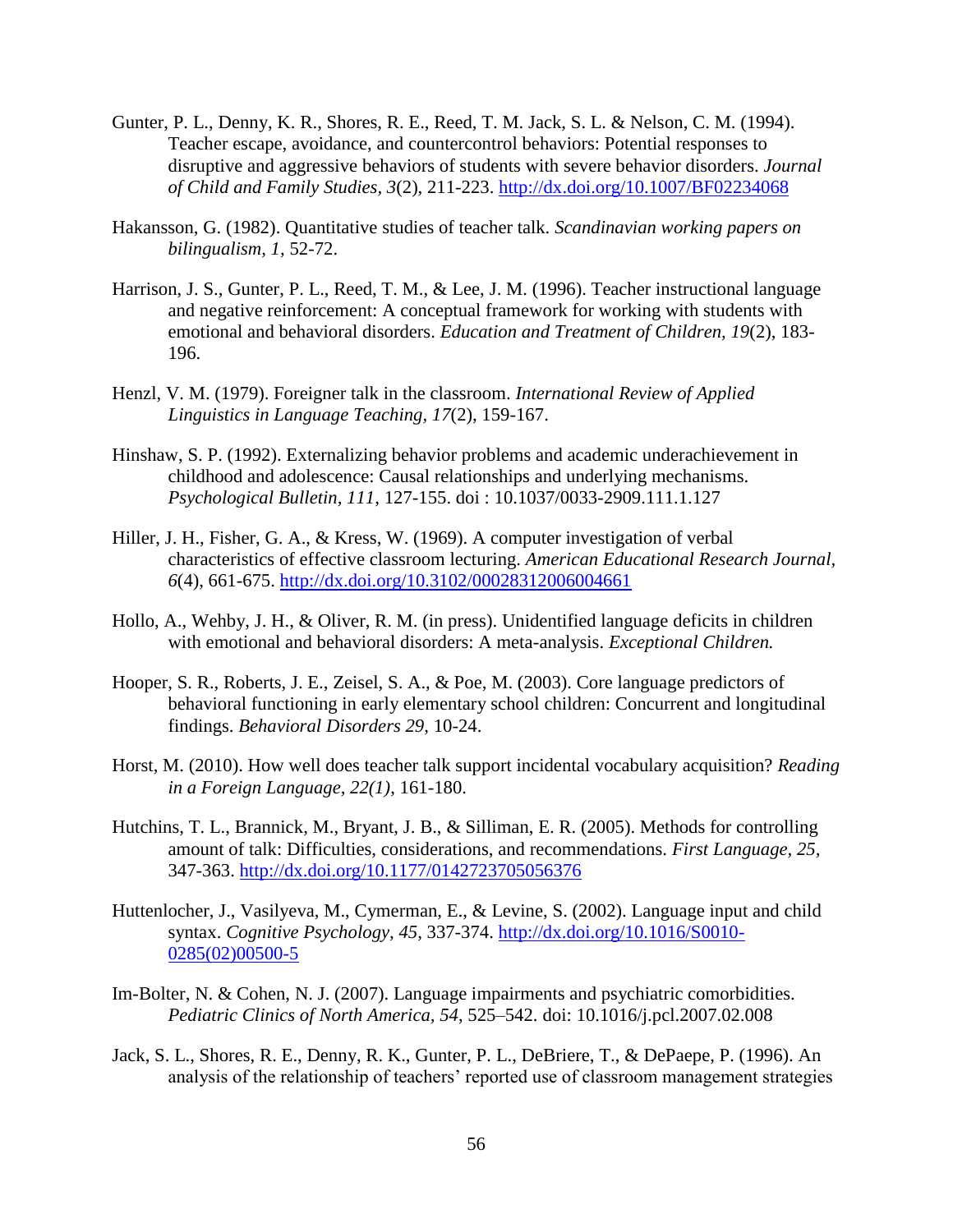on types of classroom interactions. *Journal of Behavioral Education, 6*(1), 67-87. <http://dx.doi.org/10.1007/BF02110478>

- Javorsky, J. (1995). An examination of language learning disabilities in youth with psychiatric disorders. *Annals of Dyslexia*; *45,* 215-31.<http://dx.doi.org/10.1007/BF02648219>
- Justice, L. M., Mashburn, A. J., Hamre, B. K., & Pianta, R. C. (2008). Quality of language and literacy instruction in preschool classrooms serving at-risk pupils. *Early Childhood Research Quarterly, 23,* 51-68. [tp://dx.doi.org/10.1016/j.ecresq.2007.09.004](http://dx.doi.org/10.1016/j.ecresq.2007.09.004)
- Karasinski, C., & Weismer, S. E. (2010) . Comprehension of inferences in discourse processing by adolescents with and without language impairment. *Journal of Speech, Language, and Hearing Research, 53,* 1268-1279.

Kean, J. (1967). A comparison of the classroom language skills of second- and fifth-grade teachers. Kent State University: OH. ERIC Document No. ED018777.

- Keefe, C. H., Hoge, D. R., Shea, T. M., & Hoenig, G. (1992). Language deficits: A comparison of students with behavior disorders and students with learning disabilities. *ICEC Quarterly, 41*(3), 5-18.
- Kerr, M. M., & Nelson, C. M. (2010). *Strategies for Addressing Behavior Problems in the Classroom*. Upper Saddle River, NJ: Pearson.
- Kevan, F. (2003). Challenging behavior and communication difficulties. *British Journal of Learning Disabilities, 31,* 75-80.
- Kurtz, P. F., Boelter, E. W., Jarmolowicz, D. P., Chin, M. D., & Hagopian, L. P. (2011). An analysis of functional communication training as an empirically supported treatment for problem behavior displayed by individuals with intellectual disabilities. *Research in Developmental Disabilities, 32,* 2935-2942.
- Lapadat, J. C. (2002). Relationships between instructional language and primary students' learning. *Journal of Educational Psychology, 94*(2), 278-290. <http://dx.doi.org/10.1037/0022-0663.94.2.278>
- Lazar, R. T., Warr-Leeper, G. A., Nicholson, C. B., & Johnson, S. (1989). Elementary schoolteachers' use of multiple meaning expressions. *Language, Speech and Hearing Services in Schools*, *20*, 420-429.
- Lieberman, M. D., Eisenberger, N. I., Crockett, M. J., Tom, S. M., Pfeifer, J. H., & Way, B. M. (2007). Putting feelings into words: Affect labeling disrupts amygdala activity in response to affective stimuli. *Psychological Science, 18*(5), 421-428. <http://dx.doi.org/10.1111/j.1467-9280.2007.01916.x>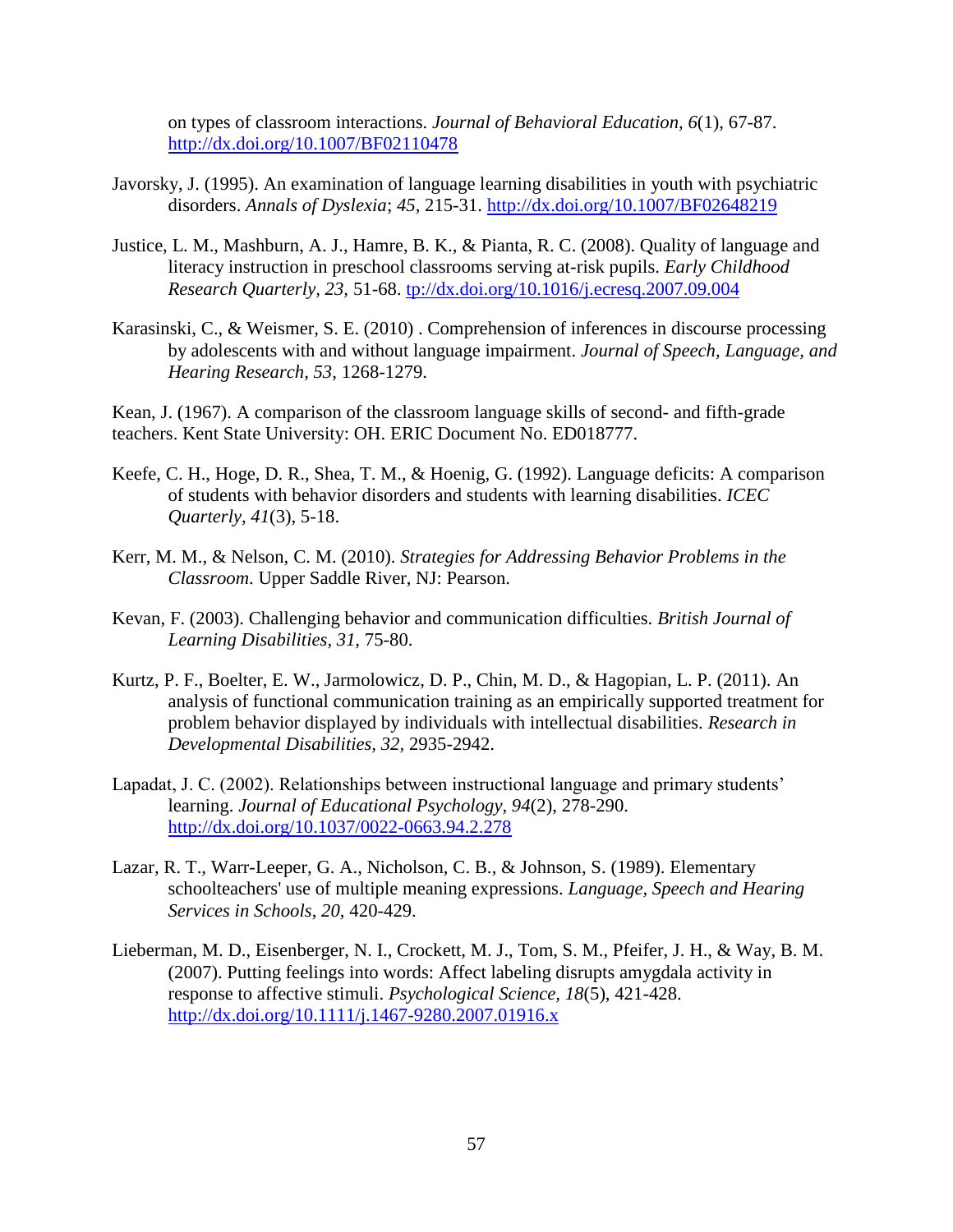- Lindsay, G., Dockrell, J. E., & Strand, S. (2007). Longitudinal patterns of behaviour problems in children with specific speech and language difficulties: Child and contextual factors. *British Journal of Educational Psychology, 77,* 811–828. doi: 10.1348/000709906X171127
- Loban, W. (1963). *Research design and procedures. The language of elementary school children.* (NCTE research report No. I). Urbana, IL: National Council of Teachers of English.
- Masterson, J. J., Davies, L. K., & Masterson, G. L. (2006). Coach talk: Linguistic demands inherent in youth sports. *Language, Speech, and Hearing Services in Schools, 37,* 39-49. [http://dx.doi.org/10.1044/0161-1461\(2006/005\)](http://dx.doi.org/10.1044/0161-1461(2006/005))
- Menting, B., van Lier, P. A. C., & Koot, H. M. (2011). Language skills, peer rejection, and the development of externalizing behavior from kindergarten to fourth grade. *Journal of Child Psychology and Psychiatry, 52*(1), 72-79. doi:10.1111/j.1469-7610.2010.02279.x
- Metcalf, K., K. (1992). The effects of a guided training experience on the instructional clarity of preservice teachers. *Teaching and Teacher Education, 8*(3), 275-286. [http://dx.doi.org/10.1016/0742-051X\(92\)90026-Y](http://dx.doi.org/10.1016/0742-051X(92)90026-Y)
- Miller, J. F., & Iglesias, A. (2010). *Systematic Analysis of Language Transcripts (SALT)*  [Computer Software], SALT Software, LLC.
- Montgomery, J. W. (2004). Sentence comprehension in children with specific language impairment: effects of input rate and phonological working memory. *International Journal of Communication Disorders, 39*(1), 115-133. <http://dx.doi.org/10.1080/13682820310001616985>
- Montgomery, J. W. (2005). Effects of input rate and age on the real-time language processing of children with specific language impairment. *International Journal of Communication Disorders, 40*(2), 171-188.<http://dx.doi.org/10.1017/S0142716408090061>
- Montgomery, J. W., Evans, J. L., & Gillam, R. (2009). Relation of auditory attention and complex sentence comprehension in children with specific language impairment: A preliminary study. *Applied Psycholinguistics, 30,* 123-151. <http://dx.doi.org/10.1016/j.socscimed.2007.05.033>
- Montgomery, J. W., Magimairaj, B. M., & O'Malley, M. H. (2008). Role of working memory in typically developing children's complex sentence comprehension. *Journal of Psycholinguistic research, 37*, 331-354. doi:10.1016/j.socscimed.2007.05.033
- Nelson, J. R., Benner, G. J., & Cheney, D. (2005). An investigation of the language skills of students with emotional disturbance served in public school settings. *The Journal of Special Education, 39,* 97-105. doi:10.1177/00224669050390020501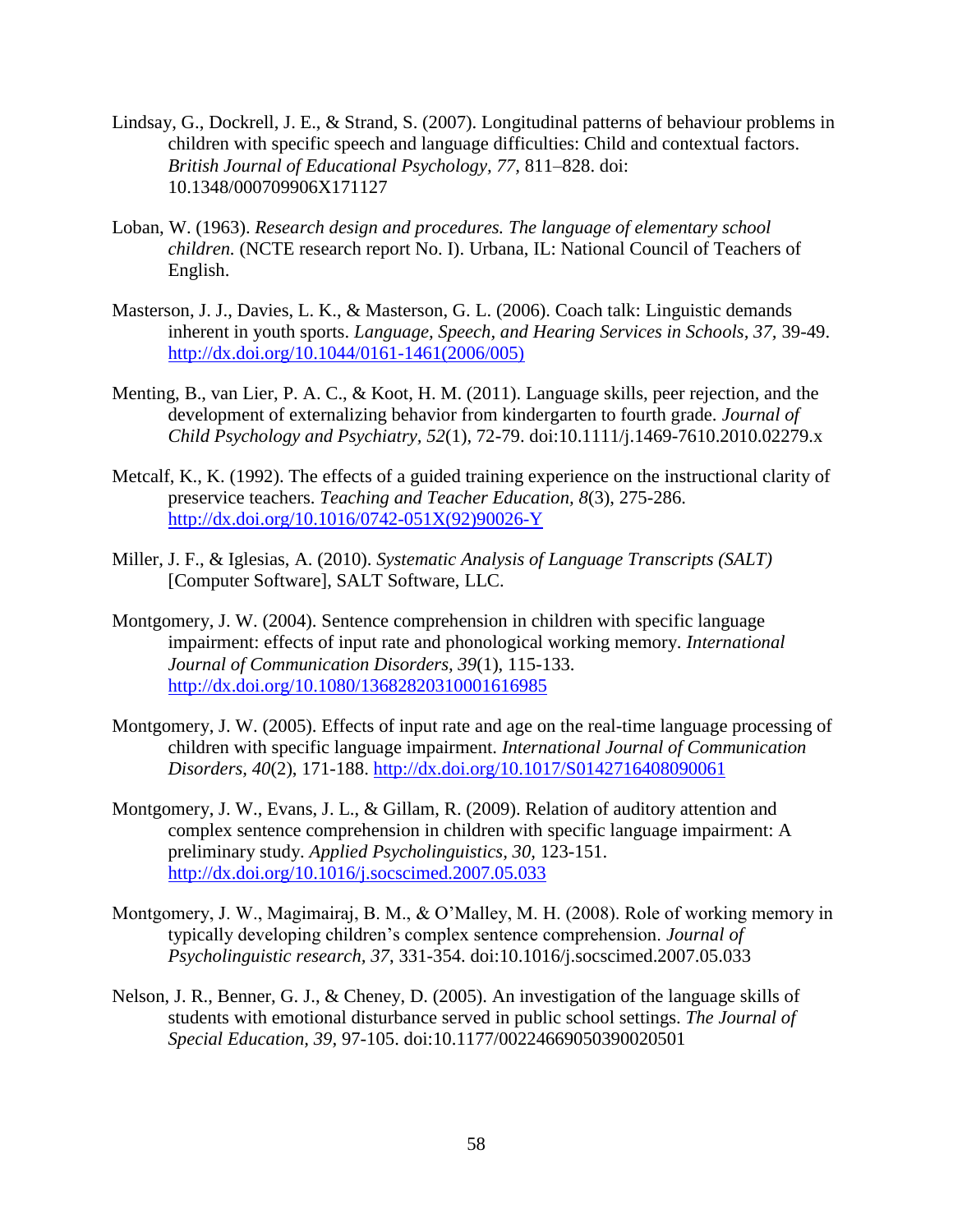- Nelson, N. W. (1985). Teacher talk and child listening: Fostering a better match. In C.S. Simon (Ed.), *Communication skills and classroom success*. Eau Claire, WI: Thinking Publications.
- Nippold, M. A. (1991). Evaluating and enhancing idiom comprehension in language-disordered students. *Language, Speech, and Hearing Services in Schools, 22,* 100-106.
- Nippold, M. A., Mansfield, T. C., Billow, J. L., & Tomblin, J. B. (2008). Expository discourse in adolescents with language impairments: Examining syntactic development. *American Journal of Speech-Language Pathology, 17,* 356–366. [http://dx.doi.org/10.1044/1058-](http://dx.doi.org/10.1044/1058-0360(2008/07-0049)) [0360\(2008/07-0049\)](http://dx.doi.org/10.1044/1058-0360(2008/07-0049))
- Novak, J. M. (1992). A pragmatic analysis of communication skills in children with behavior disorders. *Dissertation Abstracts International, 52*(9-B), 4689-4689.
- Owen, D. (1986). Do teachers modify their speech according to the proficiency of their students? *English Language Teacher Education and Development, 2*(1), 31-51.
- Papafragou, A., Cassidy, K., & Gleitman, L. (2007). When we think about thinking: The acquisition of belief verbs. *Cognition*. *105*(1), 125–165. doi:10.1016/j.cognition.2006.09.008.
- Rathel, J. M., Drasgow, E., & Christle, C. C. (2008). Effects of supervisor performance feedback on increasing preservice teachers' positive communication behaviors with students with emotional and behavioral disorders. *Journal of Emotional and Behavioral Disorders, 16*(2), 67-77.<http://dx.doi.org/10.1177/1063426607312537>
- Richman, D. M., & Wacker, D. P., Cooper-Brown, L. J., Kayser, K., Crosland, K., Stephens, T. J., & Asmus, J. (2001). Stimulus characteristics within directives: Effects on accuracy of task completion. *Journal of Applied Behavior Analysis, 34,* 289-312. <http://dx.doi.org/10.1901/jaba.2001.34-289>
- Rinaldi, C. (2003). Language competence and social behavior of students with emotional and behavioral disorders. *Behavioral Disorders, 29*(1), 34–42.
- Rogers-Adkinson, D. L. (2003). Language processing in children with emotional disorders. *Behavioral Disorders, 29*(1), 43-47.
- Roter, D. L., Erby, L. H., Larson, S., & Ellington, L. (2007). Assessing oral literacy demand in genetic counseling dialogue: Preliminary test of a conceptual framework. *Social Science & Medicine, 65,* 1442-1457.<http://dx.doi.org/10.1016/j.socscimed.2007.05.033>
- Ruhl, K. L., Hughes, C. A., & Camarata, S. M. (1992). Analysis of the expressive and receptive language characteristics of emotionally handicapped students served in public school settings. *Journal of Childhood Communication Disorders, 14*, 165-176. <http://dx.doi.org/10.1177/152574019201400205>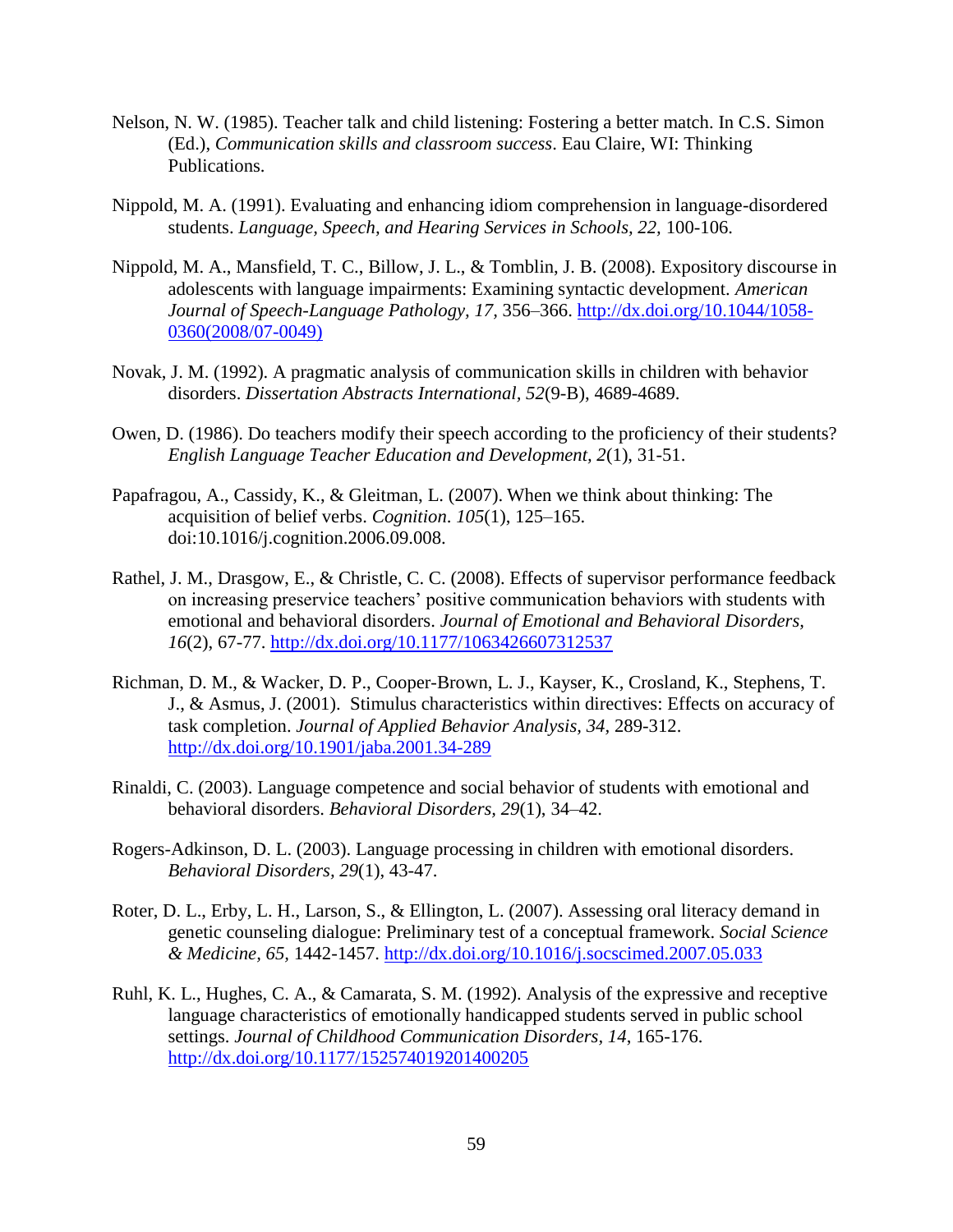- Sigafoos, J. (2000). Communication Development and Aberrant Behavior in Children with Developmental Disabilities. *Education and Training in Mental Retardation and Developmental Disabilities*, 35(2) 168-76.
- Simonsen, B., Fairbanks, S., Briesch, A., Myers, D., & Sugai, G. (2008). Evidence-based practices in classroom management: Considerations for research to practice. *Education and Treatment of Children, 31*(3), 351-380.<http://dx.doi.org/10.1353/etc.0.0007>
- Sinclair J., & Coulthard. R. M. (1975). *Towards analysis of discourse: The English used by teachers and pupils.* London: Oxford University Press.
- Smith, L. R., & Land, M. L. (1980). Student perception of teacher clarity. ERIC Document No. ED183105.
- Smith, L. R., (1980). Effect of teacher transitions and superfluous content on student achievement and on perception of lesson effectiveness in high school English. ERIC Document No. ED197361.
- Snyder, S., Bushur, L., Hoeksema, P., Olson, M., Clark, S., & Snyder, J. (1991). The effect of instructional clarity and concept structure on student achievement and perception. ERIC Document No. ED331809.
- Spanoudis, G., Natsopolous, D., & Panayiotou, G. (2007). Mental verbs and pragmatic language difficulties. *International Journal of Language and Communication Disorders, 42*(4), 487-504.<http://dx.doi.org/10.1080/13682820601010027>
- Staab, C. F. (1991). Teachers' practices with regard to oral language. *The Alberta Journal of Education Research, 37*(1), 31-48.
- Starling, J., Munro, N, Togher, L., & Arciuli, J. (2012). Training secondary school teachers in instructional language modification techniques to support adolescents with language impairment: A randomized controlled trial. *Language, Speech, and Hearing Services in Schools, 43,* 474-495. doi:: 10.1044/0161-1461(2012/11-0066)
- Sturm, J. M., & Nelson, N. W. (1997). Formal classroom lessons: New perspectives on a familiar discourse event. Language, Speech, and Hearing Services in Schools, 28, 255-273.
- Sutherland, K. S., & Morgan, P. L. (2003). Implications of transactional processes in classrooms for students with emotional/behavioral disorders. *Preventing School Failure, 48*(1), 32- 37.
- Sutherland, K. S., & Oswald, D. (2005). The relationship between teacher and student behavior in classrooms for students with emotional and behavioral disorders: Transactional processes. *Journal of Child and Family Studies, 14,* 1-14. <http://dx.doi.org/10.1007/s10826-005-1106-z>